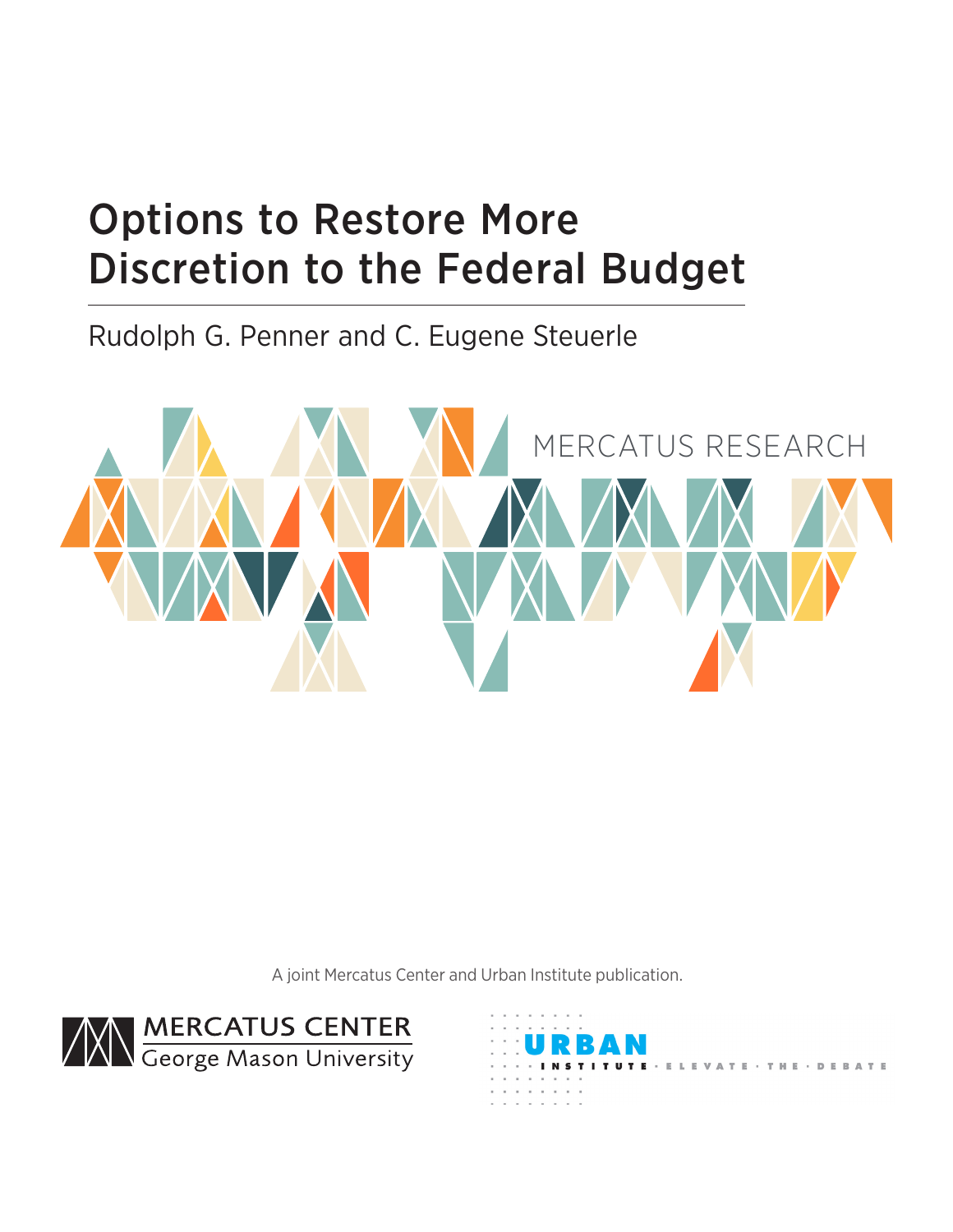*Rudolph G. Penner and C. Eugene Steuerle. "Options to Restore More Discretion to the Federal Budget." Mercatus Research, Mercatus Center at George Mason University and Urban Institute, Arlington, VA, September 2016.*

## ABSTRACT

US fiscal policy has long been unsustainable, driven largely by automatically growing entitlement spending and insufficient revenues. Often overlooked is the extent to which this preordained fiscal policy limits policymakers' discretion to act on new priorities each year, whether through newly legislated increases in spending or through tax reductions. This study lays out reforms to the federal budget process that could restore greater discretion to congressional lawmakers, so that a greater share of revenues is not automatically allocated without any vote by a current Congress. Such reforms include various triggers in entitlement and tax programs that limit their automatic growth, more transparent reporting and informative displays of budget information, and more requirements to subject programs to periodic review and reauthorization. Examples are provided for how such reforms could be applied to specific entitlement and tax programs.

*JEL* codes: H610, H620, H630, I180

Keywords: fiscal policy, public finance, entitlements, national deficit, debt, Social Security, Medicare, Medicaid, tax expenditures, appropriation, budgeting, budget process

*This research was made possible, in part, by a grant from the Peter G. Peterson Foundation.*

Copyright © 2016 by Rudolph G. Penner, C. Eugene Steuerle, the Mercatus Center at George Mason University, and the Urban Institute

Release: September 2016. Corrected January 2017.

The opinions expressed in Mercatus Research are the authors' and do not represent official positions of the Mercatus Center, George Mason University, the Urban Institute, or the Peter G. Peterson Foundation.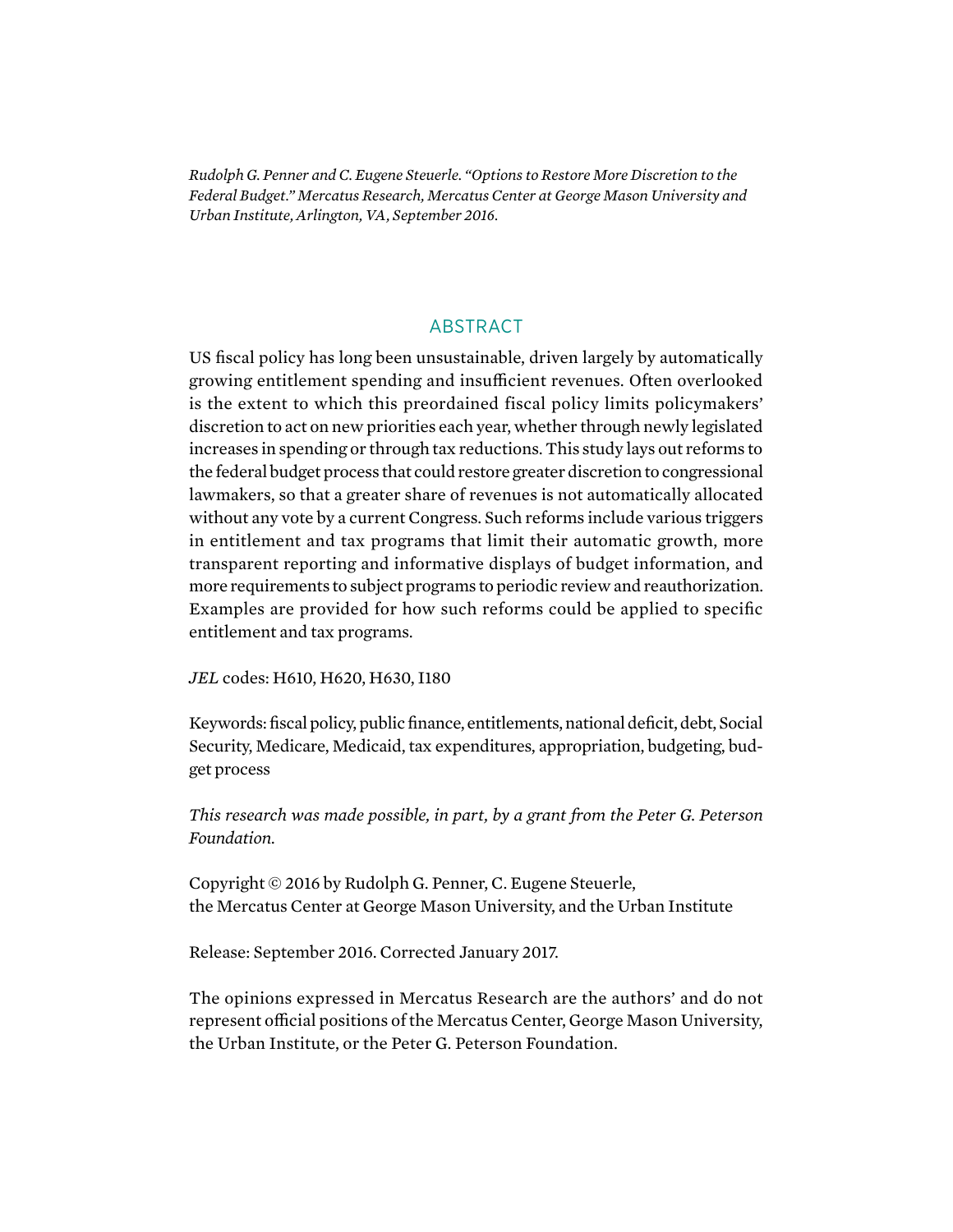ecause politicians throughout history have been tempted to run deficits and increase national debt, many people are tempted to think that today's deficit issues differ little from those of the past. Yet somehow the budget deficits and increase national debt, many people are tempted to think that today's deficit issues differ little from those of the past. Yet somehow the budget process in place over recent years, and by some counts for more than three decades, has increasingly failed to contain debt growth or even produce a budget on time. Something else must be amiss that cannot be explained by simply claiming that the wrong officials are being elected. We suggest here that those processes fail largely because of a phenomenon generally unknown in past budgets: the extraordinary extent to which future budgets, not just the current budget, have been set in law, putting in place a set of expectations that simply cannot be met. Past budget processes were not designed to deal with this phenomenon and, because they were developed largely for a different world, have proved inadequate.

Whether good politics leads to good process or good process enables good politics is not our concern, though we believe both renditions contain some truth. Regardless, we wish to set out here the types of processes that must be adopted either way if we are to move past the failure of today's federal budget policy.

This paper proceeds in three steps. First, we lay out, partly by historical analogy, a general rule for the type of process reform we believe must be adopted: moving a greater share of growth in spending and tax subsides back toward a discretionary or current basis. To be clear, this is not a one-sided agenda. Collecting enough taxes to pay the bills is one way to restore greater discretion. Doing so also requires more attention to the long-term budget.

Second, we specify the nature of the reforms that would put the federal government on track. The reforms fall generally into two categories: substantive procedures, such as triggers or delegated authority that comes into effect to limit automatic growth when all else fails, and important budget practices for Congress to follow as it schedules, reports on, and allocates committee responsibilities and otherwise engages in processes, internally or with the president, to produce a budget each year.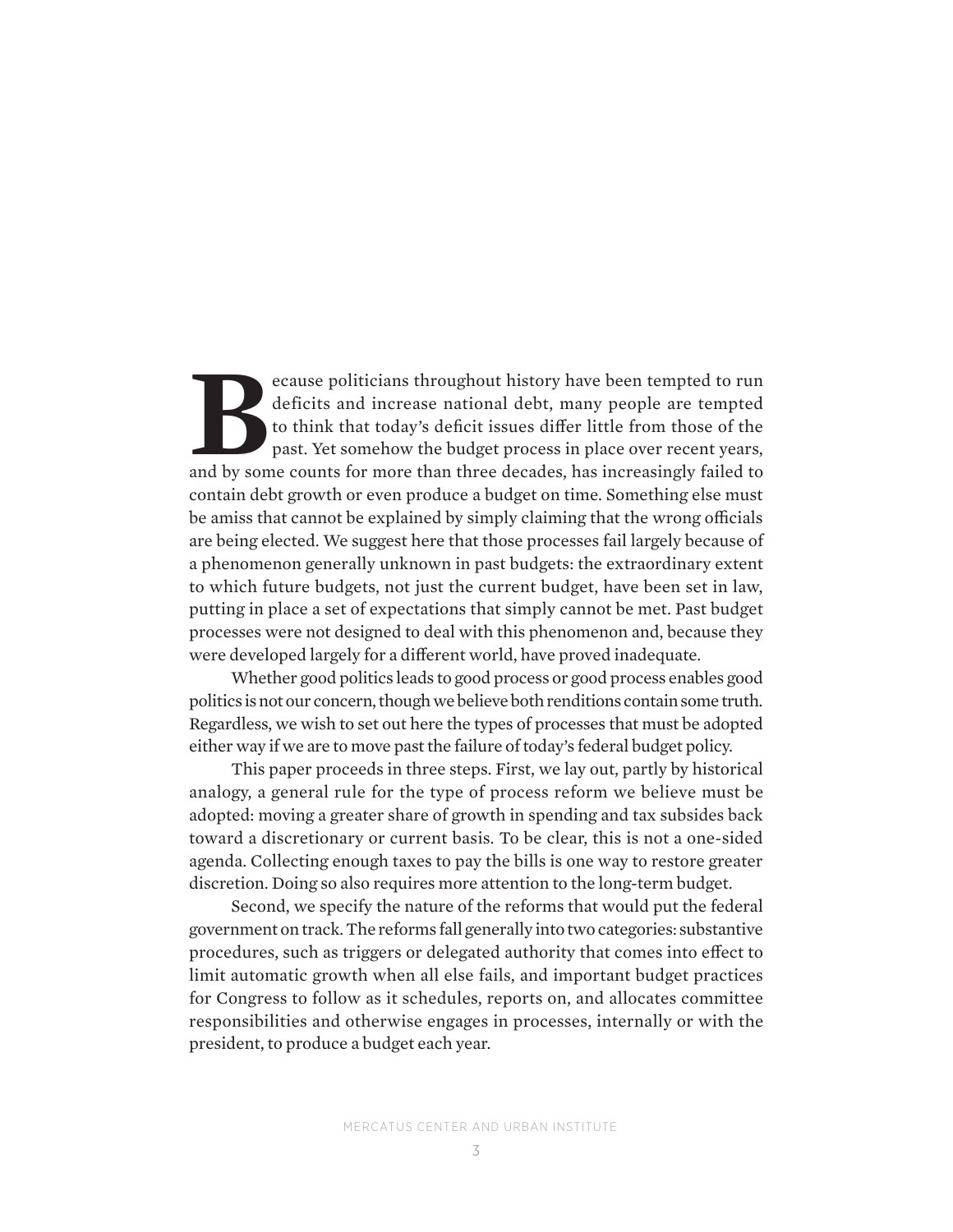"Imagine a household or business that keeps signing contracts about how it will spend all future expected revenues and then some and that then occasionally tries to renegotiate those contracts this analogy gives some idea of the nature of modern government's fiscal problem."

Some authors define the first set of procedures as policy rather than process. In some ways, this is an issue of semantics. When Congress sets a budget goal, for instance, it is a matter of both process and policy. Here we view triggers not so much as broad policy reforms but as backup mechanisms intended to reinforce policy and policy reforms aimed at achieving budgetary goals. When in place, they can also serve as powerful inducements for Congress to more directly take up new legislation to achieve stated budgetary goals. As will be shown, neither type of procedural reform substitutes for improvements to policy per se and both types could be sustained more easily as a supplement to better policies.

Finally, we provide examples of how these procedures could be applied to the largest of the automatically growing parts of the federal budget—Social Security, Medicare, and tax subsidies—though we suggest that similar procedures could and should apply to almost any program with permanent growth built in by law.

## THE GENERAL RULE: RESTORE GREATER DISCRETION TO THE BUDGET PROCESS

Why does a budget need to leave a fair degree of discretion to future decision makers? The answer is fairly simple: nobody knows the future well enough to preordain the amount of spending, taxes, and deficits needed to accommodate uncertainties and unknown opportunities and problems. Note that adopting a budget process with less automaticity does not imply that spending increases are prohibited, even for entitlements. Discretionary spending has risen absolutely even when it was not promised to happen automatically. Moreover, when taxes were sufficient to pay most of the nation's bills, debt fell relative to GDP, reducing the demands placed on the federal budget by interest costs and making it easier to finance both future tax cuts and more noninterest spending. The goal of our procedural reforms is simply to ensure that policy decisions, whether they imply spending or tax increases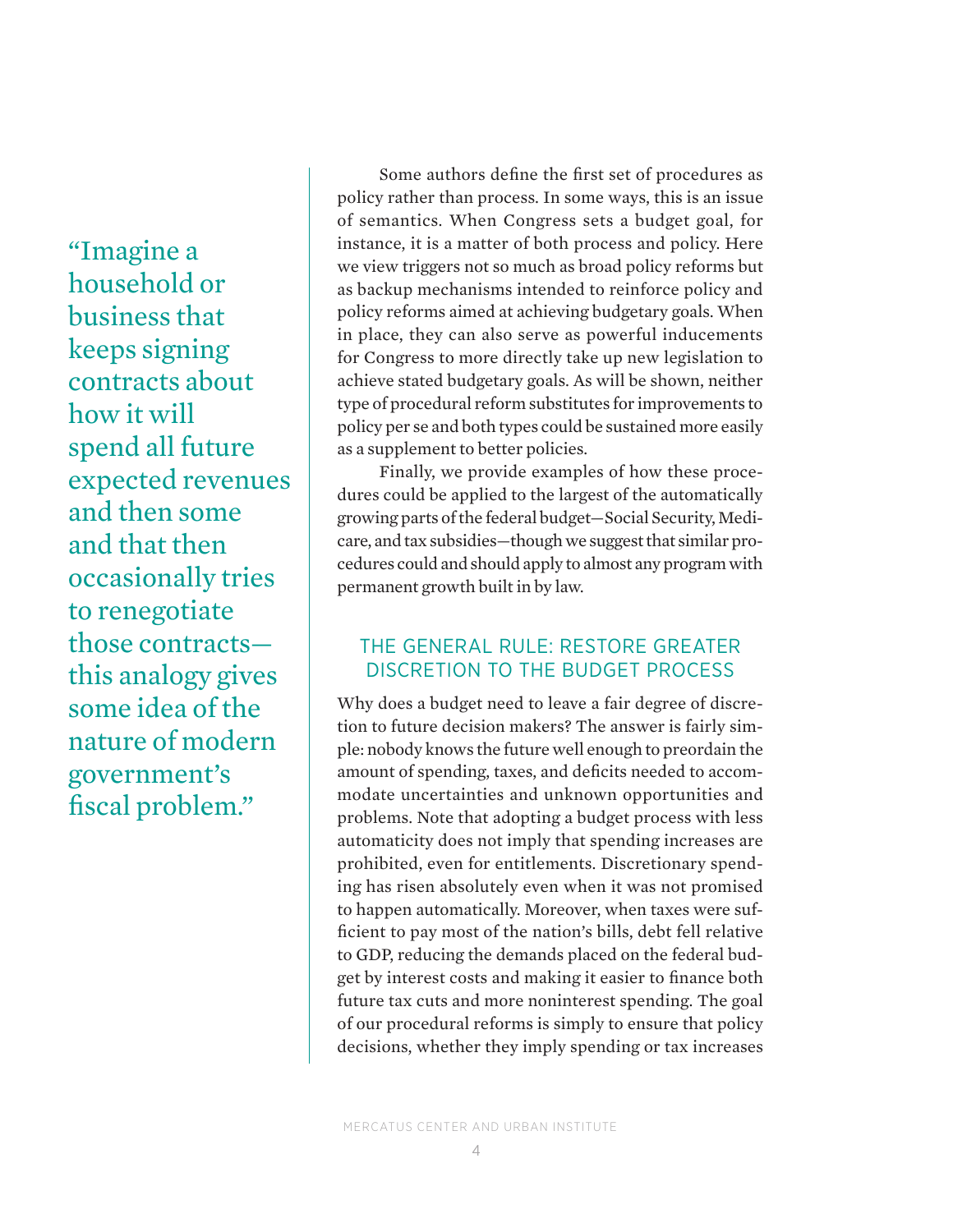or decreases, are debated frequently and rationally and are not the automatic result of old laws.

How was discretion largely removed from the hands of current elected officials? Until very recently, had there been official forecasts for the budget 10 years or more into the future as there are today, those forecasts would have shown revenues growing faster than the economy but spending, which was largely or completely discretionary and subject to regular authorizations and annual appropriations each year, flat or even falling in real terms. That is, absent new legislation, spending was flat or declining because few or no spending programs contained large future commitments and some programs simply ended. In those years, under any law then on the books, there was no long-run deficit even when the year in question carried a deficit; after all, rising revenues in a growing economy would soon or eventually exceed the committed levels of spending.<sup>1</sup>

The focus of the budget process was primarily on the present, and only in recent decades has budget accounting extended even beyond the next year's budget. As a result, forthcoming surpluses left Congress free to increase spending or cut taxes legislatively. In fact, with revenues but not spending rising with the economy, Congress actually had to return money to the public to avoid rising surpluses. As long as Congress acted with moderation over time, even if occasionally profligate, budgets could be kept in balance relative to the size of the economy.

When spending that was promised under some current laws began to grow faster than revenues, the budget world changed. Now added to the annual deficit issue was a second and, in many ways, more difficult problem: a budget, when projected into the future under current law, that was always or almost always out of balance. Politicians increasingly fought over how to control the future, not just the present. Spending growth was built into the law, but that did not always deter even more attempts to control the future, in this case by those favoring tax cuts when fiscal policy was already unsustainable.

As the budget became increasingly absorbed in that competition over the future, short-run success in cutting near-term deficits never really solved the long-term problem. The national debt remained on a long-run upward trend despite deficit-reducing budget and Social Security agreements in 1982, 1983, 1984, 1985, 1987, 1990, 1993, 1997, 2005, and 2011.

<sup>1.</sup> This explanation of how the long-run budget gradually grew into permanent imbalance is explained in detail by C. Eugene Steuerle in *Dead Men Ruling: How to Restore Fiscal Freedom and Rescue Our Future* (New York: Century Foundation Press, 2014), 47–80.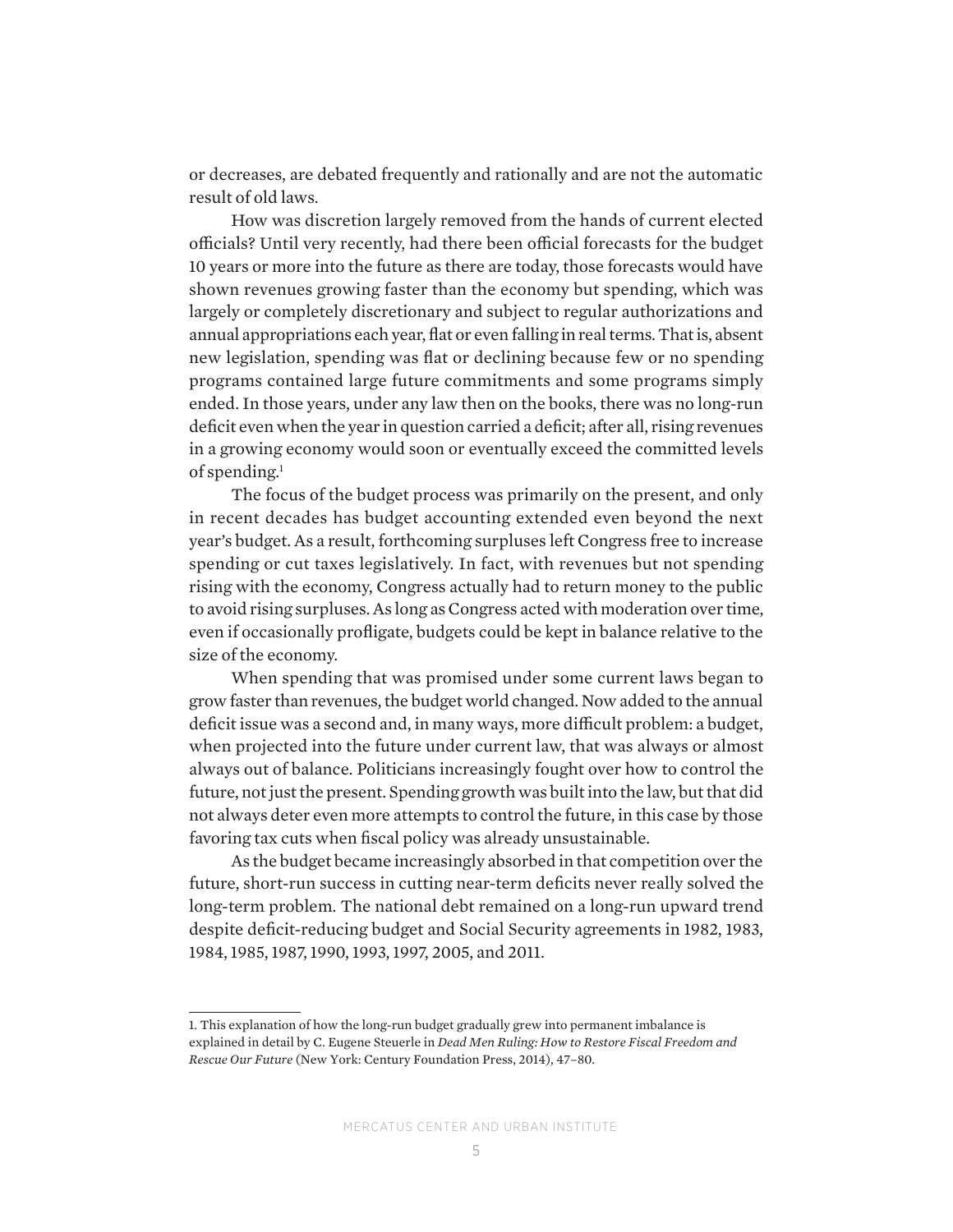Imagine a household or business that keeps signing contracts about how it will spend all future expected revenues and then some and that then occasionally tries to renegotiate those contracts—this analogy gives some idea of the nature of modern government's fiscal problem. Now add elected officials' need to run for office on what they are going to do for voters in the form of new spending or tax cuts. No longer could they easily give more money back to voters to avoid a large future surplus. Now they had to renege on promises—a much more politically challenging activity.

### Discretionary, Mandatory, and Automatically Growing Programs

What caused spending growth to start rising relative to revenue growth? In the past, almost all federal spending was discretionary, and most programs would decline over time relative to the economy without new legislative increases. That does not mean that budget pressures were absent; witness President Dwight D. Eisenhower's worry about the military-industrial complex. But generally speaking, there was no built-in growth in future spending for almost all programs. Even if real defense spending was not falling as fast as Eisenhower might have liked, its share of spending, revenues, or GDP was declining significantly.2 For many programs, commitments would end or recede over time. For instance, much New Deal growth in domestic spending was devoted to unemployment-related issues and simply went away when unemployment declined, allowing discretionary spending to shift more easily to defense needs. Once defense needs fell after World War II, debt levels began to fall significantly relative to GDP for close to three decades, even while Congress enacted significant increases in domestic spending. Thus, even with the demands of the New Deal and then World War II, those years' federal budgets were not in long-term imbalance. Future revenues would eventually exceed any committed level of spending under current law. That was especially true when personal income tax brackets were not indexed for inflation.

What is new about the fairly high level of US debt today? Mandatory spending, most of which consists of entitlement programs, now occupies a larger share of the budget pie. With entitlements, no new legislation is required for that spending to continue. But here we must make an important distinction. Not all entitlements grow faster than the economy. Those that do have design elements that automatically push spending upward at a rapid

<sup>2.</sup> Rudolph G. Penner, "When Budgeting Was Easier: Eisenhower and the 1960 Budget," *Public Budgeting & Finance* 34, no. 4 (2014): 24–37.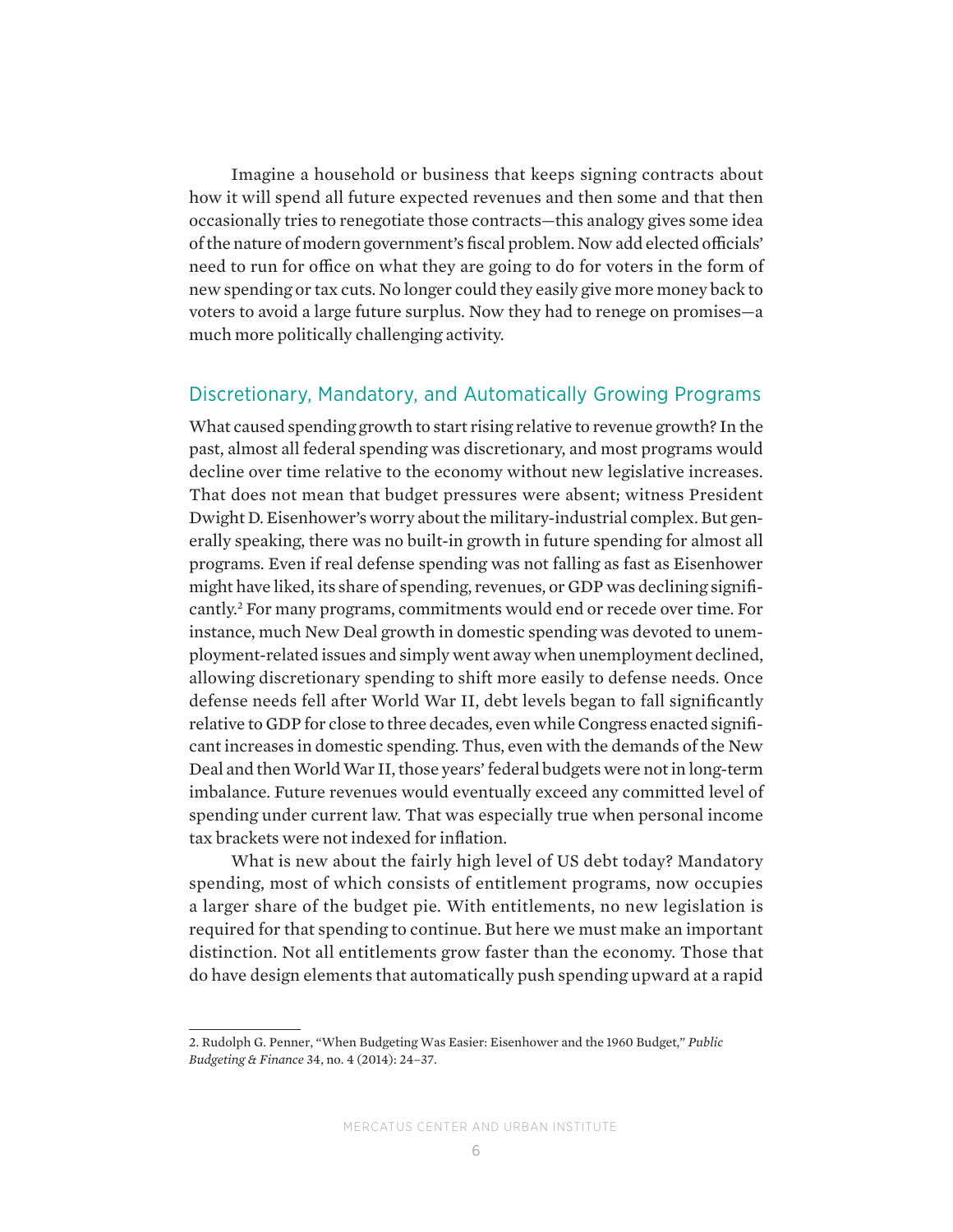rate. In the case of Social Security, three major design elements are at play. Other than a modest adjustment in 1983 reform legislation, the system has not been adjusted for increases in life expectancy, so that the retiree-to-worker ratio has continued to rise substantially. No adjustment has been made for declines in the birth rate, which also affects that ratio. One major design element, the indexing of benefits to grow as wages grow, was introduced long after the program was created.

Entitlements that grow automatically have a partner on the tax side of the budget: automatically growing tax subsidies, sometimes called *tax expenditures*. As an example, people tend to buy more expensive housing over time, and permanent tax subsidies such as the home mortgage interest deduction grow right in line. As one generation increases its housing spending relative to its parents' generation, the cost of this tax subsidy rises, absent drops in subsidy or tax rates.3

Table 1 outlines the types of spending and tax subsidies in each category. Our categorization contains some simplification because some programs, such as highway spending, are hybrids. Some entitlements, such as the Supplemental Nutrition Assistance Program, do get appropriated. Some discretionary programs do require occasional reauthorization. Their spending may not be called an entitlement, but they are considered mandatory spending because states are promised specific amounts of assistance during the limited period for which each such program is authorized (e.g., the Children's Health Insurance Program). Other programs are partially or wholly financed by fees, such as operations of the Securities and Exchange Commission, and they are not discussed here. Also, the Congressional Budget Office (CBO) often assumes that at least the real level of spending in the discretionary part of the federal budget will be sustained for future years, but it treats temporary tax subsidies as entirely temporary,<sup>4</sup> despite repeated reenactment. CBO then projects costs for future years at a current law cost of zero, which means that any extension of temporary tax subsidies, even at past real levels, is counted as a significant increase in the deficit but a similar reappropriation of discretionary programs is not. None of these nuances affects our overall conclusions here about how to deal with permanence and automatic growth in the annual budget process.

<sup>3.</sup> In 1986, caps were placed on this deduction, though at very high levels. Without going into detail, these caps can slow growth in the use of the subsidy, though for only a small percentage of the population so far.

<sup>4.</sup> Temporary excise taxes that are dedicated to a trust fund and that have often been renewed are considered permanent.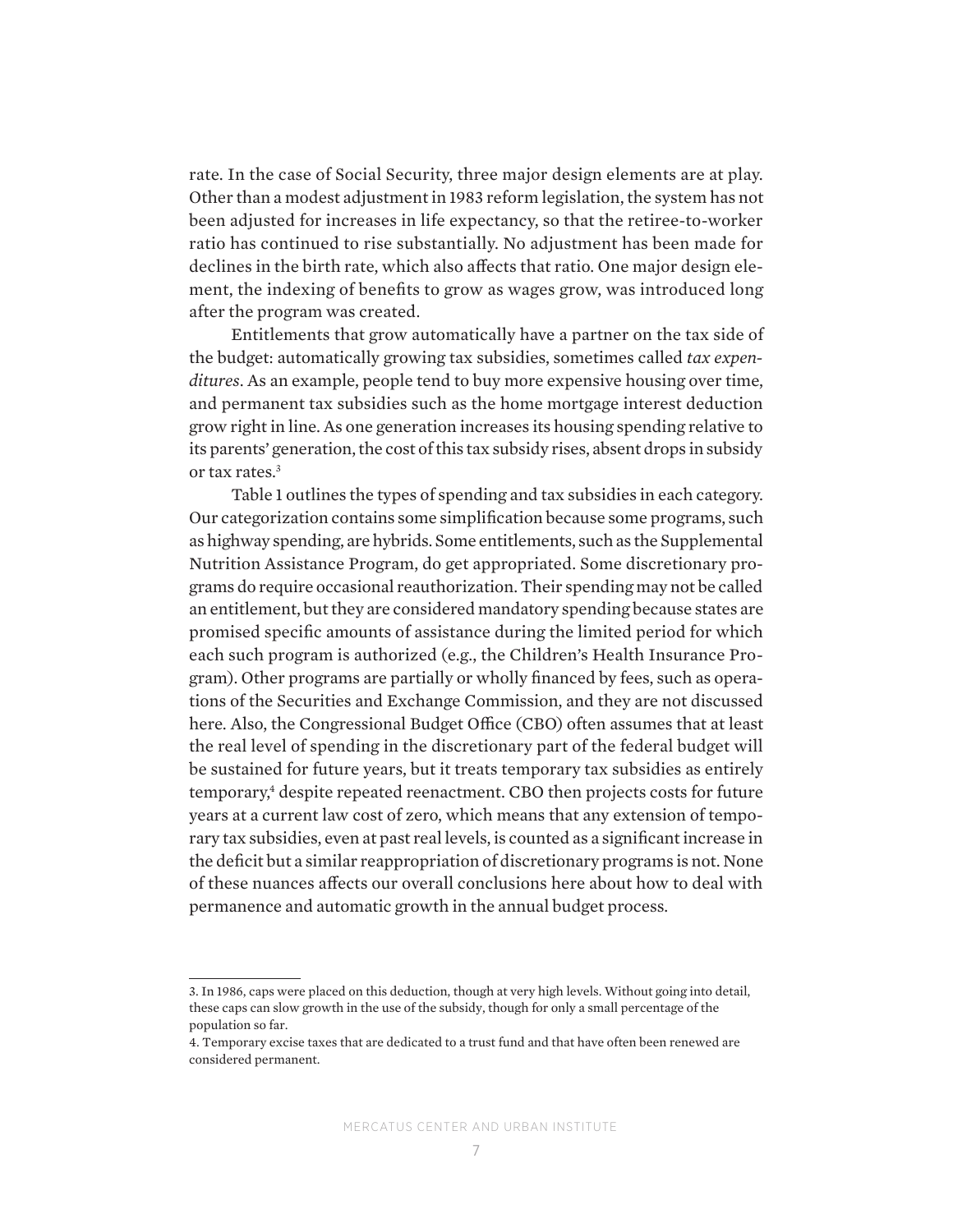| Type of spending or tax subsidy                        | Examples                                                                                                                            | Definition                                                                                                                                                                                                                                                                                                                                                                                                                    |  |
|--------------------------------------------------------|-------------------------------------------------------------------------------------------------------------------------------------|-------------------------------------------------------------------------------------------------------------------------------------------------------------------------------------------------------------------------------------------------------------------------------------------------------------------------------------------------------------------------------------------------------------------------------|--|
| Discretionary spending                                 | Most federal government depart-<br>ments, agencies, and programs (e.g.,<br>Department of Defense, NASA, Head<br>Start)              | Spending subject to the annual or at<br>least periodic appropriations process;<br>also referred to as appropriated<br>spending                                                                                                                                                                                                                                                                                                |  |
| Entitlement spending without<br>automatic growth       | <b>Supplemental Nutrition Assistance</b><br>Program, unemployment insurance,<br>Supplemental Security Income                        | Entitlement spending that does not<br>automatically grow faster than the<br>economy, except perhaps in bad<br>times or when more people qualify<br>under a given set of conditions (e.g.,<br>though unemployment insurance and<br><b>Supplemental Nutrition Assistance</b><br>Program outlays may increase during<br>recessions, they generally decline<br>when the economy is growing)                                       |  |
| Entitlement spending with automatic<br>growth          | Medicare, Medicaid, Social Security                                                                                                 | Entitlement programs whose outlays<br>generally grow in real terms over time,<br>often permanently, and sometimes<br>faster than the economy; the growth<br>stems from a combination of factors,<br>including demographic shifts and<br>increases in life expectancy, wage<br>indexing of program parameters, ris-<br>ing healthcare costs, and open-ended<br>accommodation of new healthcare<br>treatments and higher prices |  |
| Tax expenditures set to expire under<br>current law    | Bonus (or extra) first-year deprecia-<br>tion of investments, tuition deduction<br>for higher education, some energy<br>incentives* | Tax provisions that are set to expire<br>or revert to an earlier version at a<br>statutorily specified date; sometimes<br>referred to as tax extenders because<br>of the tendency of Congress to<br>periodically extend them when they<br>expire, sometimes retroactively                                                                                                                                                     |  |
| Permanent tax expenditures without<br>automatic growth | Child Tax Credit, Earned Income Tax<br>Credit                                                                                       | Tax subsidies that are permanent<br>elements of the tax code and do<br>not generally grow without new<br>legislation                                                                                                                                                                                                                                                                                                          |  |
| Permanent tax expenditures with<br>automatic growth    | Employer-provided health insurance,<br>retirement plan subsidies, home<br>ownership subsidies (mortgage<br>interest deduction)      | Tax subsidies that are permanent<br>elements of the tax code and grow.<br>often perpetually over time, without<br>legislation slowing or halting that<br>growth                                                                                                                                                                                                                                                               |  |

\* For a list of such provisions, see Joint Committee on Taxation, "List of Expiring Federal Tax Provisions, 2016–2025," JCX-1-16, Washington, DC, January 2016.

Note: There are a number of exceptions to the simplified categorization in table 1, such as programs listed as mandatory that are not permanent and discretionary spending that is reauthorized only periodically.

Source: Authors' taxonomy.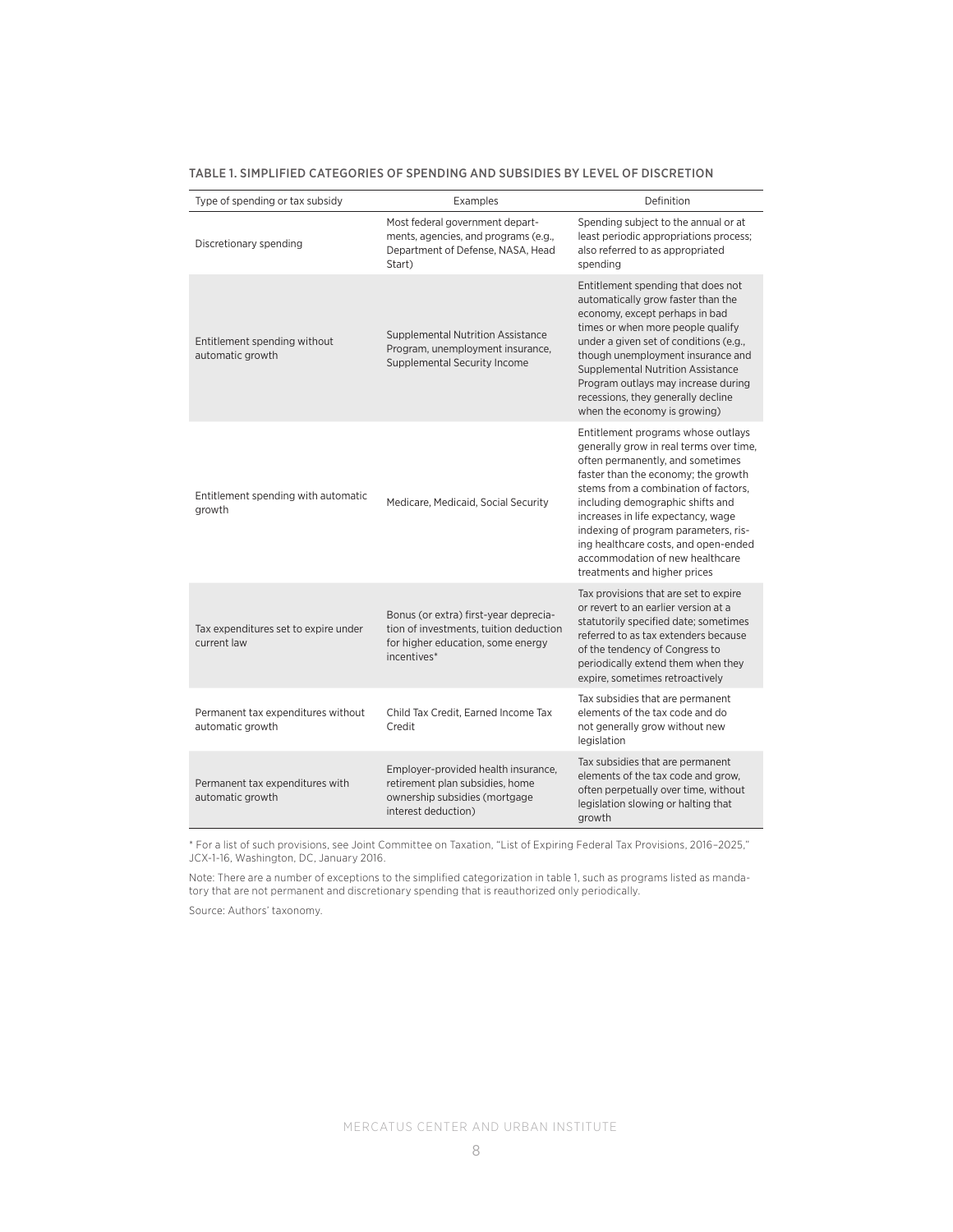Most of our examples for how legislation could restore balance and discretion to the long-term budget focus on Social Security, health care, and tax expenditures because of their rapid automatic growth and dominance in the budget. However, our conclusions often apply to other budget items. Social Security is the largest and most prominent automatically growing program, though major healthcare programs have begun to play the most important role in putting the nation's fiscal policies on an unsustainable path. Both have significant built-in growth even in the absence of demographic pressures, though demography adds considerably to budget pressures because of its dramatic effect on the decline in taxpaying workers relative to Social Security and Medicare beneficiaries.

## An Uneven Playing Field

Getting better control over entitlements and tax expenditures would make for better budget policy even in the absence of long-run deficit and debt problems. The current budget process distorts the policy choices. Automatically growing programs and tax subsidies receive precedence over entitlements and permanent tax expenditures without automatic growth unless Congress proactively changes program designs. Such reforms are often painful politically. All entitlements receive precedence over discretionary spending because discretionary spending is scrutinized annually, whereas entitlements are rarely examined carefully and are reformed even less frequently. It should not be surprising, therefore, that throughout recent decades those programs with priority in the budget process have dominated the growth in spending. In turn, cutbacks have occurred mostly in those programs that are at a legislative disadvantage. Among the many disturbing consequences are the following:<sup>5</sup>

5. These and other consequences are laid out in more detail by Steuerle, *Dead Men Ruling*, 81–116.

"[In the budget process] automatically growing programs and tax subsidies receive precedence over entitlements and permanent tax expenditures without automatic growth. . . . All entitlements receive precedence over discretionary spending."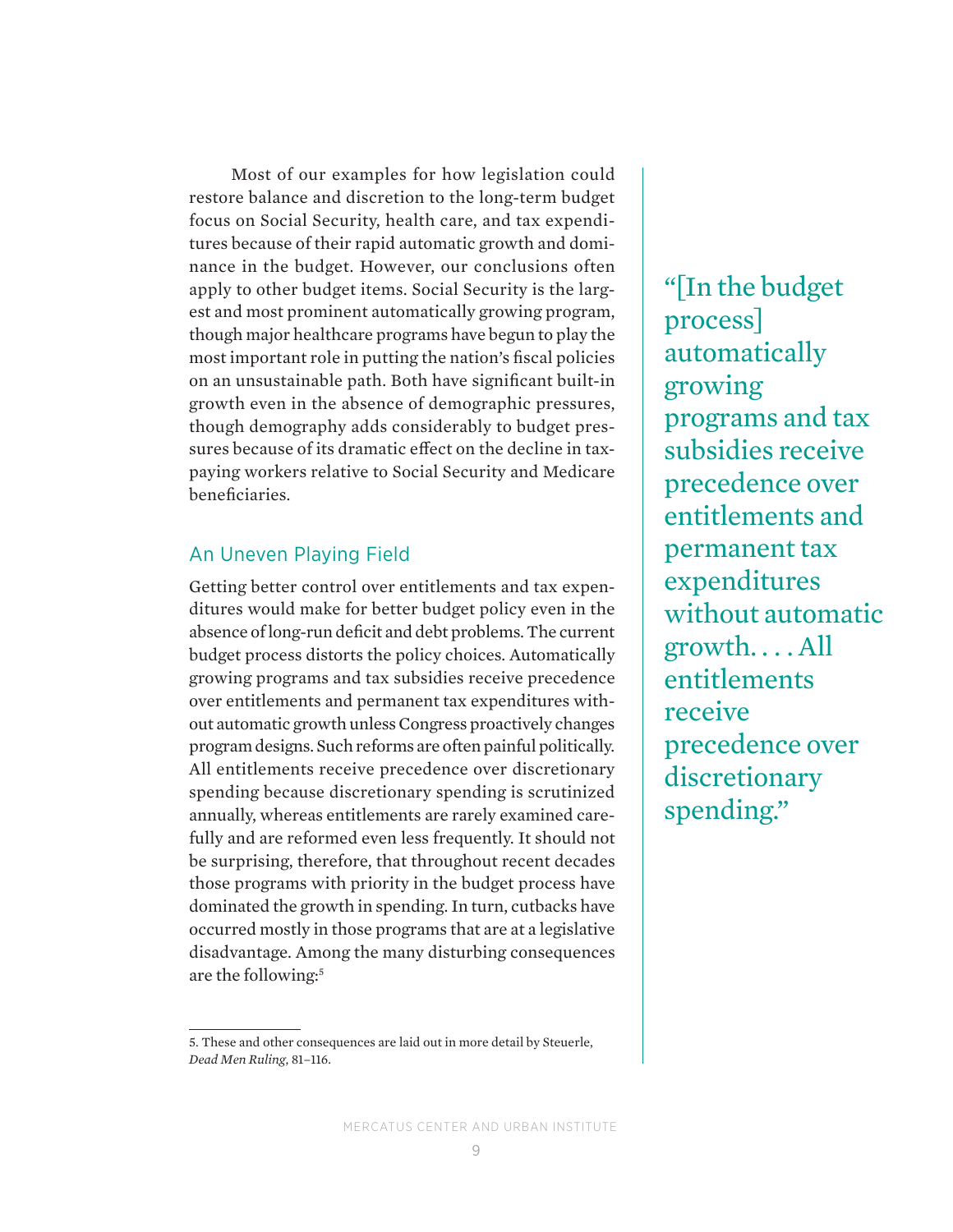- 1. Programs that are more future and growth oriented or that involve some investment in the future, including spending on children, are largely discretionary or, if entitlements, contain little or no built-in growth. As a result of the disfavor they receive in the budget process, they are scheduled to decline severely relative to the size of the economy.
- 2. The budget adapts less and less to changes in needs or voter desires over time. Even though federal outlays are projected to rise in real terms by more than \$1.3 trillion in 10 years and tax subsidies by a few hundred billion dollars more, all that growth is essentially preordained by the budget process.
- 3. In a closely related manner, the ability to respond to the next recession or other emergency is severely constrained, because national debt is scheduled to rise, not fall, even in good times.
- 4. Elected officials and the public itself are misled to believe that we live in a time of austerity rather than one of forgone opportunity. To increase spending and tax subsidies by roughly \$2 trillion more than inflation within about a decade, or by more than \$12,000 per household, does not represent austerity. The built-in growth in spending—some of which will go to interest costs that will rise in the long run when tax revenues cannot pay the government's bills—is so high that, absent new legislation, the debt will rise relative to national income, and there will be no room for anything new without even more paring.

Note, importantly, that each of those four consequences would hold even if the federal budget were somehow on a more sustainable path.

## Why Process Matters

Today's federal budget process was last redesigned in 1974, largely around practices built up in a budget dominated by discretionary spending. By 1974 some recognition was given to the growing influence of mandatory spending, but it was modest because the pressures were still modest. Before income tax brackets were indexed to price levels starting in 1985, inflation was adding to the tax burden and keeping revenue growth high, particularly in the 1970s. Moreover, major demographic pressures on programs for the elderly, which resulted from a decline in the birth rate starting in the mid-1960s, were not given due recognition until the beginning of this century.

Today, the budget process fails because it no longer relates well to changes in the economy, the international environment, and the demands of voters.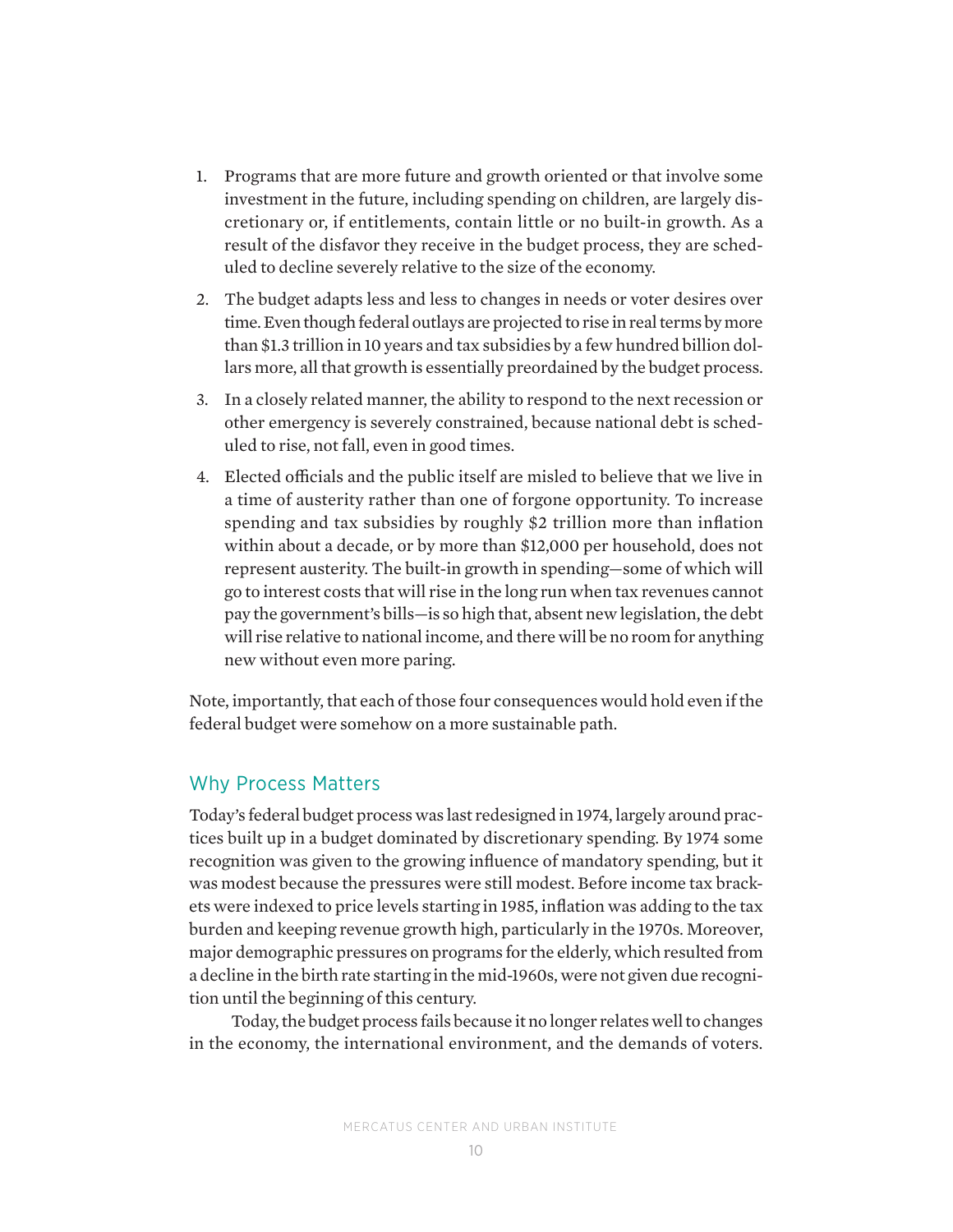Most of the broad changes that occur in spending and tax expenditures no longer occur in the annual budget process but instead result from past changes in policy. That is, Congress tries to adopt 12 or so appropriations bills each year but usually fails to deal with the major changes in taxes and entitlements scheduled through past enactments. In 2009, for instance, ever-rising entitlement spending and the Great Recession meant that, for the first time in US history, every dollar of revenue had been spent before the new Congress walked through the door of the Capitol. Every appropriation essentially had to be paid for by increasing the deficit.

Those limitations on action arise not simply across program areas but also within them. Consider increases in the home mortgage interest tax deduction versus an alternative like a first-time homebuyer's credit, which would more likely stimulate homeownership. Congress almost never seriously debates whether revenues lost from entitlements might be applied more efficiently and equitably toward such a credit. For example, much of the mortgage interest subsidy favors reductions, not increases, in home equity when homeowners take out larger mortgages to finance consumption.

Unfortunately, the accounting associated with the current budget process mistakenly implies that restoring a more discretionary budget somehow creates more "losers" than does sticking with a current law. The information currently available is insufficient to evaluate how making a program's budget discretionary would affect program constituents or taxpayers, because those who in the future would benefit from the greater discretion—through similar spending, spending on new priorities, lower interest costs, or lower taxes cannot be specified. But that doesn't mean they are as real as those supposedly benefitting from unsustainable growth in entitlements and tax subsidies. To make matters worse, the failure to enact a more discretionary budget restrains fiscal policy and threatens economic growth, which in the long run threatens to produce less real spending and higher tax rates because of the smaller economy that might result.

The budget process reforms recommended here involve nothing more than a commitment to move back toward a budget in which more choices are discretionary. The reforms can be achieved in a variety of ways. There is no such thing as a perfect budget process, but a better process could remove excessive long-term commitments that leave budgeting in a state of perpetual crisis. The budget process reforms proposed here would not prevent the continual political war over larger or smaller government, but they would put limits on the extent to which either side could tie the hands of future voters and their representatives. The reforms would give due recognition to the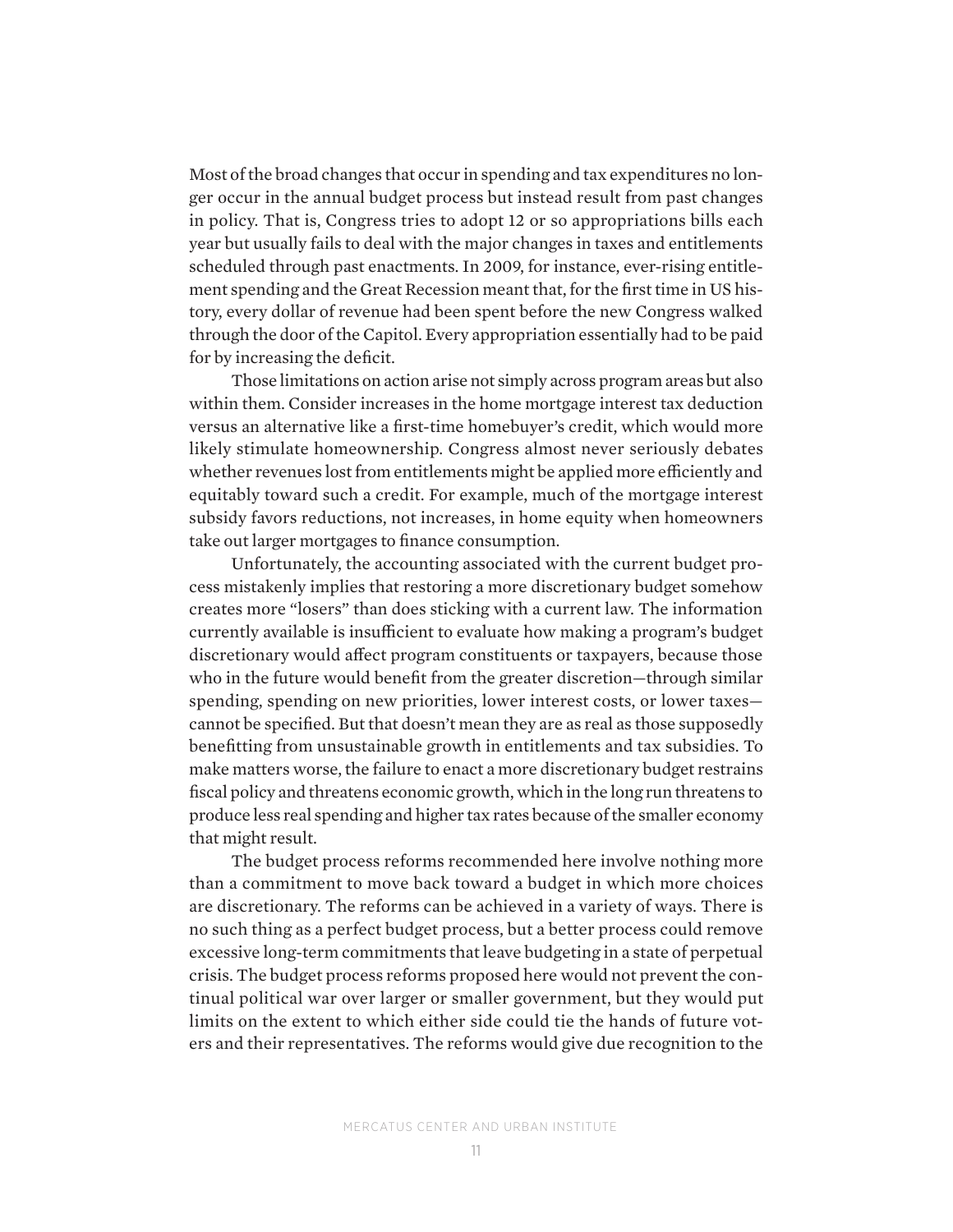"The budget process reforms recommended here involve nothing more than a commitment to move back toward a budget in which more choices are discretionary."

need for flexibility in meeting the demands and needs of an unknown future.

## THE NATURE OF REFORMS THAT WOULD IMPROVE BUDGETING FOR ENTITLEMENTS AND TAX EXPENDITURES

In this section, we first examine important details of the current budget process, largely developed in 1974, and then proceed to the types of reforms that would restore fiscal sanity through a more discretionary budget.

# The Current Budget Process

Before the Congressional Budget and Impoundment Control Act of 1974, Congress did not have a coherent budget process. No formal procedure was in place for adding up individual spending and revenue decisions and no procedure existed for relating aggregate spending to revenues. Entitlement spending, though starting to grow rapidly by the late 1960s, was still a small share of the budget. Hence, a current law projected into the future, if it had been computed by today's standards, would still have shown significant future surpluses. Inflation in the 1960s and 1970s added temporarily to flexibility by pushing taxpayers into higher tax brackets in the then-unindexed tax system. Indeed, the late 1970s saw average tax rates rising despite many legislated tax cuts.

Partly in response to a strong feeling that President Richard Nixon had exceeded his powers, Congress in 1974 severely limited the president's authority to impound or fail to spend money that it had appropriated. Starting to become more concerned about the out-year implications of policy, Congress also created the CBO to prepare fiveyear projections of budget authority, outlays, revenues, and the surplus or deficit, a period now extended to 10 years. The 1974 act established a budget committee in both the House and the Senate. Both committees were supposed to draft a budget resolution for the approval of the whole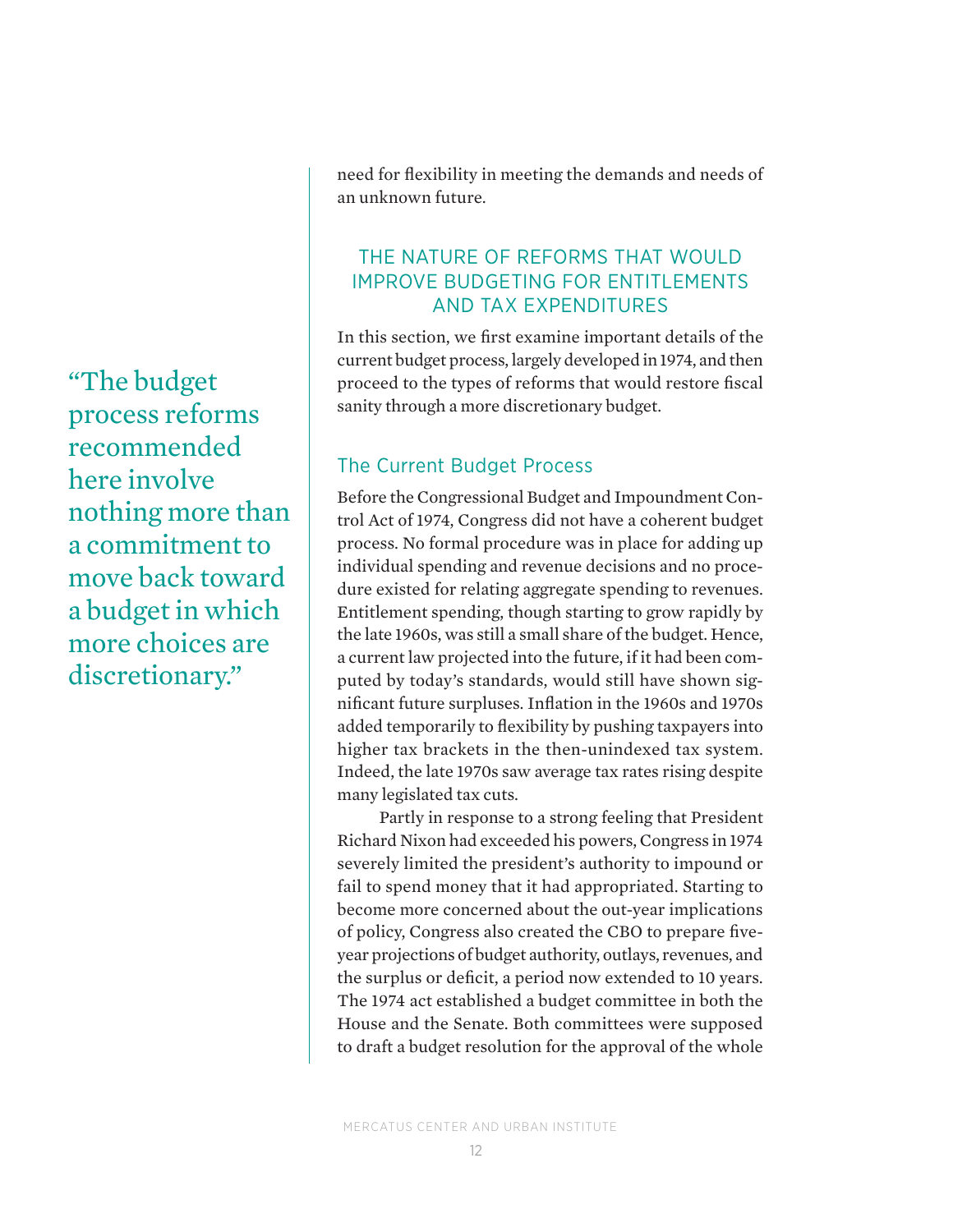Congress that set targets for aggregate spending, revenues, and the deficit. The resolution is not a bill and therefore is not signed or vetoed by the president.

Total spending is allocated to different budget functions, and a crosswalk is provided to show what is implied for individual committees. The House and Senate appropriations committees are given a total spending target, and they allocate the spending to their various subcommittees. The amount of spending for mandatory categories is implied by the resolution and in theory can imply that entitlements and other mandatory programs have to be reformed. Tax expenditures largely also fall outside the budget process because they have not been a target of allocations, although the revenue target in the budget resolution might imply that tax expenditures be reviewed more carefully than usual.

When revenue growth exceeded automatic spending growth, especially in the period before enactment of the current procedures, the job of the appropriations committees and subcommittees was usually to determine how to spend more. Members might disagree about the allocation and might even show their frugality by cutting back on some of the president's proposed increases, but they had little incentive to punt and not allocate any additional spending at all. As entitlements increased as a share of the economy and taxes were lowered or not raised in similar fashion, the net effect was to leave Congress debating over how to appropriate smaller and smaller shares of total spending, barring occasional consideration of reforming entitlements.

The process is complicated by the fact that the 1974 act's authors knew they could not tread on the jurisdictions of traditional committees. Debate on the budget resolution is supposed to focus on the aggregates and not specify the types of reforms necessary to achieve spending and revenue targets. However, debate on the resolution quickly opens an argument about individual programs as legislators attempt to expand or, more often today, protect their favorite government activities.

The targets in the budget resolution are supposed to be enforced with various points of order. In the Senate, the chairman and ranking member of the Budget Committee are highly influential in determining which points of order come to the floor. In the House, the Rules Committee decides whether proposals violating the budget resolution are allowed to come to the floor and whether points of order will be allowed.

Some limited attention was paid to entitlement programs, which were then starting to show their growth. The Congressional Budget and Impoundment Control Act of 1974 allowed for expedited consideration of certain tax and spending legislation through an added tool, called *reconciliation*. The budget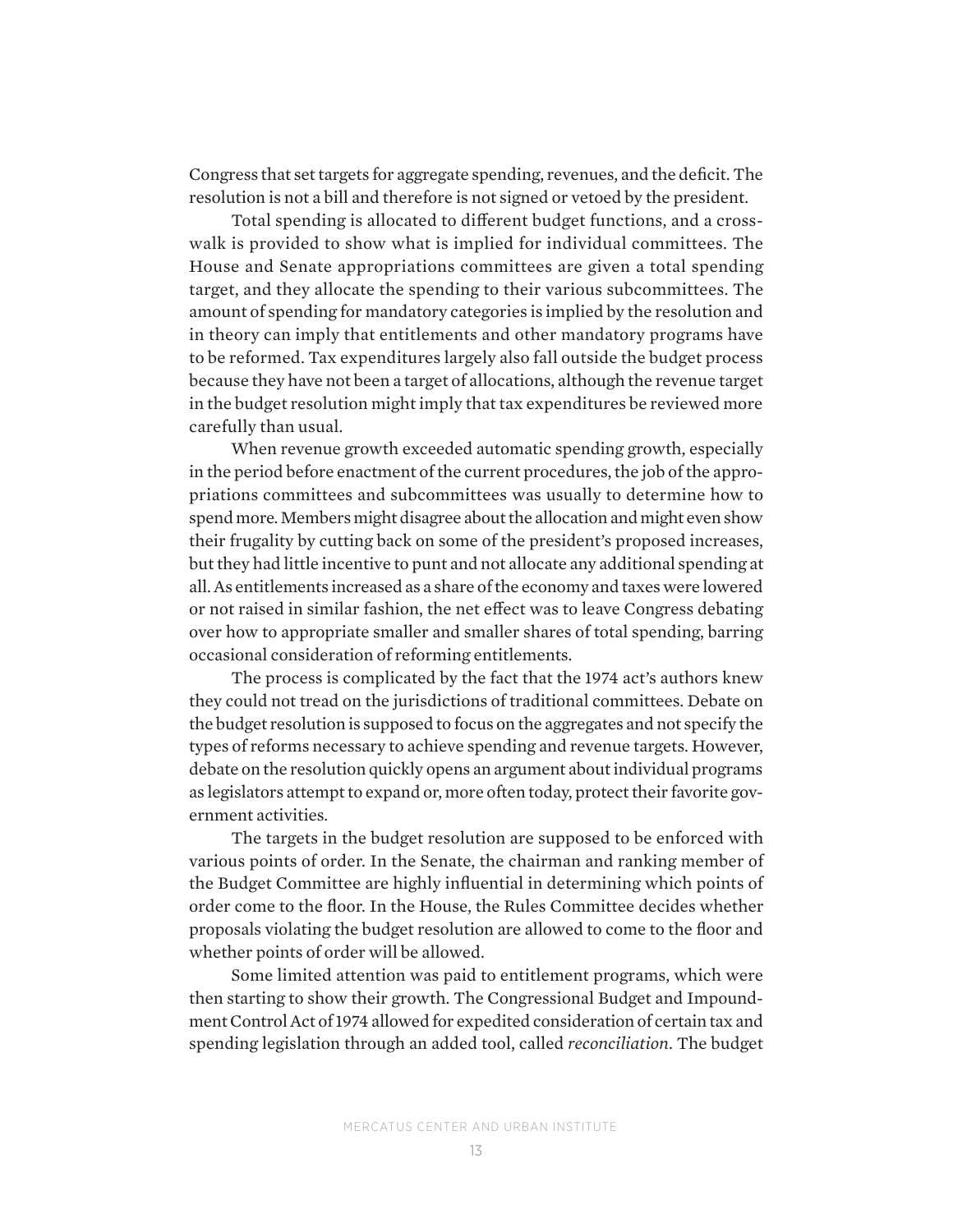resolution can contain reconciliation instructions that order certain committees to increase or decrease spending on entitlements or change revenues by a specified amount. When the resulting reconciliation bill comes to the floor, debate is limited and the bill cannot be filibustered in the Senate. While reconciliation was initially thought by many to be a tool to be used mainly to reduce the deficit, it can and has been used to increase the deficit, as happened with the tax cuts under President George W. Bush.<sup>6</sup>

It has often been suggested that reconciliation should be used only to reduce the deficit. Congressional Democrats formulated such a rule while in the majority, but after Republicans regained the majority they again allowed reconciliation to be used for revenue reductions. We believe strongly that Congress should reestablish the prohibitions against using reconciliation for deficit increases.<sup>7</sup>

The so-called Byrd rule imposes other limits. A reconciliation bill is not allowed to increase deficits beyond the budget window. Unfortunately, the Byrd rule also specifies that reconciliation cannot be used to reform the Old-Age, Survivors, and Disability Insurance program, because Social Security is not technically included in the budget.<sup>8</sup> Today, with demographic pressures much better understood, and with Social Security payroll taxes increasingly falling short of Social Security benefits, it seems ridiculous to make it more difficult to reform the government's largest program than it is to reform, say, Medicare. We think it extremely important to alter the rules so that reconciliation can be used to reform Social Security.9

Requirements to cut entitlements or increase taxes have never been easy to enact. Congress, as a whole, has found it extremely difficult to pass a budget resolution in recent years. A resolution finally did pass for fiscal year 2016, but

<sup>6.</sup> As their titles suggest, the Economic Growth and Tax Relief Reconciliation Act of 2001 and the Jobs and Growth Tax Relief Reconciliation Act of 2003 were both passed by reconciliation. The first instituted the Bush tax cuts, and the second largely accelerated their phase-in and reduced dividend and capital gains taxes.

<sup>7.</sup> See David Reich and Richard Kogan, "Introduction to Budget 'Reconciliation'" (Center on Budget and Policy Priorities, Washington, DC, January 2015 [updated November 2016]).

<sup>8.</sup> The Byrd rule is formally laid out in section 313 of the Congressional Budget and Impoundment Control Act. Defined as "extraneous" are any "recommendations with respect to the old-age, survivors, and disability insurance program established under title II of the Social Security Act [42 U.S.C. 401 et seq.]." For a primer, see Reich and Kogan, "Introduction to Budget 'Reconciliation.'" 9. Other researchers also propose subjecting Social Security to some form of reconciliation. See James C. Capretta, "The Budget Act at Forty: Time for Budget Process Reform" (Mercatus Research, Mercatus Center at George Mason University, Arlington, VA, March 2015), and Alice M. Rivlin and Pete Domenici, "Proposal for Improving the Congressional Budget Process" (Bipartisan Policy Center, Washington, DC, July 2015).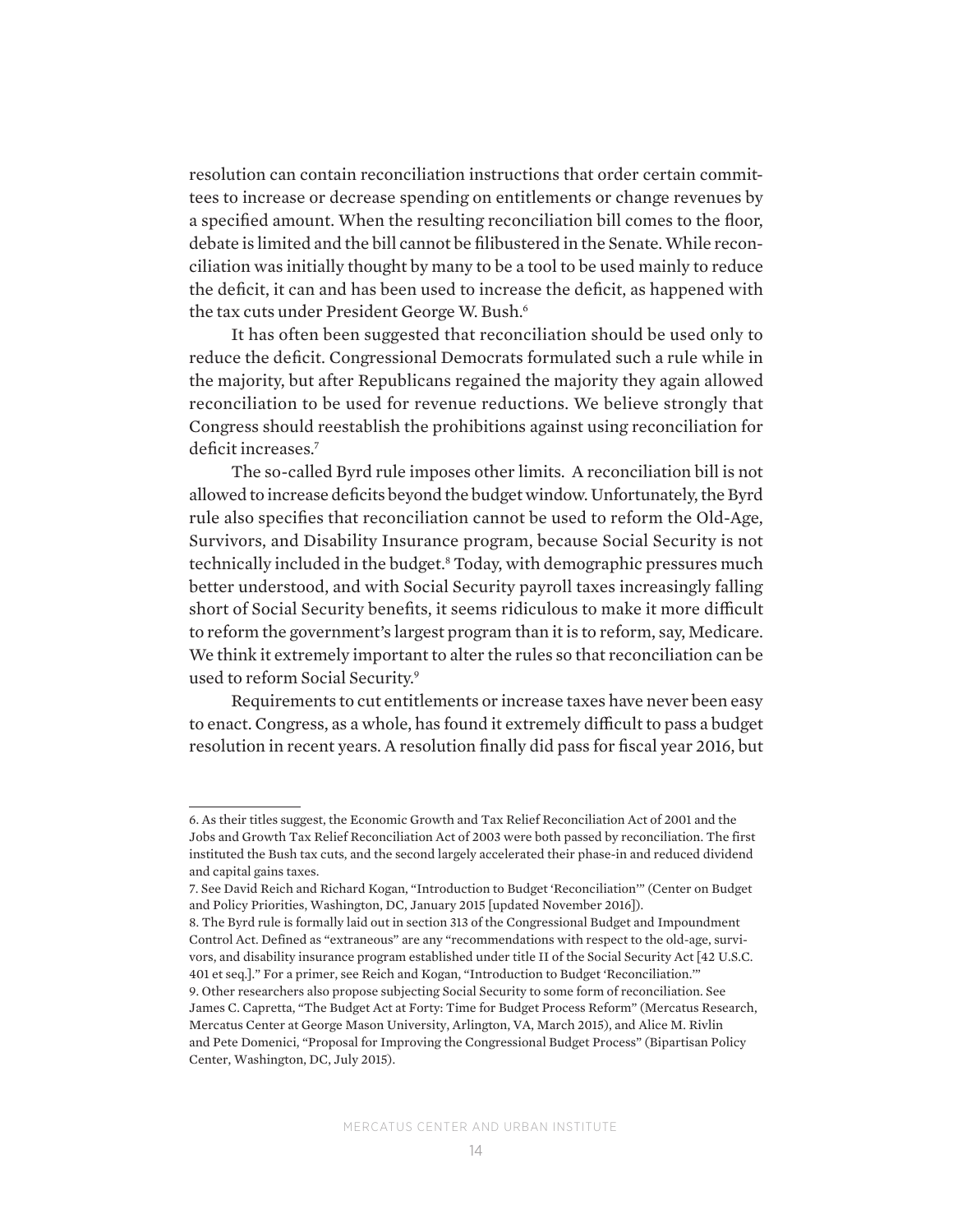it was violated before the ink was dry. The resolution assumed that the permanent elimination of a law that drastically cut Medicare reimbursements would be fully paid for with other spending cuts, but that did not happen. Soon after the House passed the budget resolution, it also voted to eliminate the estate tax, something that was not provided for in the resolution's revenue target.

It has become common to say that the congressional budget process is dysfunctional. Many proposals have been made to resuscitate it. For example, it has been suggested that the budget committees would have more clout if they consisted of the Republican and Democratic leadership of the House and Senate.<sup>10</sup> It has also been suggested that the House and Senate budget committees be merged into a joint committee. Then the Senate and House would begin by debating identical resolutions and, although the resolutions might be amended, conferences would presumably be simpler and quicker. Although those proposals might make the budget process function somewhat more efficiently, we believe both proposals would be inadequate to deal with the long-term budget problems.

Another reform proposal would convert the concurrent budget resolution into a law, or joint resolution, which could be signed or vetoed by the president. $11$ One of the authors of this paper once favored such a reform,<sup>12</sup> but given the difficulty of passing a resolution of any kind in recent years, it seems impractical to also have to negotiate an agreement with the president before a resolution could be passed. Proposals for a joint resolution usually provide a fallback to a concurrent resolution if Congress cannot come to an agreement with the president. We suspect that this would almost always happen, especially when one political party did not control both the legislative and executive branches of government.

Why has the current budget process not been more successful at encouraging more rational budget making? The answer is simple. Politicians find it extremely painful to vote to raise taxes or to slow the growth of spending when the growth rate has already been built into the law. Voting for cuts in automatically growing entitlements is especially difficult because of the language used in debates regarding changes in budget policy. The semantics clearly favor entitlements over discretionary spending. A legislator voting to slow the growth of an entitlement is accused of cutting the program even if the real value of benefits

<sup>10.</sup> Peterson-Pew Commission on Budget Reform, "Getting Back in the Black" (Philadelphia, November 2010); Rivlin and Domenici, "Proposal for Improving the Congressional Budget Process." 11. Philip G. Joyce, "Strengthening the Budget Committees: Institutional Reforms to Promote Fiscally Responsible Budgeting in Congress" (prepared for the Federal Budget Reform Initiative, Pew Charitable Trusts, Washington, DC, January 2011).

<sup>12.</sup> Rudolph G. Penner and Alan J. Abramson, *Broken Purse Strings: Congressional Budgeting, 1974– 1988* (Washington, DC: Urban Institute Press, 1988).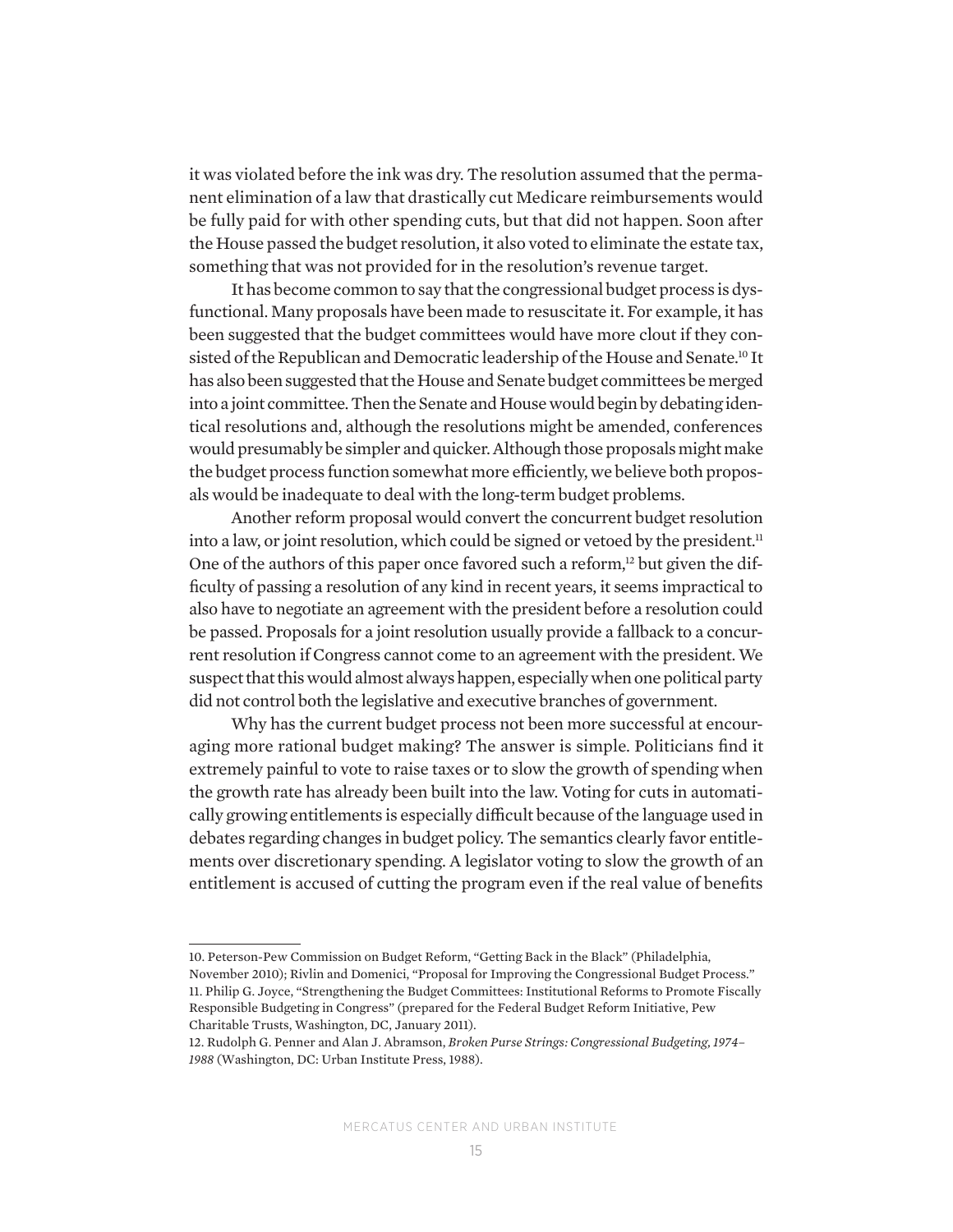continues to grow after the reform. The word *cut* generally is not applied to a change in a discretionary program unless its total real value is actually reduced.

Politicians also do not like to vote explicitly for a large deficit. That is why one or both houses of Congress have so often failed to vote for a budget resolution in recent years. However, remember that the politics works out quite differently in a budget dominated by discretionary spending. In the days of yore, politicians would usually be required not to take away but to give away, to spend more or cut taxes, to avoid eventually running massive surpluses.

### Categories of Process Reforms

In what follows, we suggest the types of processes that could be used to reduce the pain of making difficult budget decisions. However, as noted, no change in the budget process can completely substitute for political courage, nor can the process entirely substitute for policy so much as enable it and then reinforce it.

High on the list of substantive procedural reforms are triggers to limit growth in programs when other enactments fail to do so. We use the term *trigger* in a very expansive way because we conclude that in an overcommitted budget one must reinforce and encourage movement toward a more discretionary budget after decades of moving in the opposite direction. The triggers can state the exact nature of the limits, empower particular actors to achieve those limits, or set new processes in motion that may achieve the stated goals. Another substantive approach would call for periodic reauthorization or formal reexamination of most or all programs, including entitlements, or at least the growth built into those programs. Although existing reauthorization procedures are often merely perfunctory, they need not be, and they do require action.

Other process reforms include expanding the budget window closer to 25 years and reporting on the budget in a way that better holds the president and Congress accountable for all the changes that occur over time, not just those they newly legislate.

Triggers. Triggers are both fallback mechanisms to keep programs within certain bounds when legislative reform cannot fill the gap and ways to automatically deal with uncertainty about the future cost of programs.<sup>13</sup>

<sup>13.</sup> A longer discussion of triggers, with international examples of their application, is provided by Rudolph G. Penner and C. Eugene Steuerle in "Stabilizing Future Fiscal Policy: It's Time to Pull the Trigger" (Urban Institute, Washington, DC, August 2007).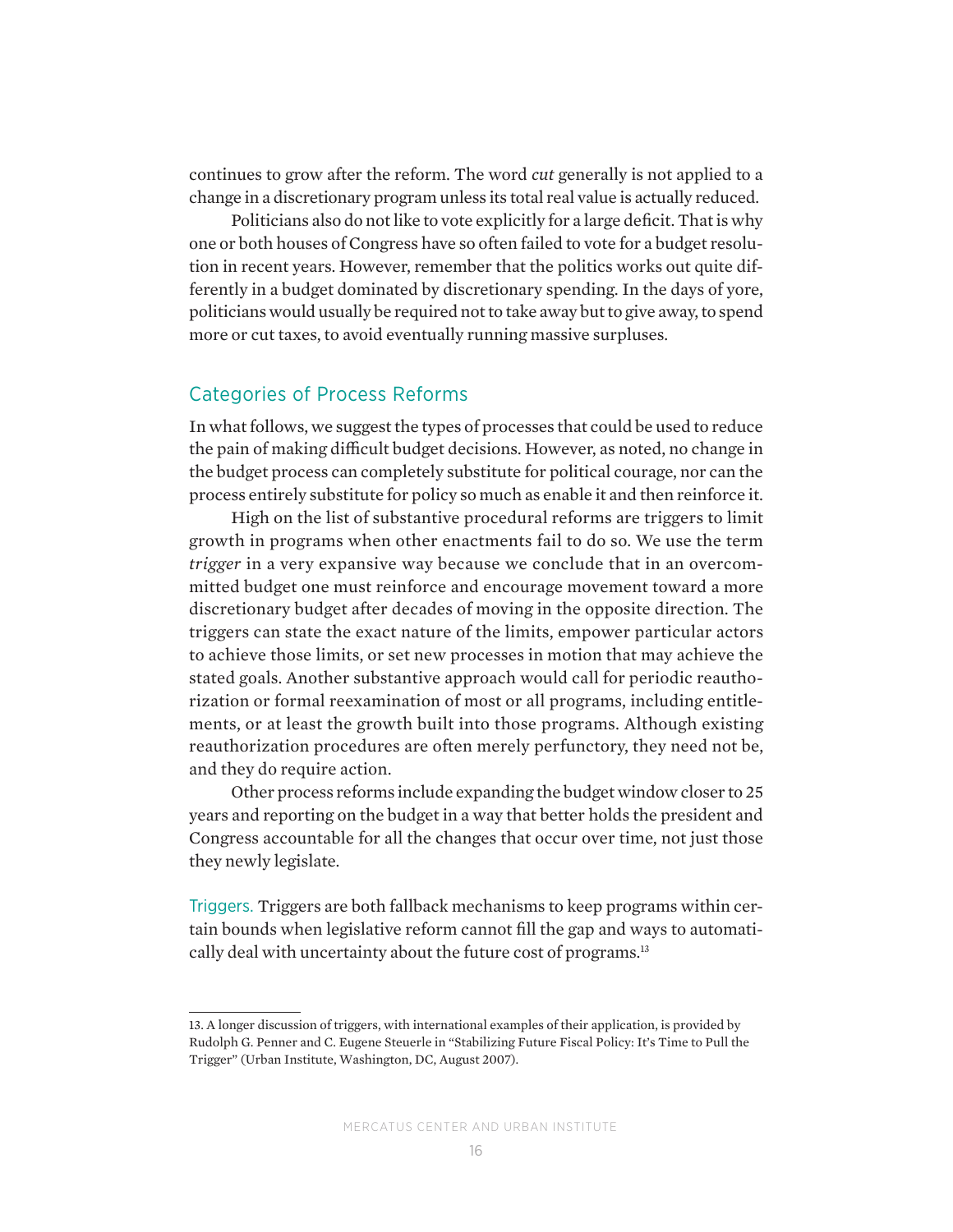There are two types of triggers. One automatically lowers spending growth or increases revenues if some condition is violated and Congress does not respond. The other does not alter benefits or revenues directly but does set in motion a process that forces the president or Congress to take actions that focus on a problem and to expedite the enactment of reforms. For example, if spending threatens to exceed some cap, or trust funds are projected to run out of money, the law might require that the president recommend remedies and that Congress consider them in an expedited manner.

One purpose of the first type of trigger is to provide some protection for politicians when painful decisions are required. Politicians can argue that they strongly opposed the reduction in benefit growth or increase in taxes but that, once the trigger was pulled, the policy change had to be accepted.

The second type of trigger does not protect politicians from having to take painful votes. However, the trigger is pulled only if something has clearly gone wrong. That condition may give legislators some protection because they must engage in a process to address a problem immediately instead of forestalling action.

Some triggers have worked extremely well for a long period. For most individuals, premiums for Medicare Part B are automatically set to cover 25 percent of average costs, and in most years the rule has been followed.14 The number of weeks that a person can collect unemployment insurance is determined by state unemployment rates, and the formula has been followed even when unemployment insurance has been made less generous.

"Triggers are both fallback mechanisms to keep programs within certain bounds when legislative reform cannot fill the gap and ways to automatically deal with uncertainty about the future cost of programs."

<sup>14.</sup> With low inflation in recent years, this provision has proved more problematic. Because of a hold-harmless provision, most Social Security beneficiaries cannot have Medicare premiums increase more than the cost-ofliving adjustment to their Social Security benefits. In years with no costof-living adjustment, the constraint threatens a large Medicare premium increase for the small number of beneficiaries who are not subject to the hold-harmless provision. See Rudolph G. Penner, "Medicare Premiums and Social Security's Cost-of-Living Adjustments" (Urban Institute, Washington, DC, August 2011).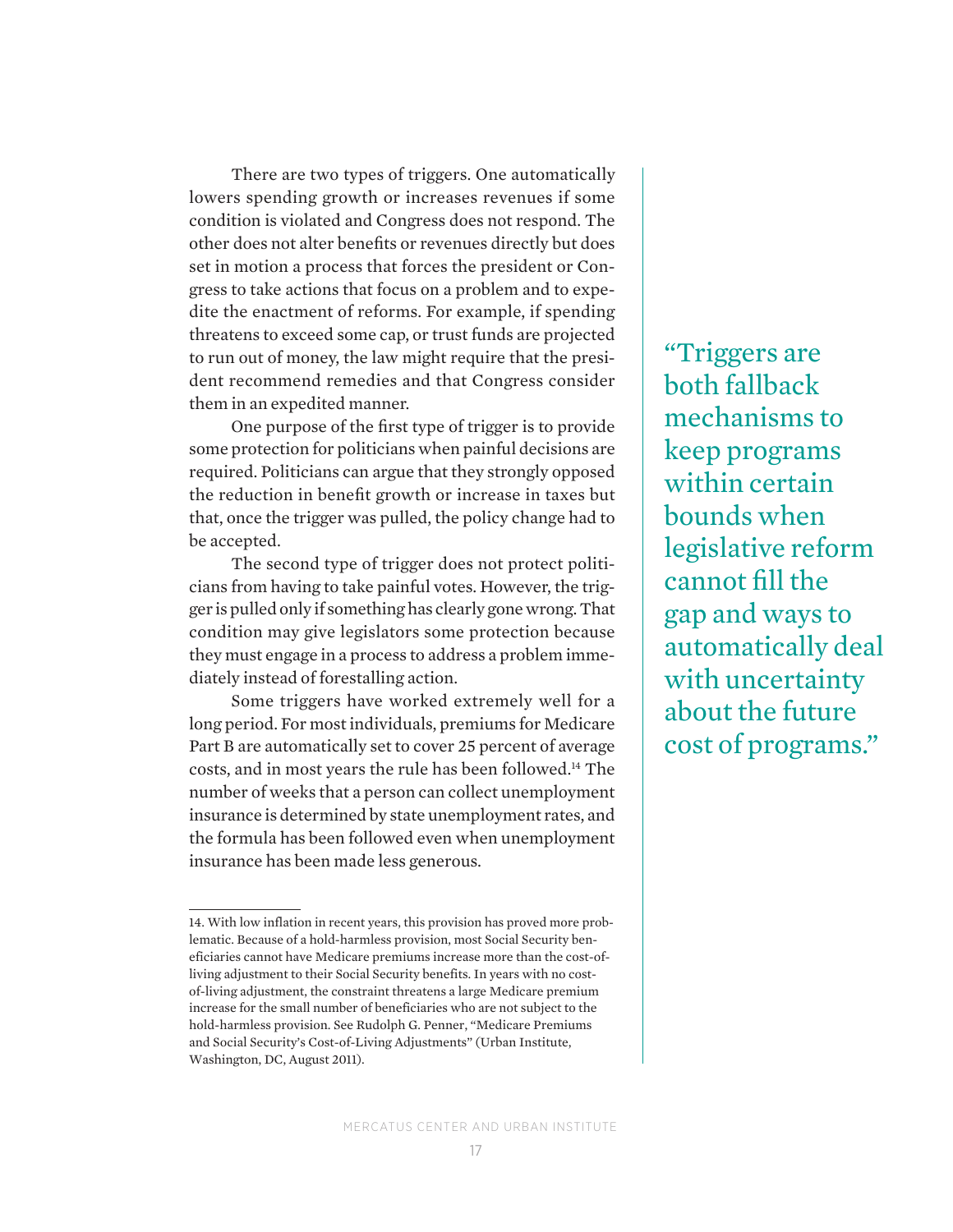But some triggers have failed, usually because they are badly designed. A common design flaw is to require measures that are too politically painful to carry out. For example, Medicare payments to doctors were supposed to be cut automatically if increases exceeded an amount that made cost growth unsustainable. The trigger eventually required very large, painful, and politically impractical cuts, and so it was abandoned.

One of the most spectacular failures was related to the Balanced Budget and Emergency Deficit Control Act of 1985 (better known as Gramm-Rudman-Hollings, or GRH), which established targets for the budget deficit. If the targets were not achieved, an automatic across-the-board cut in spending, called a *sequester*, was supposed to affect almost every government activity. There were some notable exceptions, such as for Social Security benefits. Unfortunately, the deficit targets were based on a baseline deficit forecast that was too optimistic. Consequently, the sequester required to achieve budget targets was far more painful than had been anticipated when the law was devised. The targets were eased once and then finally abandoned in 1990.

Although it appears that triggers failed in those cases, Congress did not think it could abandon the triggers without putting something else in their place that had the same goal of disciplining the deficit. In the case of Medicare reimbursements, Congress on many occasions canceled the large cuts called for by the trigger one year at a time for several years but paid for some of the additional spending with other deficit-reducing measures. Hence, the trigger indirectly cut the deficit. In the case of GRH, Congress replaced the trigger with the Budget Enforcement Act of 1990, which was much better designed than GRH and relatively successful at controlling deficits until the late 1990s. A budget surplus emerged in 1998, completely by surprise, partly as a result of higher revenues from a stock market bubble and partly from lower spending because of a temporary slowdown in the growth of healthcare costs. Budget surpluses continued through 2001.

Congress was able to adhere to the Budget Enforcement Act before 1998 because the law was not overly demanding and consensus was strong that deficits should be controlled. The law required that entitlement increases or tax cuts had to be paid for with other entitlement or tax changes. That requirement imposed spending and tax discipline without inflicting much pain, because it did not require any additional deficit reduction or significant reforms in entitlement programs or taxes. It simply preserved the significant cuts agreed to in the negotiations that led to the act.

The Medicare Modernization Act of 2006, the prescription drug act that created Medicare Part D, contained a trigger that created a new process.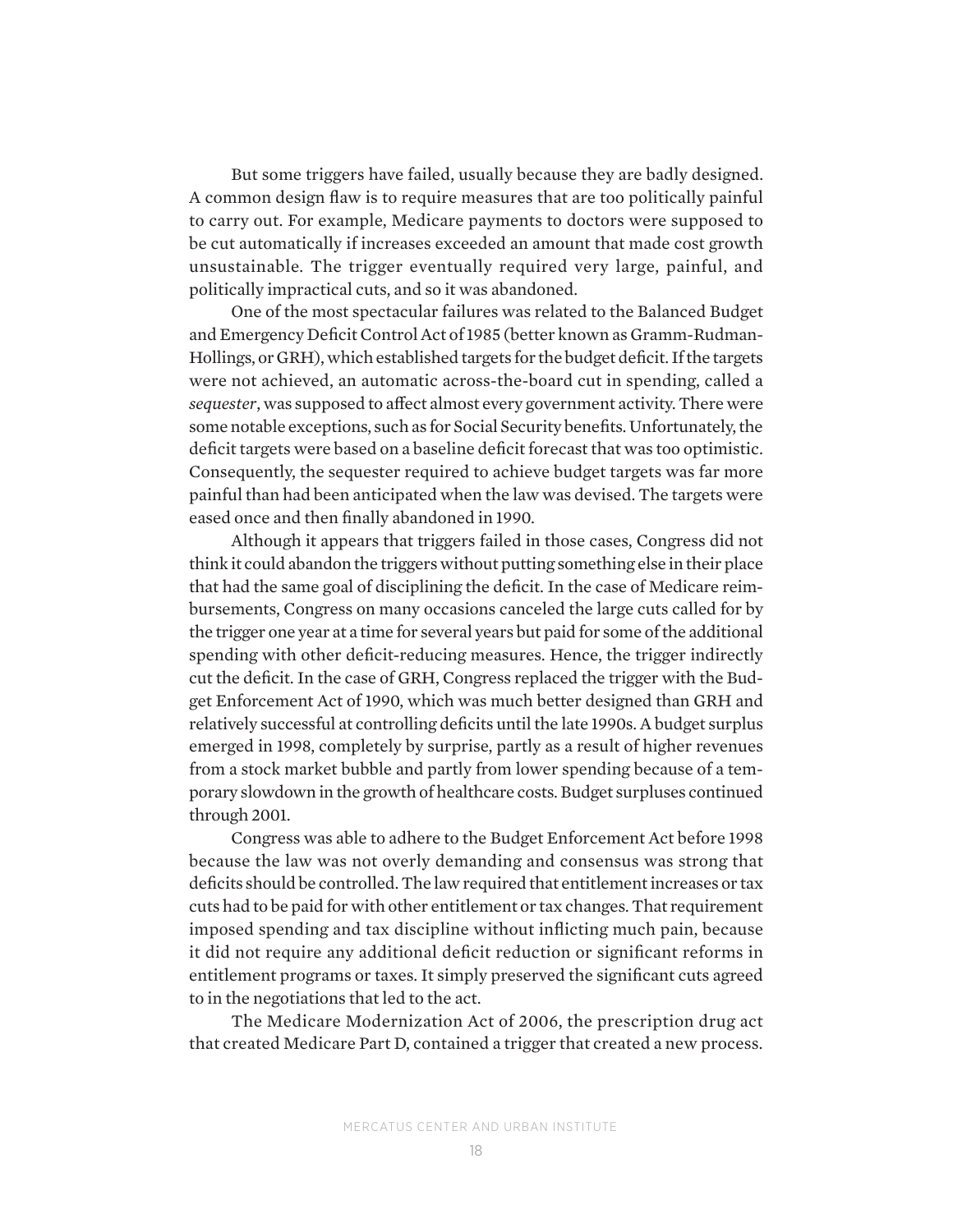If the Medicare actuary projected that more than a certain proportion of Medicare funding would depend on general revenues in the future, the president was to make proposals for reform and Congress was to deal with the proposals in an expedited fashion. The actuary reported, President George W. Bush's administration made proposals, and then nothing happened. Congress very quietly abandoned the new process. True, the trigger process was not well designed, but that was a reason to improve it, not abandon it.

A number of lessons for the design of triggers emanate from these failures and successes:

- 1. *The variable used as a trigger should not be too volatile*. The corollary is that it should be easy to forecast. The deficit trigger of the type used by GRH is very likely to fail. It is very volatile, with changes in its size from year to year usually deriving much more from economic fluctuations than from changes in policy. Because of resulting errors in forecasting deficits, GRH chose politically unrealistic targets.
- 2. The policy changes that are triggered should not be too painful or else they will *be waived*. Medicare Part B premium adjustments have survived because they are only a few percent per year and can be anticipated. Another way to make the pain acceptable is to put a limit on the size of the automatic adjustment. For example, the law might say that the size of a triggered tax increase should not exceed 0.5 percent of GDP.
- 3. *The existence of triggers should be highly publicized*. Congress got away with abandoning the Medicare Part D trigger because few noticed its creation in the first place, and the media and general public paid very limited attention when it was abandoned.
- 4. *Triggers work best when they are adopted along with fundamental reforms of a program*. The trigger is then used to provide protection in case the economic and demographic assumptions underlying the reform turn out to have been too optimistic, whether on purpose or accidentally. The trigger can be used to slow benefit growth, increase revenues, or both. Sweden, Germany, Canada, Italy, and Japan are among the countries that have adopted triggers in their social security programs after making fundamental reforms. Using a trigger to reform a program without any accompanying legislation is much less likely to be acceptable, in part because it forces a much larger portion of any reform to be triggered rather than achieved through a broader and, ideally, more considered enactment. This point is probably the most important. That is, a trigger used to enforce fundamental reforms that are the result of a rational debate is more likely to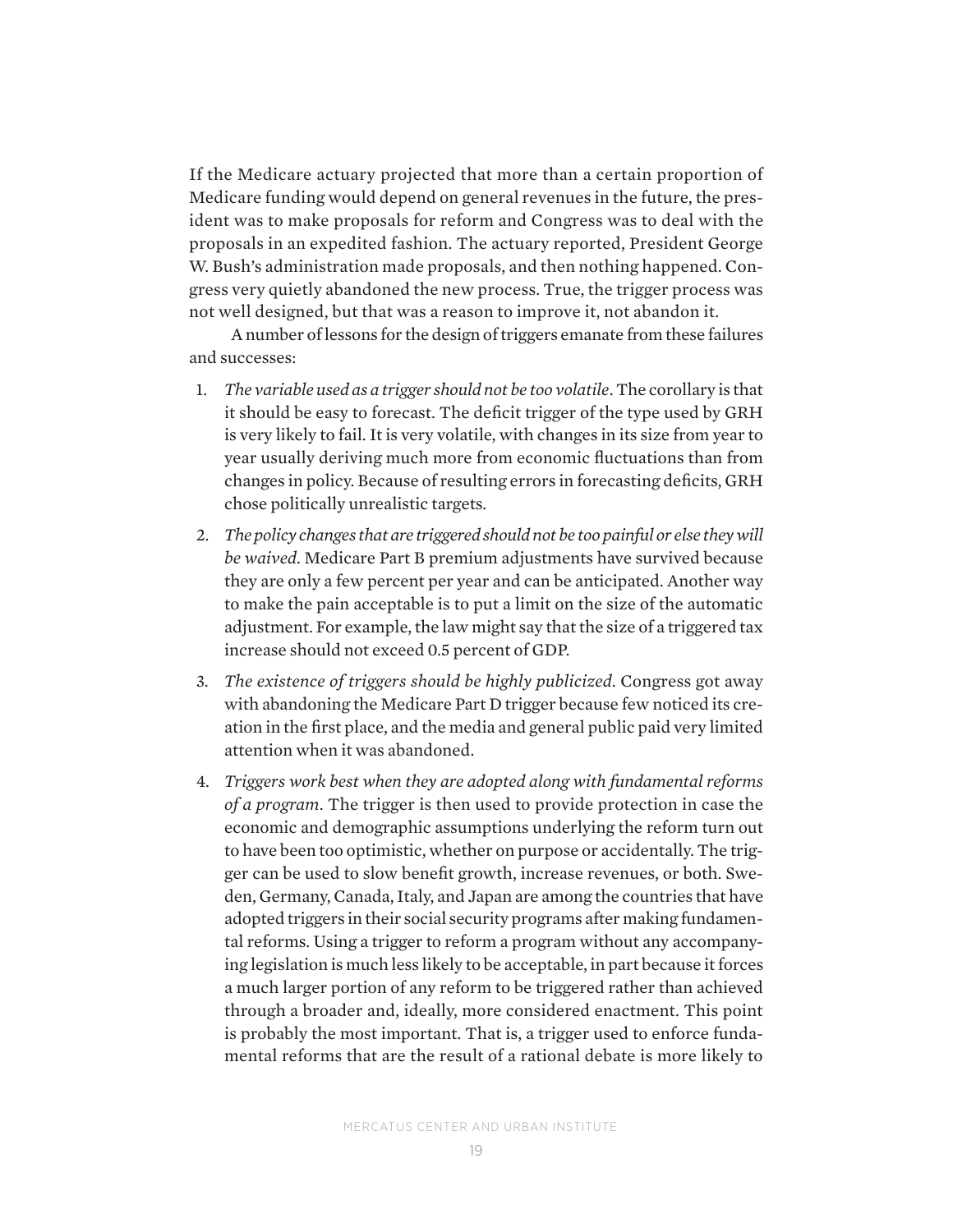"The making of a long-term legal promise in a world of uncertainty leads to the demand for longer-term accounting of what a contract means."

be successful than a trigger that tries to automatically reform a program without a thorough debate.

Sweden devised a clever social security trigger that satisfies those criteria.<sup>15</sup> Existing and future benefits are indexed to wages. Actuaries estimate the present value of future outlays and revenues for the country's social security system. If the present value of revenues falls short of the present value of outlays, then the former is divided by the latter and the resulting fraction is multiplied by the wage index. For example, suppose that the present value of revenues is 99 percent of the present value of benefits and the wage index is 3 percent. The index used to adjust present and future benefits becomes 2.97 percent (0.03 ×  $0.99 \times 100$ ). If in some future year the present value of revenues is sufficient to fund the present value of benefits (i.e., financial integrity of the program is restored), benefits are raised and earlier cuts reversed.

Modification of the usual index tends not to be volatile. It is very unlikely to be painful in any one year, and in any case some hope remains that the pain will be reversed in future years. The process is very well publicized and is followed closely by current and future beneficiaries. The only criticism is that the slow nature of the process may not fully keep up with a significant deterioration in the finances of the system.

The trigger was designed in conjunction with a fundamental reform of the system. The trigger protects the system in the long run if the assumptions underlying the reform prove to have been too optimistic. The example illustrates how a trigger can be used to manage uncertainty.

In addition to applying triggers to spending programs, policymakers can apply them to tax expenditures. Also, programs can be designed so that tax rates are increased to cover shortfalls in programs. For example,

<sup>15.</sup> Agneta Kruse and Edward Palmer, "Sweden," in *International Perspectives on Social Security Reform*, ed. Rudolph G. Penner (Washington, DC: Urban Institute Press, 2007), 35–53.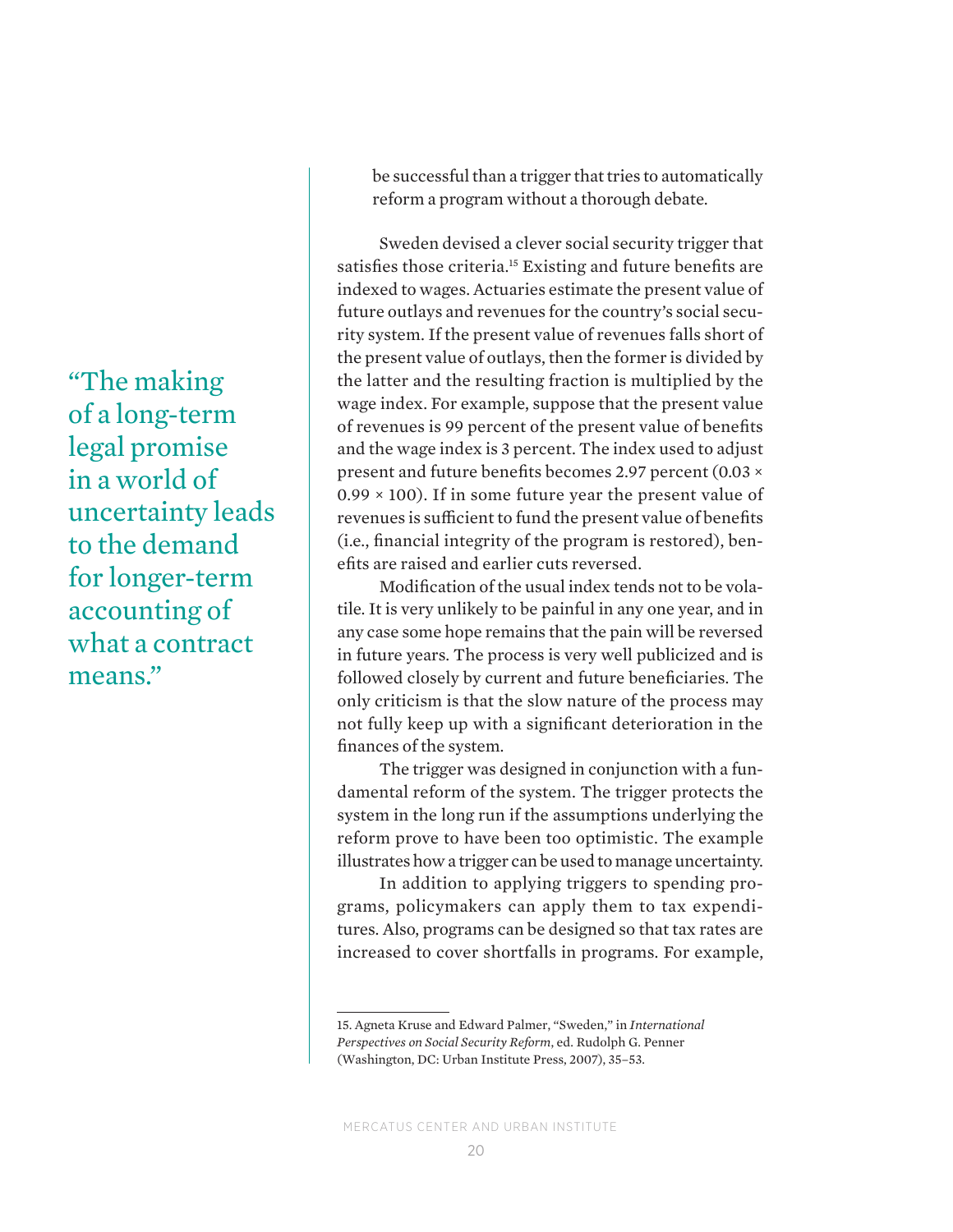a value-added tax could be dedicated to fund the general revenue portion of Medicare and the rate could be automatically increased if shortfalls occurred. The pain imposed by raising the tax rate would increase the incentive to reform the program.

Sequesters. As designed, GRH required a sequester if its deficit targets were violated and applied the spending cuts with an equal percentage for a wide range of government activities. A long-run budget target could be backed up with a similar percentage cut triggered by a specified deviation from the target. The cut would have to be limited in size to avoid being too painful, but it would have to be significant enough to foster some movement toward the target. Of course, the cut could be eliminated or reduced in size by a decision to change the target, but the administration and Congress would have to provide a persuasive rationale for doing so.

In general, broad sequesters that apply to a wide range of government activities are irrational in the sense that they cut good and bad programs equally. Percentage cuts focused more narrowly on programs in which spending exceeds a carefully debated target make more sense.

Given the uneven history of the use of triggers and sequesters, it is, of course, possible that even a well-designed trigger or sequester will fail from time to time. Then, the best kind of failure is one that results in a better policy. That happened when the failure of GRH provoked the budget deal of 1990 and was replaced by the Budget Enforcement Act. Even if a failure does not provoke a new and improved policy, it generally draws attention to flaws in an old policy.

Periodic reauthorization or formal reexaminations. The budget process could require many more programs to be reauthorized periodically but less frequently than annually. Such procedures already apply to agricultural subsidies and the Temporary Assistance for Needy Families program, though neither of those has much built-in growth because of their particular structures. Whether spending for a reauthorized program then would be considered mandatory for a given number of years or discretionary, such periodic review places more limits on perpetuity and automatic growth than does no review at all.

Like any process, reauthorization or reexamination can and often has been perfunctory for those programs for which it is required, but it need not be. Reexamination empowers members to take action when required, and a welldesigned formal reexamination of a program can and should entail assessment of the program's performance and success, not just its impact on the budget.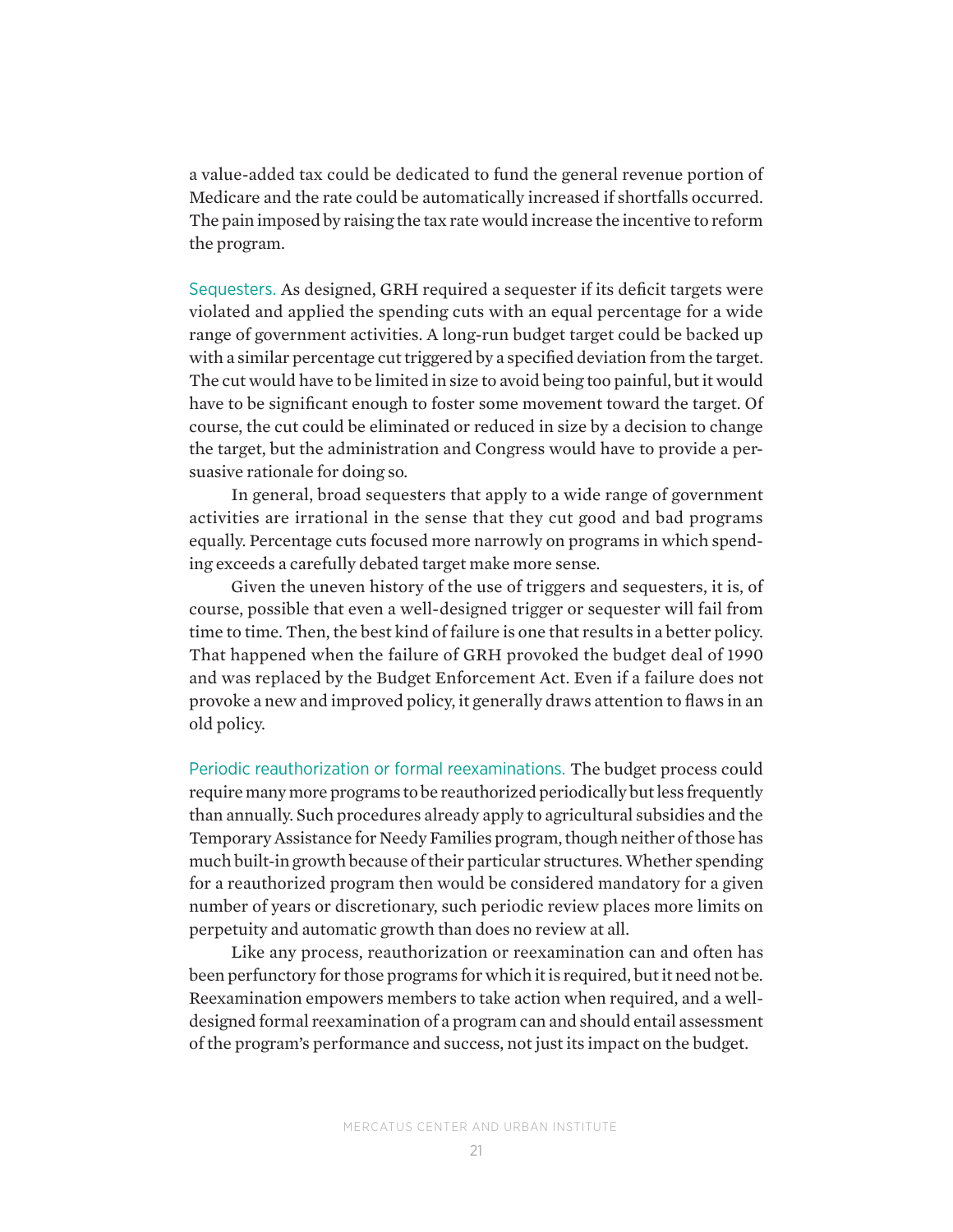Technically, no reauthorization is scheduled for Social Security. That omission may be wise, because a requirement that the program be reauthorized every year may create needless uncertainty among individuals nearing or already in retirement. A weaker approach that would threaten less radical change would be to revive the old quadrennial Social Security advisory councils, which reviewed the financial status of the program every four years. The reports received a lot of attention. The councils were replaced by the Social Security Advisory Board, which reports on the program and makes recommendations for legislation. The board's reports receive little attention, perhaps because they are not released on a predictable schedule. It may be useful to revive a commission structure tasked with proposing broad reform of the Social Security system, not just periodic studies of particular problems. Similar reexaminations could be required for other entitlements.

Those examples show a range of ways by which processes requiring reconsideration can resemble the type of reconsideration required in the appropriations process for discretionary spending. At the same time, the examples show that, as with other reforms discussed here, some designs are more effective than others.

Expanding the budget window. Congressional budget decision-making within the normal budget process now begins with a CBO baseline that projects the spending and revenue implications of current law for 10 years. Lengthening the projection to 20, 25, or 30 years would have two benefits. First, it would more clearly show that the current fiscal path is unsustainable and at the micro level would indicate how much of the problem is the result of spending on popular programs. The hope is that lengthening the projection would provoke Congress, and indirectly voters, to ask, "Although we like these programs very much as they are, do we like them so much as to warrant their absorbing such a large share of the nation's economic resources?" It would also show that rising deficits caused by the growth of popular programs would cause interest payments to soar in the long run. Voters can easily understand that they could buy a lot of good things if they borrowed freely, but eventually interest costs would overwhelm them. In any case, devoting a larger and larger share of revenue increases to interest costs is not very appealing.

A second benefit of a longer time horizon for politicians is that it more clearly illustrates the benefits to be gained from painful entitlement reforms, especially reforms of Social Security and Medicare. The deficit reductions from many reforms compound over time, and the reductions enjoyed in the first 10 years constitute a small portion of the gains over, say, 30 years. That advantage is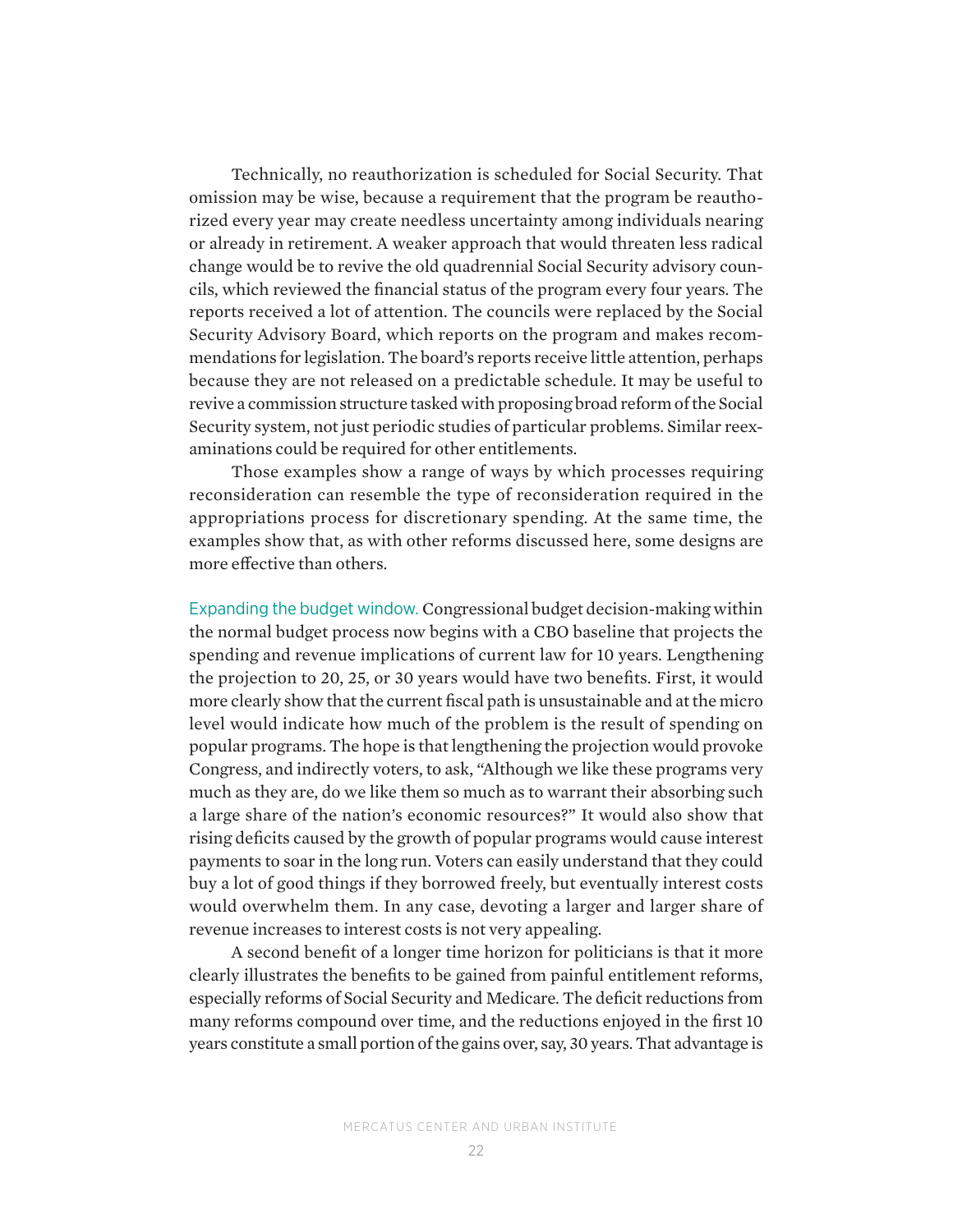especially true of reforms to retirement programs because Congress will want to give long advance notice of significant changes so that people nearing retirement can plan accordingly. For example, Medicare reforms proposed by recent Republican budget resolutions would not go into effect for 10 years, and the resulting deficit reductions would not show up at all using the current budget horizon.<sup>16</sup>

Today, government actuaries already do 75-year estimates for Social Security and Medicare, but the numbers are not integrated into the normal budget process so that the impact of current actions could be assessed over a longer-term trajectory than 10 years. For instance, because the deficit in those programs is scheduled to rise significantly over the next 25 years (and beyond), a process or budget agreement that might look sustainable over a 10-year period might be shown to fail over 25 years. Outside the normal process, Congress has at times aimed for broad-based Social Security reform that creates some balance over a 75-year period and relies on longer-term projections, so adaptation within the normal budget process would be relatively easier for that program than for others.

For other reforms, either in non–Social Security programs or for Social Security changes integrated into the normal process, a longer accounting period also gives a more accurate reading of benefits relative to costs. For instance, expansion of private retirement benefits to a larger share of middle- and lowerincome taxpayers often has up-front costs, such as when deductions are taken, but revenues later tend to offset some of the costs when taxable withdrawals are made, particularly at retirement.

As a practical matter, it is over the 25-year period from about 2010 to 2035 that many of the demographic pressures of the retirement of baby boomers will play out in the federal budget. Social Security's projected annual deficit as a share of GDP in 2035, for instance, is only moderately below that projected for 2070 or 2080.

True, it is difficult to make long-run projections accurately. For example, CBO did not anticipate the slowdown in the growth of healthcare costs that occurred in recent years. However, changes in the projections from year to year have never been significant enough to alter the basic conclusion that current fiscal policies are unsustainable and that changes in spending and tax policies are desperately needed.

<sup>16.</sup> CBO periodically produces very long-run budget projections and analyzes policy options that can improve the long-run outlook. However, CBO's reports generally appear after a budget resolution has been debated and are not integral to the budget process. See CBO, "The 2015 Long-Term Budget Outlook," Washington, DC, June 2015.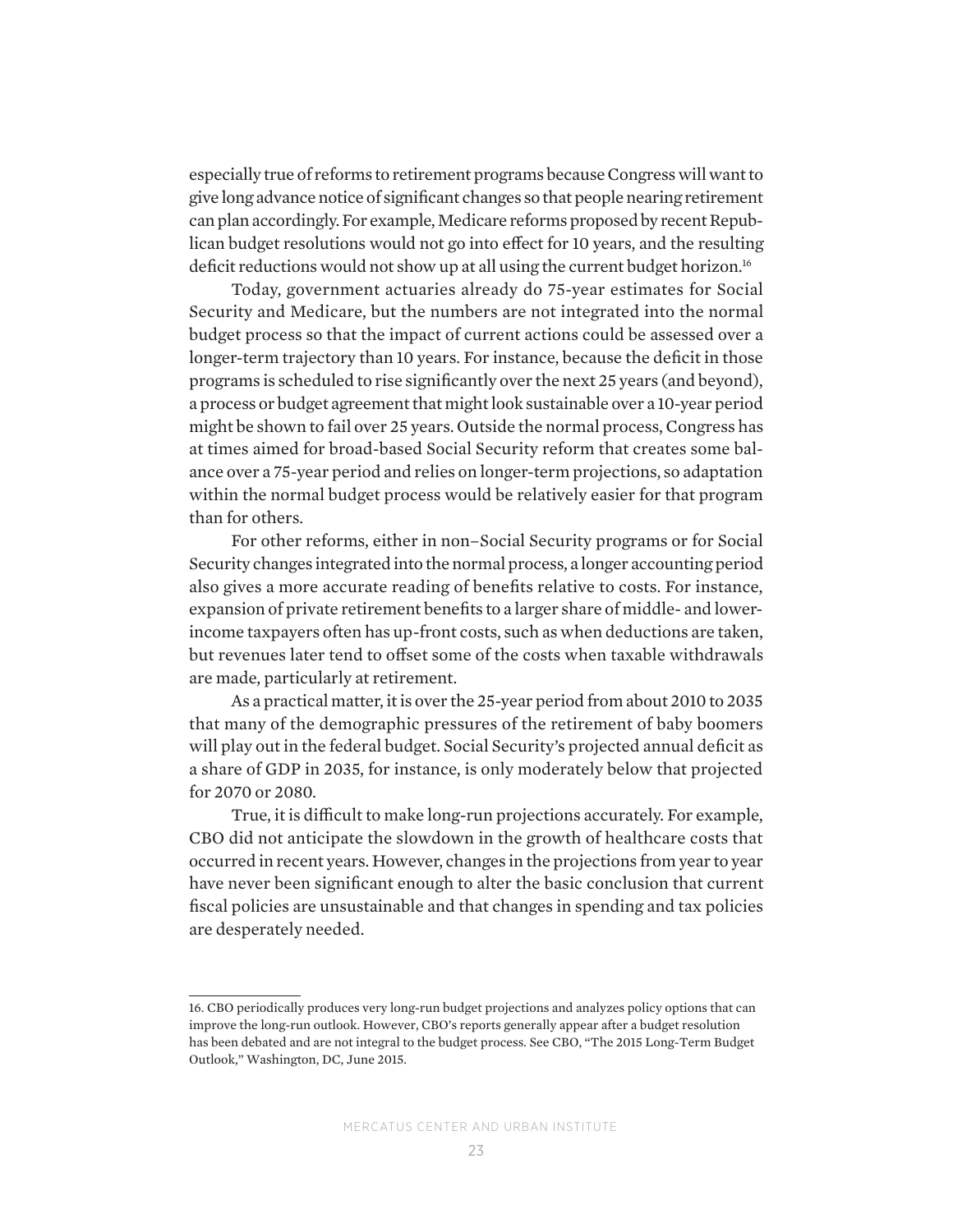The criticism of longer-term projections, though legitimate, is upside down. It is not the projection that is at fault. If "contracts" are not signed for decades into the future, accounting for the obligations of those contracts is not required. The making of a long-term legal promise in a world of uncertainty leads to the demand for longer-term accounting of what a contract means. No business would fail to estimate the impact of a long-term contract, though it would likely decline to make so many that it mattered so much.

Using a longer window has one potential disadvantage. Congress may claim that it is making fiscal policy more responsible even if its painful reforms are put off for 25 years. Or it may claim that it is being deficit neutral if it pays for immediate spending increases or tax cuts with spending cuts or tax increases in the distant future.

Congress already plays this game using the current 10-year budget window. For example, it has become common in recent years to "pay for" immediate spending increases or tax cuts with spending cuts or tax increases spread over several years late in the 10-year budget horizon. It is doubtful that such spending cuts or tax increases will ever occur. Although lengthening of the window may increase somewhat the opportunity for gaming, the increase is marginal and we think the benefits outweigh the costs. No budget process is immune from gaming or from using gimmicks. The only way to combat such practices is to try to focus as much publicity on the gaming as is possible.

Accurately displaying changes in spending and taxes. The current budget baseline, or estimate of what is required under current law, has its uses, including showing how much legislated spending increases and tax cuts will change the deficit. But the baseline masks the total change that is taking place and the extent to which automatically growing entitlements receive budgetary advantage relative to programs that must be appropriated. Better ways are available to illustrate the national priorities that are embedded in current law. The spending and revenue totals in the baseline are the cumulative result of numerous past policy decisions. The priorities embodied in current law come into sharper focus if we look forward and ask how *increases* in real budgetary resources, that is, increases in revenues and increases in the deficit after adjusting for inflation, will be used for different programs. This evaluation can be done by examining sources and uses of budgetary resources (see table 2).

Table 2 illustrates how the increase in budgetary resources provided in the baseline over the 2016–2026 period will be used if laws are not changed. The first two columns of numbers are real dollars. Outside the conversion to real dollars, the table presents exactly how most changes in discretionary spending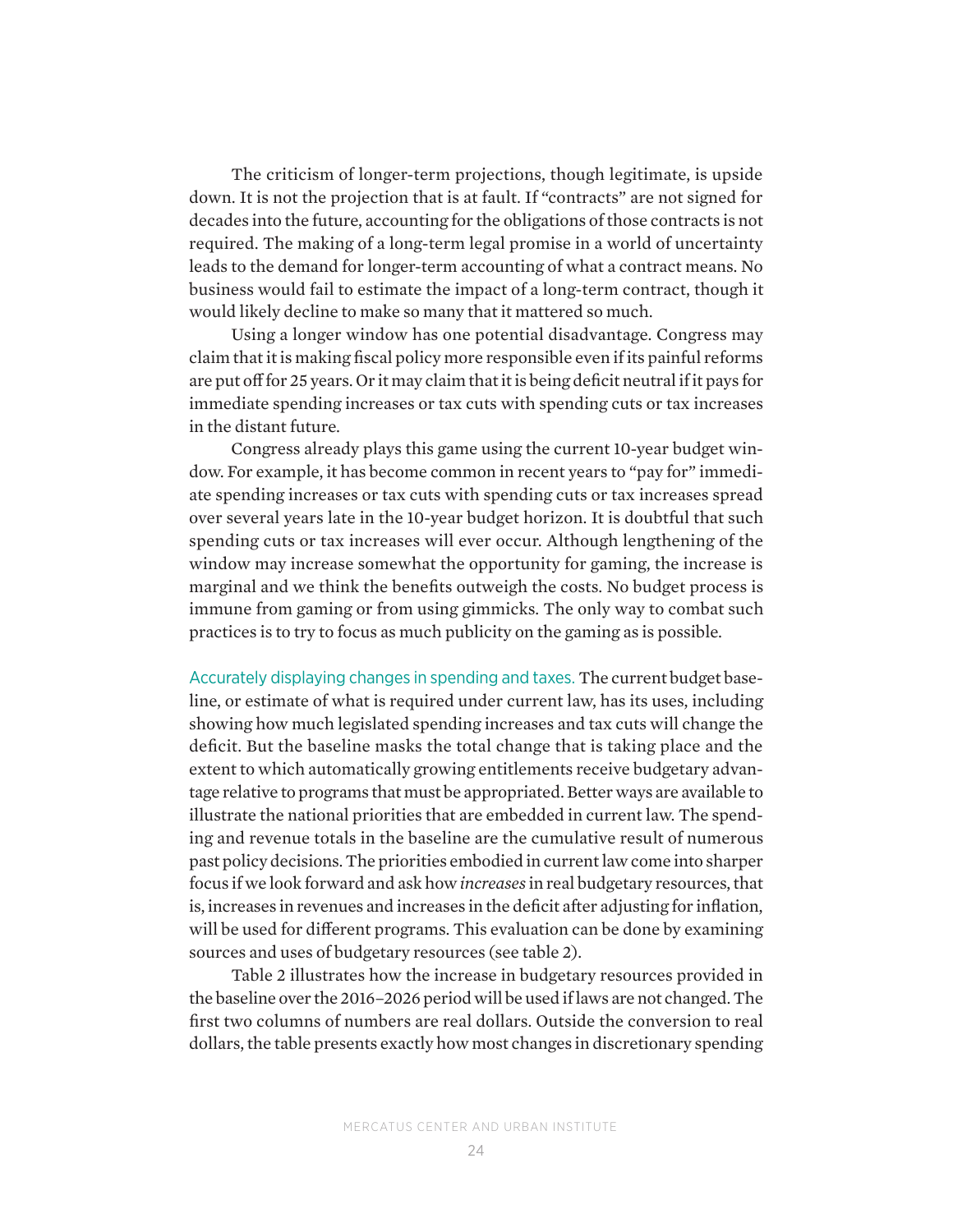| Sources         | Real dollar<br>increases (billions) | Uses                      | Real dollar increases<br>(billions) | Percentage of<br>increase |
|-----------------|-------------------------------------|---------------------------|-------------------------------------|---------------------------|
| Revenues        | 781                                 | Social Security           | 421                                 | 31.1                      |
| <b>Deficits</b> | 571                                 | Major healthcare programs | 462                                 | 34.2                      |
|                 |                                     | Other mandatory spending  | 53                                  | 3.9                       |
|                 |                                     | Defense discretionary     | 3                                   | 0.3                       |
|                 |                                     | Domestic discretionary    | $-24$                               | $-1.8$                    |
|                 |                                     | Net interest              | 437                                 | 32.3                      |
| Total           | 1.352                               | Total                     | 1,352                               | 100                       |

TABLE 2. SOURCES AND USES OF CHANGES IN BUDGETARY RESOURCES, 2016–2026

Note: Real dollar increases are in 2016 dollars.

Source: Authors' calculations, using CBO, "Updated Budget Projections: 2016 to 2026," Washington, DC, March 2016.

are shown now and fairly matches how increments to spending would have been viewed throughout most of history when the budget was discretionary.

The last column shows that almost one-third of the increase in budgetary resources will be devoted to Social Security, one-third to major healthcare programs, and one-third to interest on the debt. Close to nothing is left for everything else, including most programs for education, infrastructure, the environment, and energy. Social Security and healthcare entitlements may be good and popular programs, but should the federal government really be spending almost all new resources on them and on interest? Should nothing be left for other domestic programs? The failure to provide any real increases in defense spending also implies a significant cutback in military personnel after 10 years.17 Do we know enough to ensure that the world will be significantly less dangerous then?

Table 2 also shows that Social Security and health care absorb more than all the increased revenues expected 10 years from now; only increased borrowing covers the costs of other obligations. Though increased deficits can be used to capture additional resources temporarily, they add to the interest costs that show up in this type of table. In fact, fully 23 percent of the increase in resources provided in the baseline is already used for interest payments, which is money that cannot be used for beneficial programs.

<sup>17.</sup> This observation assumes that Congress does not "cheat" by exploiting loopholes in the current spending caps. A giant loophole in the defense cap, in the form of an account called Overseas Contingency Operations, is not actually subject to the cap. It was created to finance the wars in Iraq and Afghanistan and is now also used to finance the air war against ISIS. Aided by Congress, the Department of Defense is very imaginative in defining war-related expenditures. Spending in this account may not fall as much as true war-related spending falls for Afghanistan and Iraq and may even increase more than the inflation-adjusted amount assumed in the baseline.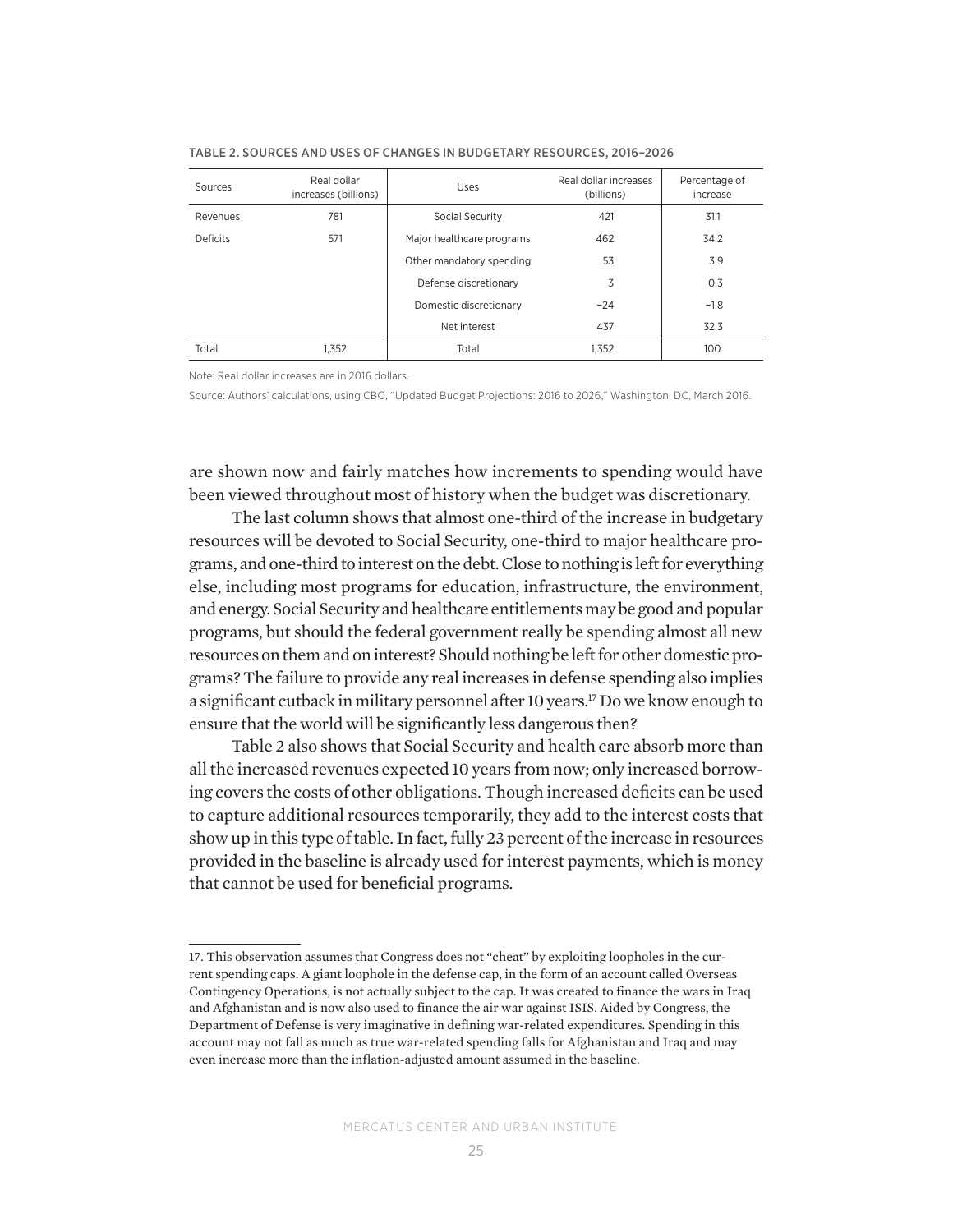"Social Security and health care absorb more than all the increased revenues expected 10 years from now; only increased borrowing covers the costs of other obligations."

Of course, the automatic growth in Social Security and health care it is not the only factor that crowds out other spending and leads to higher interest costs;18 the failure to collect enough taxes to pay the federal government's bills also is at fault. At the end of the day, the country can easily witness lower noninterest spending and higher taxes because rising interest costs put pressure on both.<sup>19</sup>

Table 2 then allows for new legislation to be added in separate columns, thereby showing what changes are due to new legislation and what changes result from changes enacted in the past that the president and Congress bear responsibility for sustaining. As noted, the federal budget has evolved so far today that simply presenting new legislative changes misleads the public by hiding most of the changes that are, in fact, occurring.

To give weight to this type of table, it needs to be presented prominently in budget analyses, not buried in a study or appendix. We suggest it be the first type of table presented by CBO when detailing its summary of the president's annual budget proposal for the next fiscal year. Closely related tables would show changes in the share of the economy or GDP for particular revenue and spending items.

Other approaches to displaying budgetary choices. Other efforts could draw attention to the unsustainability of current fiscal policy:

1. *Financial State of the Union*. The president could be required to present a financial State of the Union statement each year that would include an assessment

<sup>18.</sup> Veronique de Rugy and Jason J. Fichtner, "Growth in Entitlements Means Less Money to Budget," Mercatus Center at George Mason University, January 14, 2013.

<sup>19.</sup> Of course, if the interest rate on the debt equals the economic growth rate, it is necessary to balance only the primary or noninterest deficit to achieve sustainability. Our point here focuses on the use to which dollars are put, and less on the precise amount of interest that might be sustainable.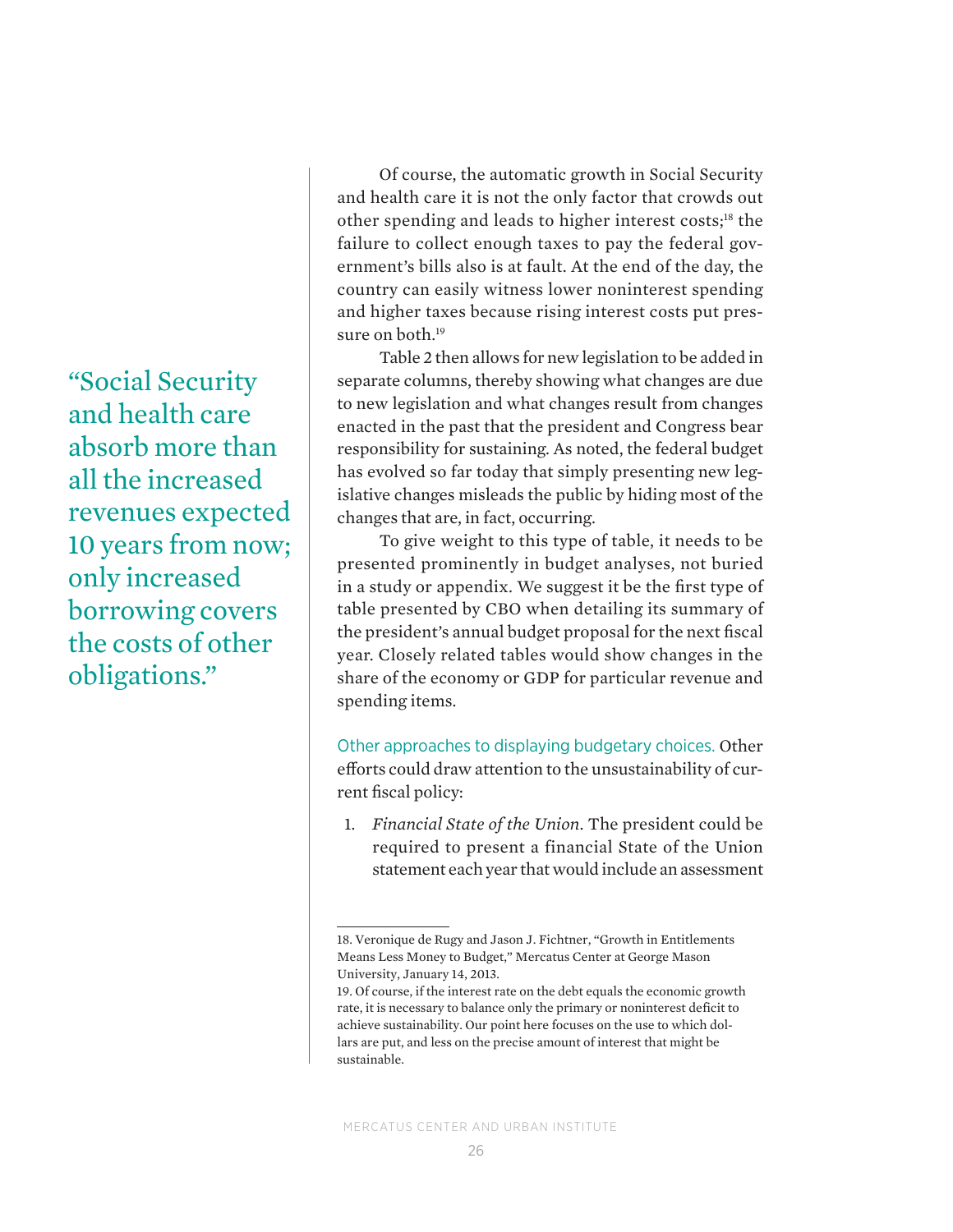of the very long-run fiscal outlook and an analysis of why it changed from year to year.<sup>20</sup>

2. *Establishing long-run targets*. Another approach would be to require the administration and Congress to establish long-run targets for spending on rapidly growing programs. Options for buttressing those targets could be both strong and weak. A possible strong approach would use reconciliation, triggered percentage spending cuts to hit the target, or both. A possible weak approach would require the president to report on the reasons for any change in the administration's targets, and the budget committees could be required to do the same for any changes in congressional targets. In the best case, the administration and Congress would agree on targets, but that would not be necessary. Obviously, such an approach would not necessarily provoke action, but it would draw more attention to the nature of the problem. Australia's government is required to promulgate a target for the national debt. The government then is required to report the reasons for any change in the target. Apparently, those reports receive much attention from the public and act as something of a disciplining tool.

## FURTHER APPLICATIONS TO SOCIAL SECURITY, MAJOR HEALTHCARE PROGRAMS, AND TAX EXPENDITURES

In this section we turn to reforms of major programs that could be backed up by or made subject to the substantive procedural reforms discussed in this paper. The presentational and other process reforms already suggested would reveal a good deal about the extent to which these programs affect discretion in the budget.

### Social Security

The growth in the cost of Social Security relative to GDP derives from three major sources.21 First, benefits are being provided for more and more years as people live longer. Though modest in any one year, over the decades (and soon a century), those benefits have added substantially to costs, with the largest gain

<sup>20.</sup> The analytical perspectives section that accompanies the president's annual budget submission includes a discussion of the long-term budget outlook; however, that section receives relatively little attention.

<sup>21.</sup> A helpful overview of drivers of growth in Social Security and various reforms that have been considered to close the program's imbalance can be found in CBO, "Social Security Policy Options, 2015," Washington, DC, December 2015.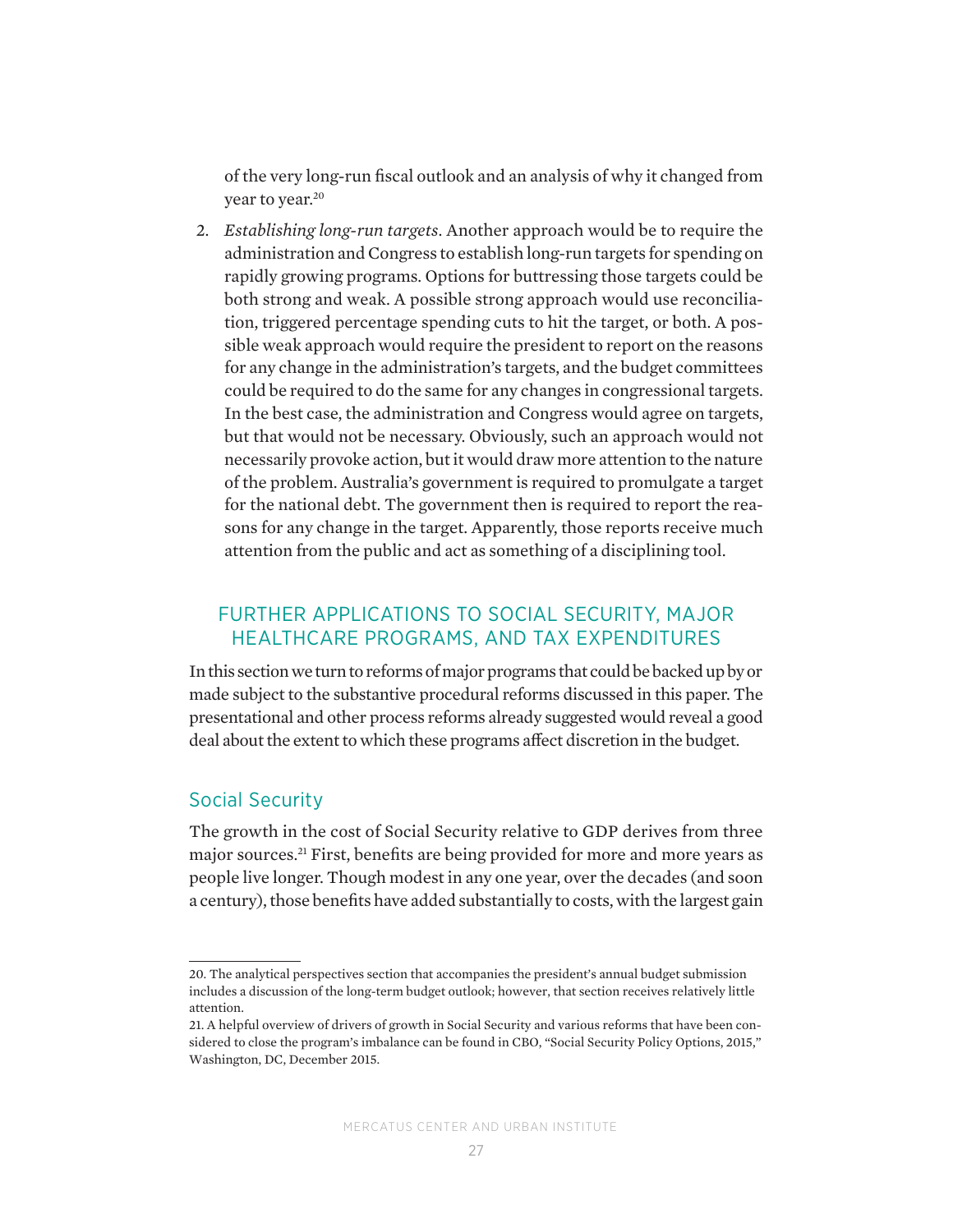in lifetime benefits accruing to higher-earning households, whose members both live longer and have higher annual Social Security benefits. For young couples today that have average life expectancies, benefits are scheduled to be provided on average for about three decades to the longer-living of the two spouses. Second, benefits are indexed to wages, so when, for instance, one generation's earnings rise 20 percent relative to the parents' generation, the younger generation's annual benefits also rise 20 percent (on top of additional years of benefits). Third, by aging the population, the decline in the birth rate has led to significant increases in the percentage of adults receiving benefits and hence to rising aggregate costs relative to GDP and the Social Security payroll taxes that are collected.

Direct Social Security reform, of course, could deal with the automatic growth. Such reform could slow growth rates by, say, no longer providing more and more years of benefits as people live longer. Or it could remove automatic wage indexing for workers while still protecting those with, say, lifetime earnings below the median (one form of this type of adjustment is called *progressive wage indexing*).

An increase in the retirement age, by the way, is a combined spending and revenue reform, as greater work efforts lead to higher tax collections, both in Social Security payroll taxes and in income taxes.<sup>22</sup>

Note that provisions such as a good minimum benefit could be established. In addition, wage indexing for higher-income beneficiaries could be limited and other benefits for individuals with lower average incomes could be added beyond what current law provides.

As noted, the purpose here is not to go through the many Social Security reforms that could be enacted to increase the program's efficiency or equity. The examples presented were selected because each could easily be made subject to triggers.<sup>23</sup> For example, increases in the full retirement age could be triggered by increases in life expectancy to keep the expected number of years of benefits constant rather than growing. The increases could lag to avoid surprising anyone. Wage indexing of higher benefits could be slowed or stopped, mainly for those with above-average lifetime incomes.

Reforms could be triggered if the Social Security system's actuaries declare (perhaps in reports from the Board of Trustees) that future revenues are not sufficient to fund future benefits. They could be enacted but then

<sup>22.</sup> Barbara Butrica, Karen E. Smith, and C. Eugene Steuerle, "Working for a Good Retirement"

<sup>(</sup>Discussion Paper 06-03, Urban Institute, Washington, DC, May 2006).

<sup>23.</sup> Penner and Steuerle, "Stabilizing Future Fiscal Policy."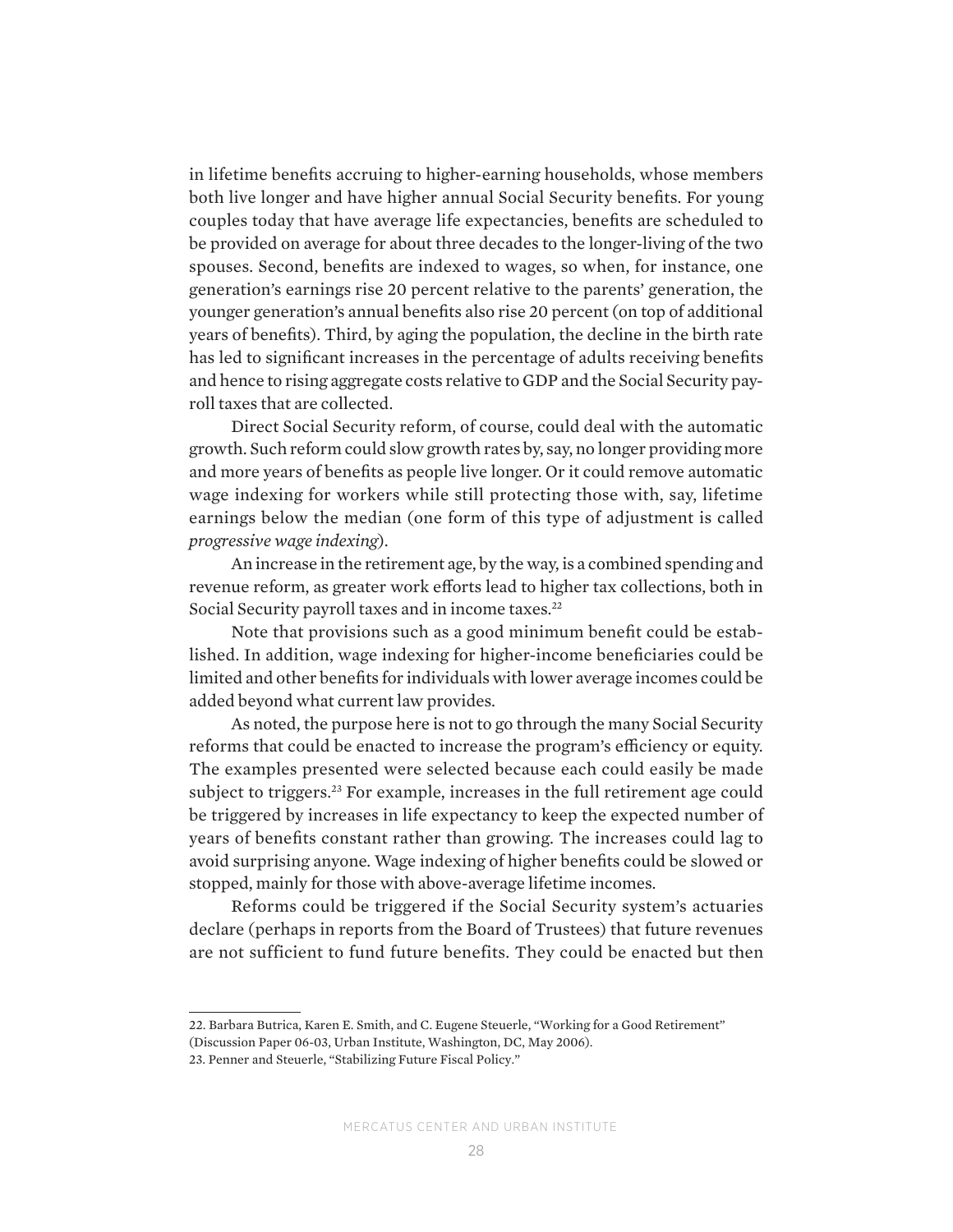removed or slowed when actuarial balance is achieved. In Sweden, past triggered restraints on benefits are reversed if the country's social security system develops an actuarial surplus.<sup>24</sup>

Periodic reauthorization or formal reviews could tie in closely with such procedures. Certain growth elements, such as wage indexing or increases in the number of years of benefits as people live longer, could be subject to periodic examination even once the system did come into some long-term balance. We recommend, of course, retaining price indexing or cost-of-living adjustments for existing retirees, as we do not believe their benefits should be subject to the whims of inflation. But periodic reexamination of various growth factors would force Congress at times to choose where growth should be directed to best meet the current needs of citizens. At the same time, future beneficiaries should not be given statements, as they are now, that imply that they will get a certain level of benefit in a program that the trustees year after year state cannot be financed under current law. Any reforms enacted as the result of periodic reauthorizations or formal reviews should be implemented with considerable time lags to give those near or in retirement plenty of notice that changes are coming. If triggers were enacted along with at least some policy reforms, such as a good minimum benefit, Social Security benefits could be improved, rather than simply sustained, for those with lower lifetime earnings.

As noted, one of our concerns with automatic growth is not simply that it leads to fiscal imbalances that must be addressed. Automatic growth in Social Security predetermines that the growth in benefits deserves priority over, say, education. Failing to adjust the system to modern needs and circumstances is troublesome. The system in place now will soon provide benefits for almost one-third of adults for one-third of their adult lives, and it is modeled on an idealized family structure from the early 20th century.<sup>25</sup> Longer expected lifetimes with more years of Social Security benefits continually "front load" benefits relative to needs. That is to say, an ever-smaller share of lifetime benefits is received in the last 10 expected years of life, when the need for long-term care rises. Also, spousal and survivor benefits have been shown to be designed in highly inequitable ways that are not progressive and that especially discriminate against single heads of household, who essentially pay to provide benefits to spouses and survivors they will not have themselves. Should the inequities be allowed to continue and grow?

<sup>24.</sup> Kruse and Palmer, "Sweden."

<sup>25.</sup> Melissa M. Favreault, Frank J. Sammartino, and C. Eugene Steuerle, eds., *Social Security and the Family: Addressing Unmet Needs in an Underfunded System* (Washington, DC: Urban Institute Press, 2002).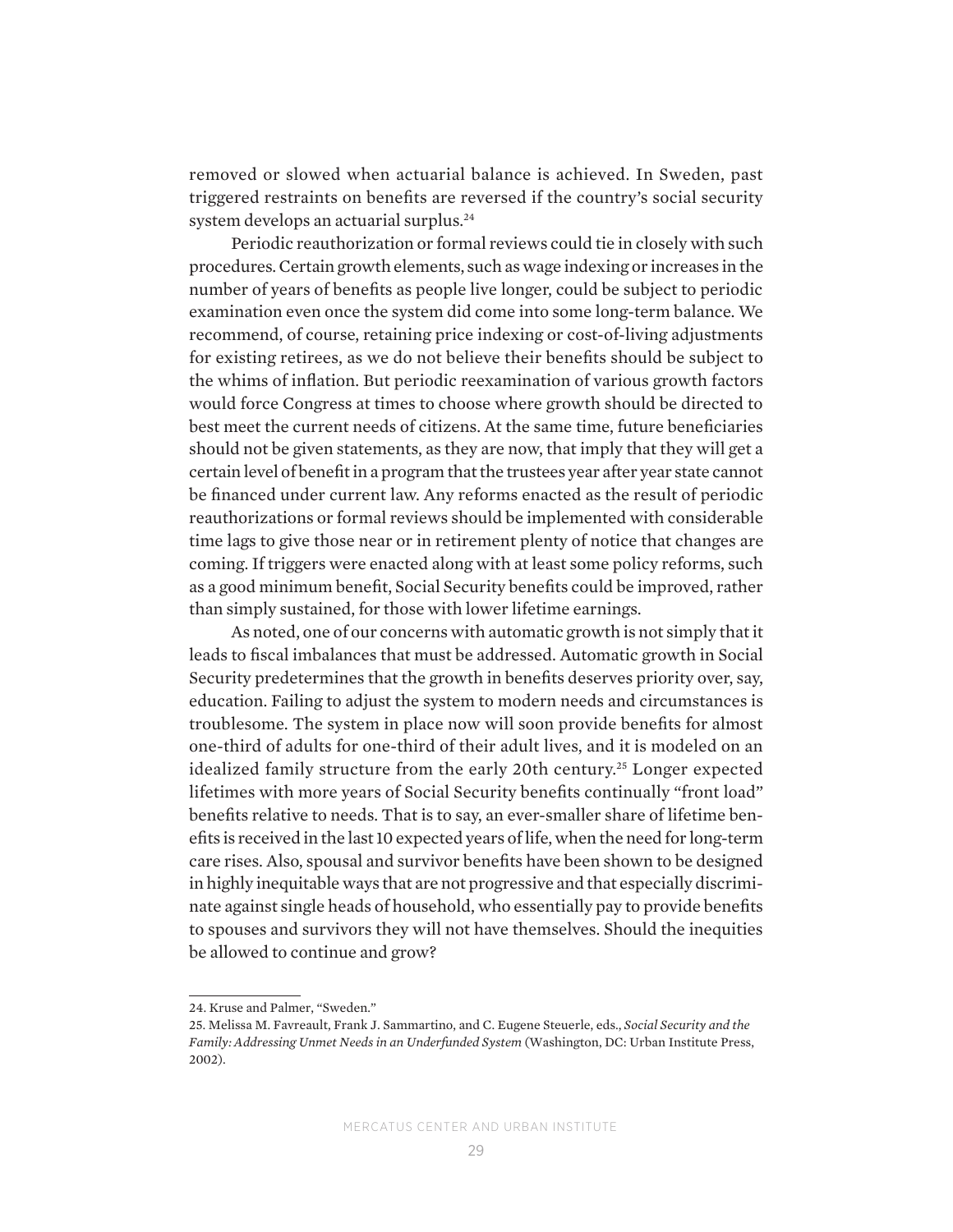## Major Healthcare Programs

This section describes ways that government healthcare programs could operate with triggers, trigger-like mechanisms, or reauthorization requirements that would constrain *automatic* cost growth in the absence of broader reforms. As with Social Security, the mechanisms work best when they integrate with and reinforce rather than simply substitute for policy reforms.

Medicare. Medicare covers individuals ages 65 and over and people who are on disability insurance. It is, by far, the largest government health insurance program, with expenditures equaling 3.6 percent of GDP in 2015. As recently as 2000, its expenditures were only 2.1 percent of GDP. However, Medicare's rate of growth has slowed significantly in recent years. Between 2009 and 2015, costs remained stable relative to GDP.

Regardless of its future rate of growth, Medicare still absorbs a very large share of budgetary resources and economic growth. Actuaries project higher future growth, in no small part because the program's open-ended features encourage new, uncontrollable, and inefficient expansion. For example, policymakers recently have debated the effects of large increases in drug prices by pharmaceutical companies with monopoly or temporary monopoly powers. The open-ended nature of Medicare and other federal healthcare programs essentially means that the power of appropriations resides with beneficiaries, who can demand more healthcare goods and services, and providers, who can sell more of them, with the costs being imposed on all taxpayers. Also, Medicare has all the demographic problems inherent in Social Security because of the significant and steady scheduled decline in workers relative to beneficiaries, particularly in the years up to 2035.

Along with the rest of the public and private health insurance system, Medicare is highly inefficient and could finance higher-quality health care at lower cost. Whatever the level of cost growth over time, Medicare should compete for resources with other programs on a level and discretionary playing field. For example, no research suggests that end-of-life care should receive priority in the budget over, say, wage subsidies to promote employment, better educational support for individuals who are not college bound, or preventive health care.

Medicare reform proposals vary widely. Again, we are interested in mainly procedural reforms such as triggers or delegated authority as a way to back up whatever other program features may be in place. In the following discussion, we include limits on indexed growth as a type of triggered policy.

Suggestions for controlling Medicare's cost growth fall into several categories. First, the net benefits to which people are entitled could be reduced by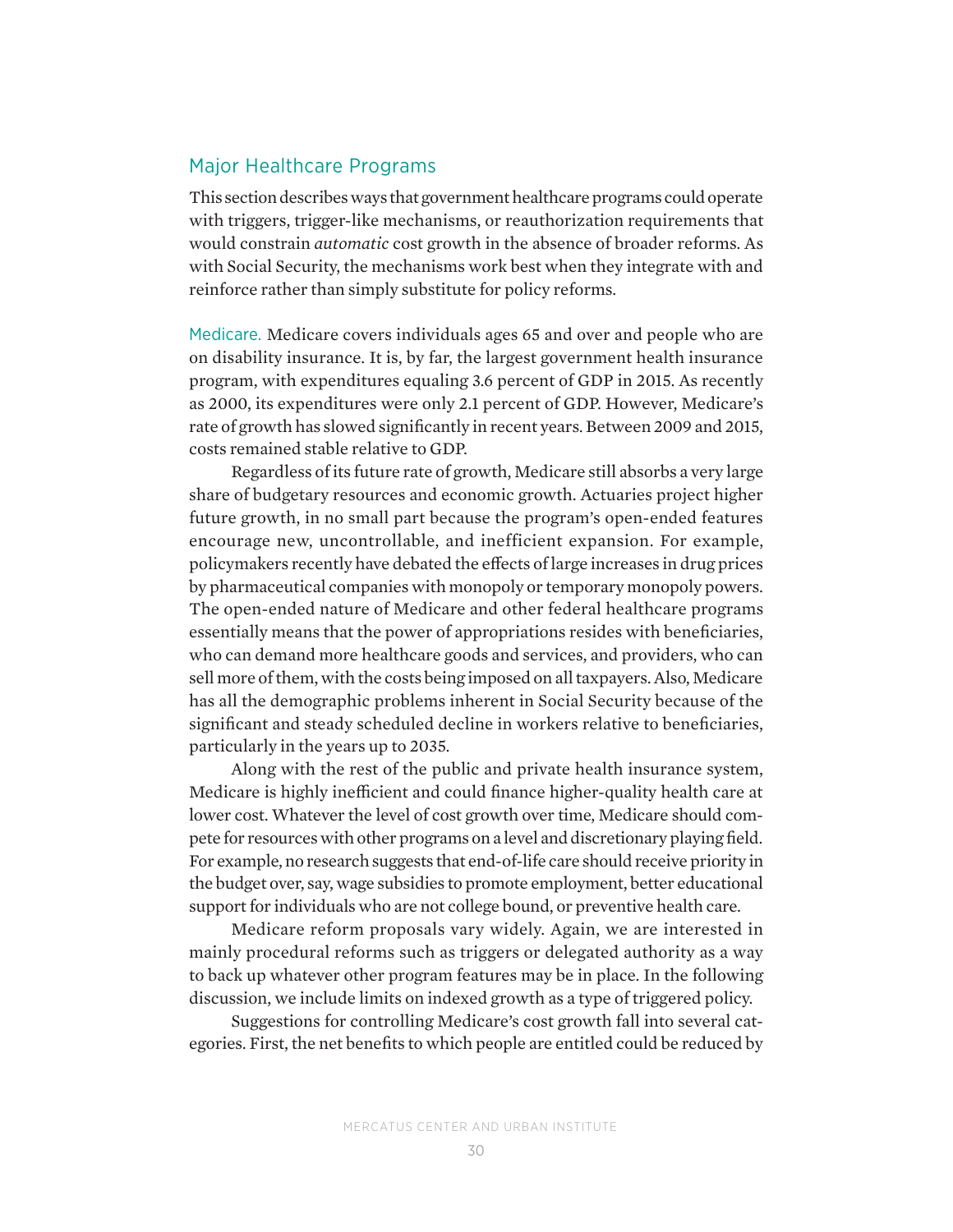increasing deductibles, copayments, and premiums or by making some treatments, such as chiropractic care, ineligible for reimbursement. Second, the fees or reimbursements paid to providers, such as hospitals and doctors, could be increased at a slower rate or actually reduced. Third and in a closely related manner, reimbursements could be bundled in ways that restrict the payments for multiple procedures. Fourth, the government could adopt a premium support system or voucher, which in theory is simply a high-level way of bundling. Medicare Advantage is a type of voucher system, as are the Affordable Care Act (ACA) insurance premium subsidies. Fifth, the eligible population could be reduced by, say, indexing the eligibility age to life expectancy, though the net savings, especially in the first decades, would be quite modest because some people excluded from Medicare would then be eligible for Medicaid or for subsidies to help pay premiums for an insurance plan purchased from a marketplace exchange. Also, the youngest Medicare enrollees are relatively less expensive to serve.

For our purposes, however, the issue is less with the method of cost control than with the system being put on a path of control, with adjustments made over time as knowledge evolves and as the political parties and the public vie over the most efficient way to proceed. Indeed, putting health care on a lower automatic growth path opens up the possibility of devoting resources to better forms of healthcare services. Trying to predetermine the perfect healthcare policy for the entire future of the United States is like trying to put in place laws that would forever guide the entire economy of a country the size of Germany or France; current US law decides how to allocate additional healthcare cost growth badly, and we do not presume we can provide a new, permanent guide here either. Thus, the real reform that must be adopted is to put in place rules that leave options open for the future while avoiding an automatic growth in healthcare costs that puts enormous pressure on the rest of the budget.

Congress places some limits on reimbursements. Under the assumption that hospitals and other institutions "The openended nature of Medicare . . . essentially means that the power of appropriations resides with beneficiaries, who can demand more healthcare goods and services, and providers, who can sell more of them, with the costs being imposed on all taxpayers."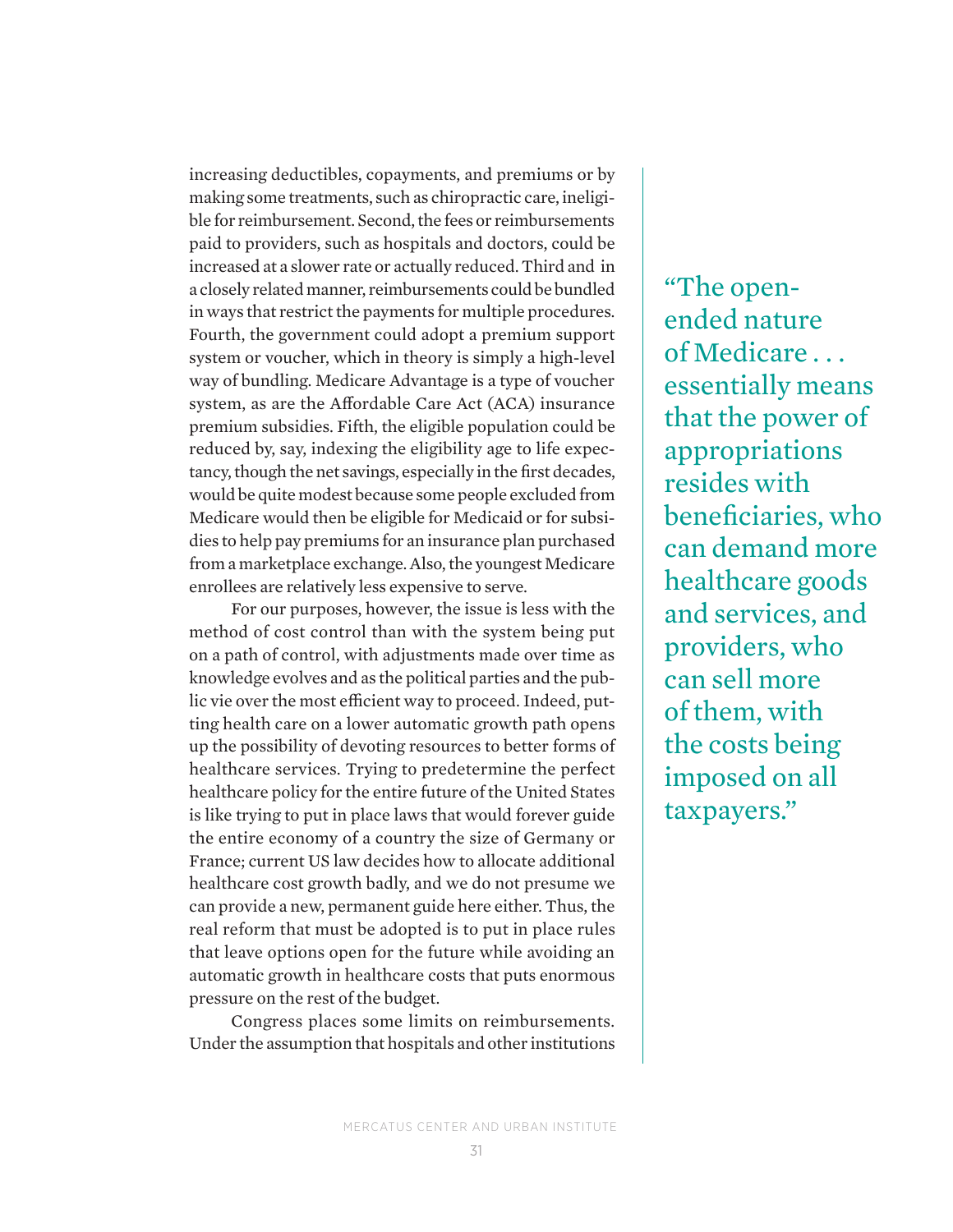should be able to improve productivity, the ACA lowered the growth of reimbursements below the inflation rate. Note that this action is less radical than it may sound. In almost all growth industries, prices rise more slowly than the inflation rate because new goods and services push down the prices of what had been provided. The ACA also includes a number of other adjustments that put downward pressure on costs, including placing a cap on the total cost of premium tax credits and indexing the so-called Cadillac tax on high-cost private health insurance plans to the Consumer Price Index. But the ACA does not reduce real growth in healthcare costs.

Later, when Congress permanently did away with scheduled but constantly deferred cuts for physician reimbursements that had been part of Medicare's sustainable growth rate policy, it put an upper limit on the growth rate of physician fees of 0.75 percent per year after 2025, a rate below the expected inflation rate. The Medicare actuary has declared that those reimbursement rates are unrealistically low and expects them to be increased significantly in the long run.<sup>26</sup>

Both the Obama administration and House Speaker Paul Ryan, when he was chairman of the House Budget Committee, agreed that Medicare's cost growth should be limited. Ironically, they both chose the same target: cost growth should be limited to GDP growth plus 0.5 percentage points, which still allows Medicare to grow faster than the economy and to continue to absorb ever more of the federal budget. CBO expects the growth in Medicare expenditures to average 6.8 percent per year between 2015 and 2026, compared with a nominal GDP growth rate of 4.1 percent. Hence, the Obama–Ryan target would require restraining program costs.27

Although the Obama administration and Ryan promulgated the same target for cost growth, their approaches to attaining that target could not be more different. Ryan wants to rely on competitive market forces to restrain costs. He would adopt a "premium support" plan that would provide incomerelated subsidies to those eligible for Medicare to be used to buy insurance in the private market. The system would have many of the same characteristics as the system created for people who use the ACA's marketplace exchanges. Cost growth could be limited to Ryan's target by varying the subsidies under the plan. People would be allowed to choose to remain in the traditional Medicare

<sup>26.</sup> John D. Shatto and M. Kent Clemens, "Projected Medicare Expenditures under an Illustrative Scenario with Alternative Payment Updates to Medicare Providers" (Centers for Medicare & Medicaid Services, Baltimore, MD, July 2015).

<sup>27.</sup> CBO, "The Budget and Economic Outlook: 2016 to 2026," January 2016.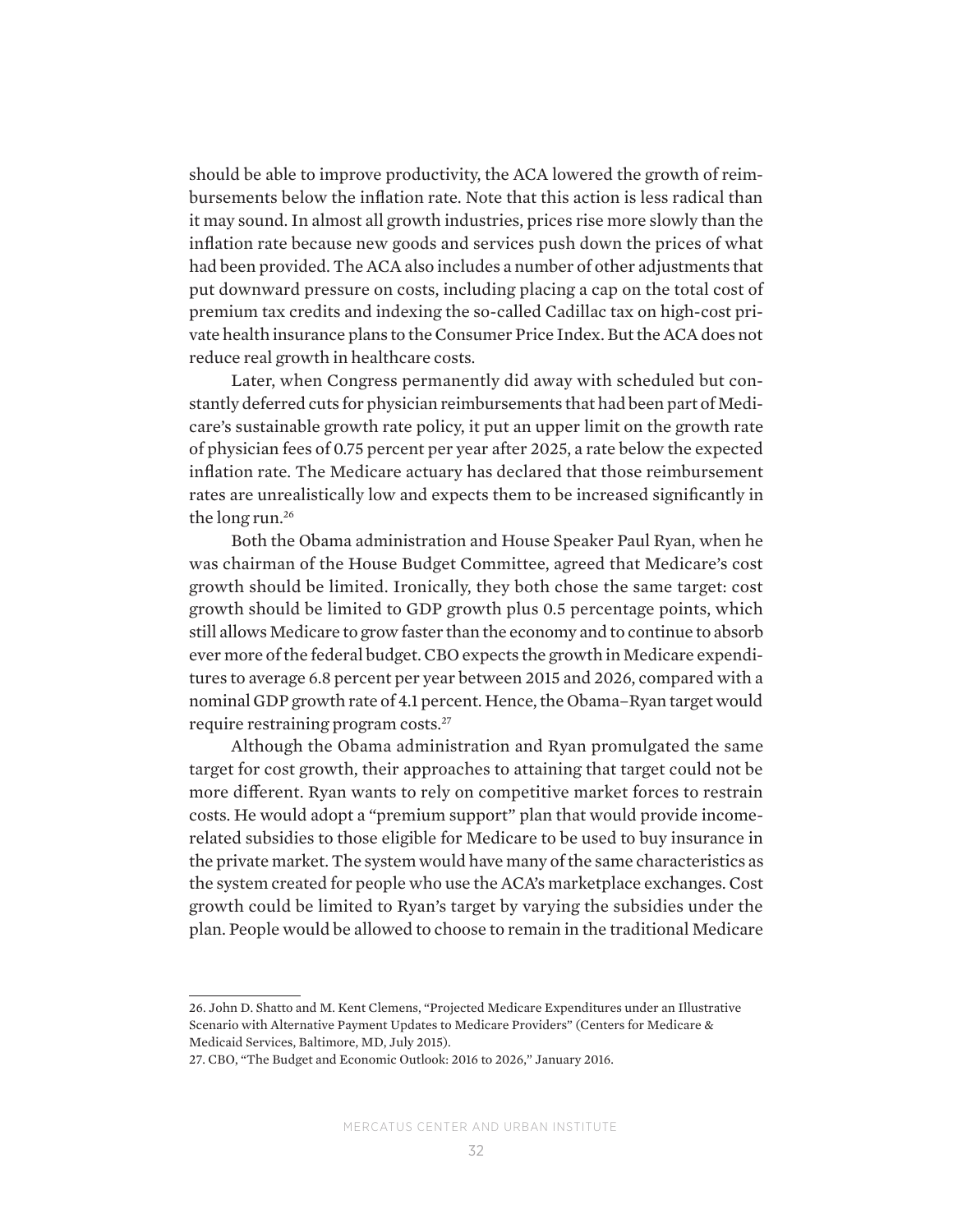program, but the generosity of that program would be changed to limit cost growth to the target.

The Obama administration originally planned to use a delegated authority approach by empowering an Independent Payment Advisory Board (IPAB), created by the ACA, to limit cost growth. Board members have never been appointed, and in recent budgets the president has offered other options to restrain costs. However, in theory something like the IPAB could be used to try to hit a growth target. Originally, the IPAB was supposed to make costrestraining proposals that would automatically go into effect unless Congress explicitly rejected them. Instead, the powers of the IPAB were severely limited by the ACA, and the IPAB was not allowed to propose anything that would affect quality, premiums, or coverage or that implied rationing. President Obama has proposed expanding the IPAB's powers significantly.28

For a variety of reasons, both empowering some delegated authority like the IPAB and converting to premium support are difficult, though we believe both have merit and that the two techniques could be combined, tested, and evolved over time. Indeed, Medicare itself is a hybrid. At times, it restrains costs through some, though inadequate, price controls for standard Medicare. The program also contains Medicare Advantage plans, a type of premium support approach; some recent research suggests that this approach at times has restrained costs.29

Capretta suggests that Congress establish caps on entitlements, including Medicare.30 The caps would be enforced using reconciliation procedures. We suggest that such caps might be reinforced with triggers more specifically designed to limit cost growth in particular programs.

If Congress failed to enforce the caps in a concurrent resolution and was forced to resort to a trigger that automatically limited cost growth, then it must be determined how the trigger should be applied. We have noted a variety of potential changes. Some, such as changing the eligibility age, would require a fair amount of time lag and would be unlikely to affect near-term budgets.

Alternatively, the trigger could be applied to reimbursement rates. But as already noted, healthcare providers have often circumvented the

<sup>28.</sup> For a more detailed discussion of the IPAB, see James C. Capretta, "The Independent Payment Advisory Board" (Mercatus on Policy, Mercatus Center at George Mason University, Arlington, VA, March 2016).

<sup>29.</sup> Molly Frean, Jonathan Gruber, and Benjamin D. Sommers, "Premium Subsidies, the Mandate, and Medicaid Expansion: Coverage Effects of the Affordable Care Act" (Working Paper No. 22213, National Bureau of Economic Research, Cambridge, MA, April 2016).

<sup>30.</sup> Capretta, "Budget Act at Forty."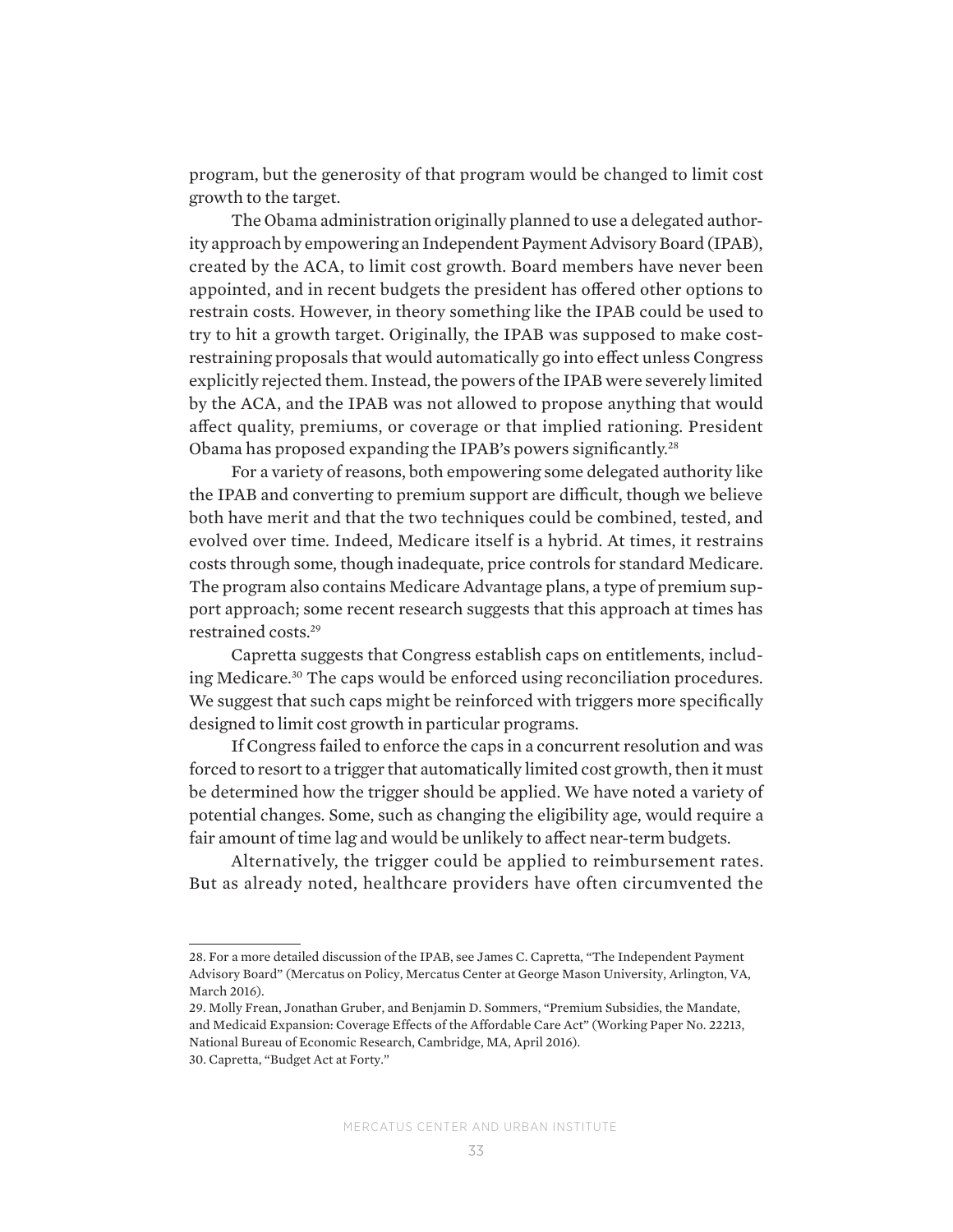"Any trigger or formula should be flexible over the economic cycle, both to protect people when they are most vulnerable and as sound fiscal policy for automatically spending more in a recession and less after recovery."

reimbursement rates imposed by current law by prescribing more treatments. Price controls tend not to be effective by themselves.

That leaves triggers to automatically increase premiums for Medicare Parts B and D. Again we note that, if triggers are too harsh, they will be waived; and if they are too gentle, they might not bring spending under the caps. However, efforts to pull a trigger or waive a trigger should attract attention that may induce Congress to undertake more fundamental reforms.

As noted, triggers need not be used to change program parameters such as premiums, but they can be used to initiate an expedited procedure that forces Congress to consider reforms. The Medicare Payment Advisory Commission advises Congress on reimbursements and often identifies reimbursements for particular procedures that are clearly excessive in its view. Congress generally ignores the recommendations. A trigger could be used to force the president to choose which commission recommendations to approve and to force Congress to consider the president's recommendations in an expedited manner. The procedure could be designed to resemble the one used in reconciliation, so that debate is limited and filibusters are forbidden.

As noted, a similar procedure was included in the legislation that created Medicare Part D, but it was quietly waived by Congress. The procedure recommended here is more narrowly focused and may have a better chance of success.

The Medicare payroll tax could be subjected to a trigger mechanism based on the Medicare actuary's finding that Medicare Part A was experiencing an actuarial deficit above some threshold. Because the tax base applies to all earnings without a cap, the trigger would have to apply to the tax rate.

Medicaid. The Medicaid program is run by the states. It is subject to federal rules, but the states have some flexibility in designing their individual programs. Federal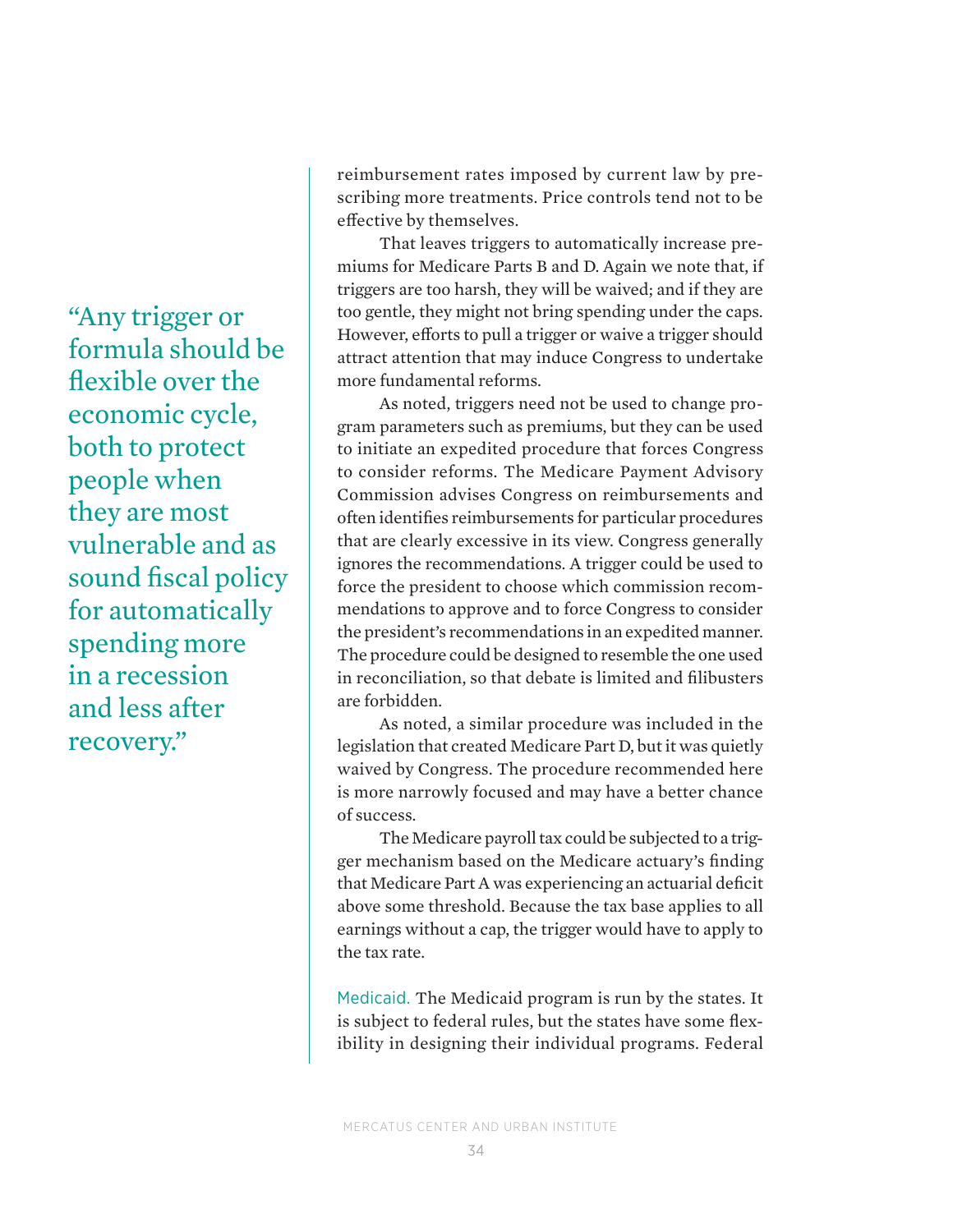government cost-sharing grants finance somewhat more than 50 percent of state expenditures.

If federal Medicaid expenditures were capped, one way to enforce the cap would be to convert the cost-sharing grants to block grants or to cap cost sharing at some maximum grant level. The size of a block grant could be altered every year to satisfy a cap, but it would probably be better to obligate the grant for, say, five-year periods, so that states would know what was coming. As Capretta notes, a block grant approach would probably not be acceptable unless states were given considerably more freedom in designing their Medicaid programs.31 A per capita cap for each state, based in part on the size of poor and elderly populations, would almost surely help accommodate differences in eligible populations across the states, because Medicaid law as a cost-sharing program already adjusts for the number of Medicaid recipients in a state.

Even so, it may be difficult to sell a block grant approach. Medicaid was exempted from the sequester implemented by GRH and then exempted again from the sequester imposed by the Budget Control Act of 2011. More generally, Congress has been reluctant to impose stringent budget controls on programs that serve mainly poor people. A notable exception occurred with welfare reform legislation, when the Aid to Families with Dependent Children program was converted into a block grant program, now called the Temporary Assistance for Needy Families program. But that development over time was assisted considerably by expansions in other programs, such as the Earned Income Tax Credit and the Supplemental Nutrition Assistance Program—again demonstrating that triggers or caps usually work best when they back up other policy changes. A related approach may be to gradually convert some Medicaid recipients to a premium support system, whether like that of the ACA or something else that Congress may design.

Other healthcare programs and issues. Under the ACA, the government subsidizes insurance premiums for eligible people who purchase plans on the marketplace exchanges, and the costs are controlled fairly directly by simply varying the generosity of the subsidies. If total premium tax credits exceed a cap, they are adjusted in future years. Those types of limits or triggers can be adjusted automatically upward or downward to stay within a budget, though one has to look carefully at what types of benefits are mandated because they also affect both government costs and what the public still has to pay.

<sup>31.</sup> Ibid.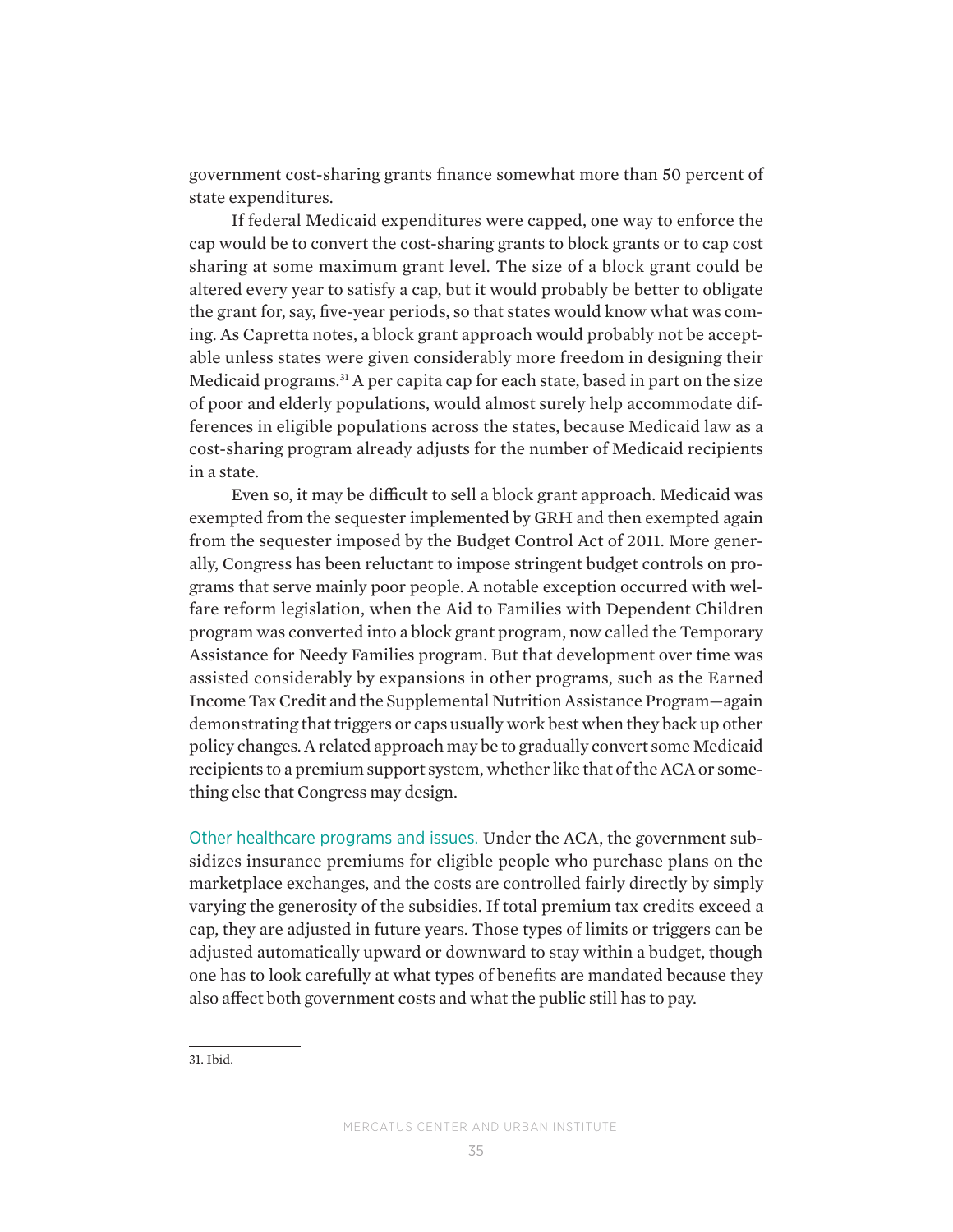The Children's Health Insurance Program (CHIP) is financed by block grants that are reauthorized every five years. It, too, provides matching funds at a higher rate than does Medicaid but only up to a capped amount. States can apply for further help in a number of ways when expenses exceed the cap. Through use of a cap and periodic reauthorization, the program has in place mechanisms to constrain spending. For a variety of reasons, CHIP does not provide a model for what would happen under certain block grant proposals for Medicaid.<sup>32</sup>

The federal government spends a great deal on health insurance for its military and civilian employees while they are working and later when they become retirees. One direct way of controlling net costs is to increase employee contributions and cost sharing both for those employed and for those retired. Such changes could be triggered automatically.<sup>33</sup> In many ways, the Federal Employees Health Benefits Program already operates somewhat like a premium support plan in the sense that it sets an annual maximum cap for government contributions for the insurance plans offered, and each employee then pays the differential when choosing a plan that costs more than the cap. The cap could be constrained or triggered over time to stay within a budget. In many ways, that option may be superior to automatically increasing employee contributions, which simply shifts costs from government to individuals, often without applying any pressure on overall healthcare costs.

As in the case of Social Security, those triggers, caps, and reauthorization procedures work best when integrated with other reforms that ensure other objectives of a program are met. Special attention, for instance, should be paid to the poor and near poor, who generally can cover only very little of the average cost of health insurance and health care. Any trigger or formula should be flexible over the economic cycle, both to protect people when they are most vulnerable and as sound fiscal policy for automatically spending more in a recession and less after recovery. We noted this problem on a broader scale when reflecting on the failure of GRH. Here, the design of grants to states becomes important because it can adjust for the number of people in need while still restraining growth in costs per recipient.

<sup>32.</sup> Jocelyn Guyer, Martha Heberlein, and Joan Alker, "CHIP: Not a Model for a Medicaid Block Grant" (Center for Children and Families, Health Policy Institute, Georgetown University, Washington, DC, June 2011).

<sup>33.</sup> See Susan D. Hosek and Nathaniel Lutovsky, "As Congress Drafts the NDAA, What Are Options for TRICARE Reform?," *RAND Blog*, February 8, 2016, which examines the military's TRICARE program and considers these and other options drawn from the experiences of private providers and insurance companies.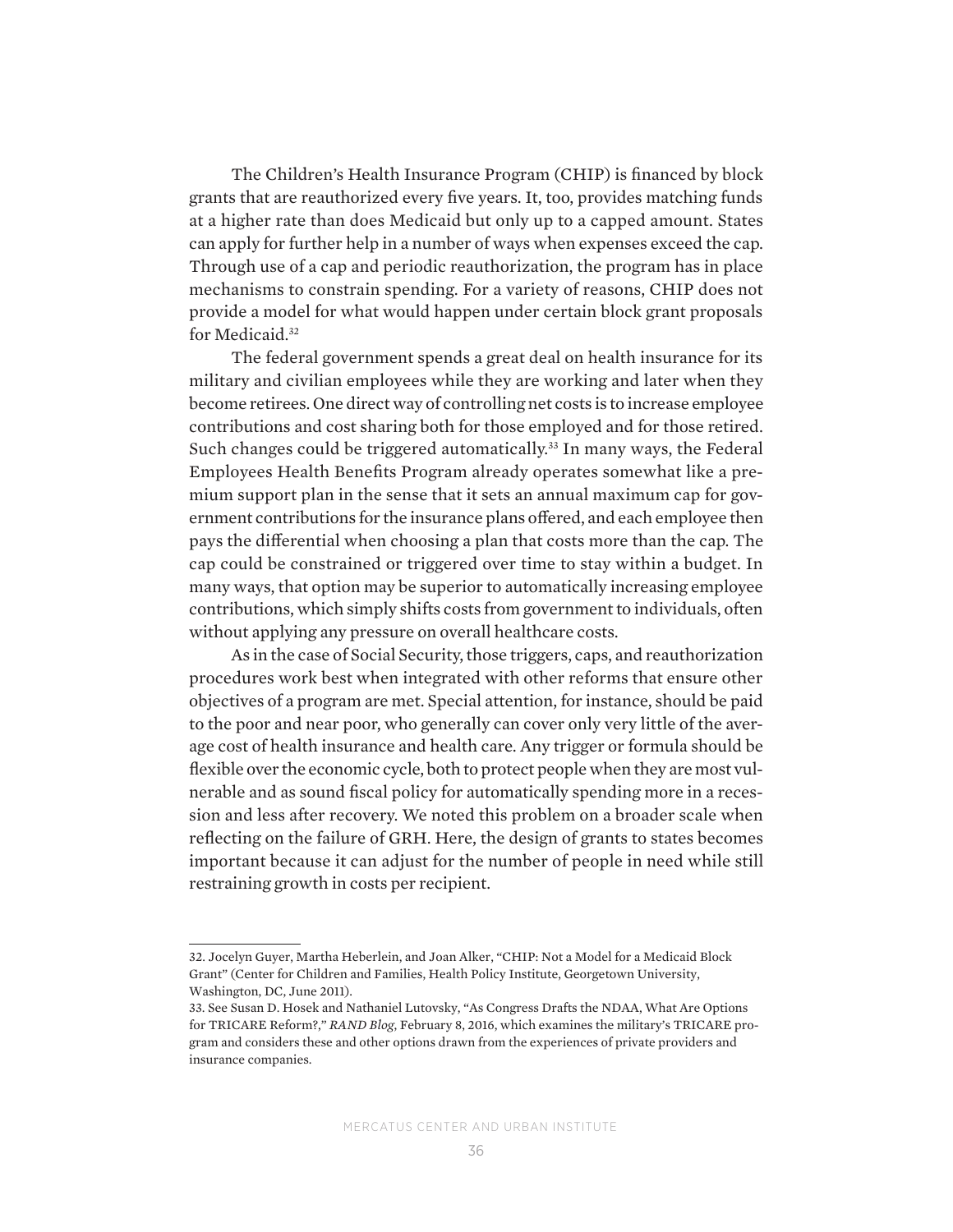Though we list raising deductibles and copayments as a type of change that can be triggered, we have not spent much time on that particular option. Making that kind of change may not reduce the growth of healthcare costs at all if higher deductibles and copayments merely shift liabilities from taxpayers to insured individuals paying more out of pocket. The exception comes when doing so efficiently reduces the demand for health care.

#### Tax Expenditures

If budget constraints are applied only to direct spending but tax expenditures are excluded, over time Congress will have even greater incentive to put spending-like subsidies into the tax code, where the members can circumvent other budget process rules meant to create greater congressional discretion over time in decision-making.34

Though there is general agreement as to most items that should be classified as tax expenditures, a precise definition has eluded consensus.<sup>35</sup> The debate centers mainly on what constitutes a subsidy versus an item that simply represents a way to calculate the income tax base. For instance, should inflationary returns to capital be in the tax base? Because some nontaxable returns to homeownership are in the form of lower rental income that otherwise would be paid, the Office of Management and Budget counts them as tax expenditures, whereas the Joint Committee on Taxation, recognizing that the tax system never taxes this type of return, excludes them.

For the most part, that definitional problem does not matter for the purpose of creating a more discretionary budget. Individual subsidies can still be limited, and we recommend strongly that immediate attention be given to the major growing ones.Attempting to place a limit on all tax expenditures or even a group of them, such as those that are itemized on tax returns, operates a bit like a limit on all spending programs in a sequester. As we have discussed, subsidies often turn out to be quite inequitable and inefficient and sometimes not administrable. For instance, the net value of a retirement plan subsidy plays out over decades, from the time of deposits to the time of withdrawals, so it is not even clear how to temporarily sequester such a subsidy, as opposed to

34. Jason Fichtner and Jacob Feldman, "When Are Tax Expenditures Really Spending? A Look at Tax Expenditures and Lessons from the Tax Reform act of 1986" (Mercatus Working Paper 11-45, Mercatus Center at George Mason University, Arlington, VA, November 2011); Donald B. Marron, "Spending in Disguise," *National Affairs* 8 (Summer 2011): 20–34.

<sup>35.</sup> Joint Committee on Taxation, "A Reconsideration of Tax Expenditure Analysis," JCX-37-08, Washington, DC, May 2008.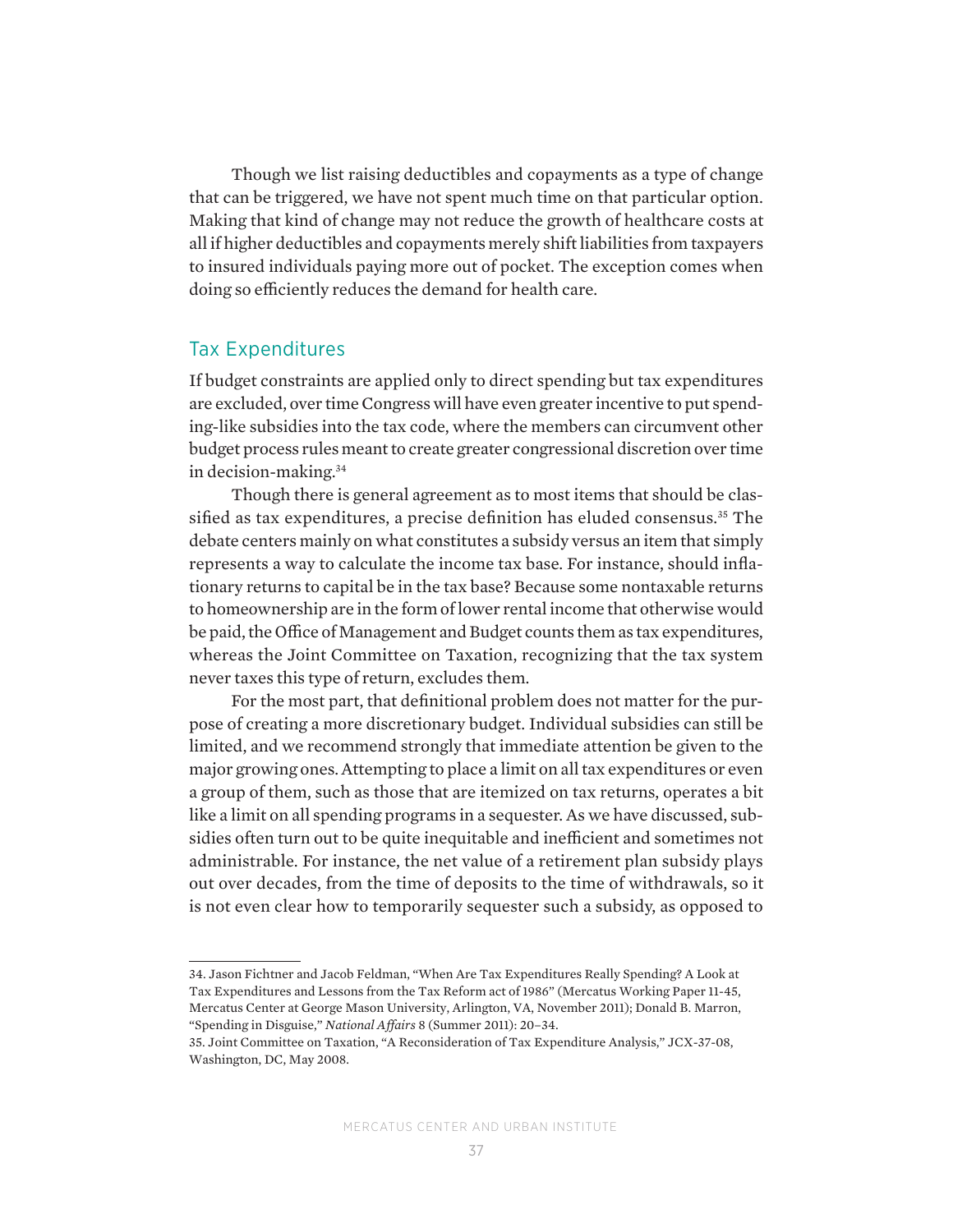designing a limitation specific to a retirement program itself. A combined cap on all itemized deductions reduces charitable deductions much more than it does mortgage interest deductions, a goal not advocated by anyone, as best we can tell. Moreover, complex interactions among deductions, exclusions, and credits make it impossible to add up tax expenditures without an enormous amount of analysis.

We did note attempts by budget committees to pass a mandate to the taxwriting committees to raise taxes relative to current law—and the difficulty in implementing that goal. We also noted the success of the budget agreements, starting in 1990, in limiting any new legislation that, on net, increased deficits through entitlement and tax reform together. Interestingly, when Congress has agreed to raise taxes, it has been more willing in recent decades to broaden the tax base by limiting tax expenditures than to increase tax rates, especially for middle-income taxpayers.

Individual tax expenditures can be capped, each in its own way. Home mortgage subsidies, for instance, could be capped at a level lower than the current \$1 million for a primary mortgage. The \$100,000 cap on home equity loans, which essentially finance consumption and reduce home equity, could be further restricted as well, and the restrictions could be implemented in such a way that growth in the cost of the tax subsidy is slowed or eliminated over time, absent new legislation.36

Retirement plan subsidies, as noted, are more complicated, but limits could be placed on Roth accounts that show up in a short budget window as reductions in the deficit. (Roth accounts allow people to pay extra taxes in the current year in exchange for nontaxability of later returns, though such accounts often have very large out-year costs.) As for typical retirement accounts, the maximum amounts that can be deposited could also be further restricted. Ideally, those limits would be integrated into broader retirement and pension reforms that would increase the coverage and net retirement savings of people who are expected to have very limited private assets in retirement.

The largest tax subsidy derives from the tax exclusion of employer contributions to employee health insurance. Proposals from the Left and the Right have long favored capping that exclusion, though under the ACA, the alternative enacted was to tax insurance companies for plans that provided insurance benefits that exceed some capped amount.

<sup>36.</sup> Recent history suggests there is at least some appetite for this approach. A tax reform effort spearheaded by then House Ways and Means Committee chairman David Camp would have phased down the allowable mortgage interest cap to \$500,000 and eliminated the deduction for home equity loan interest.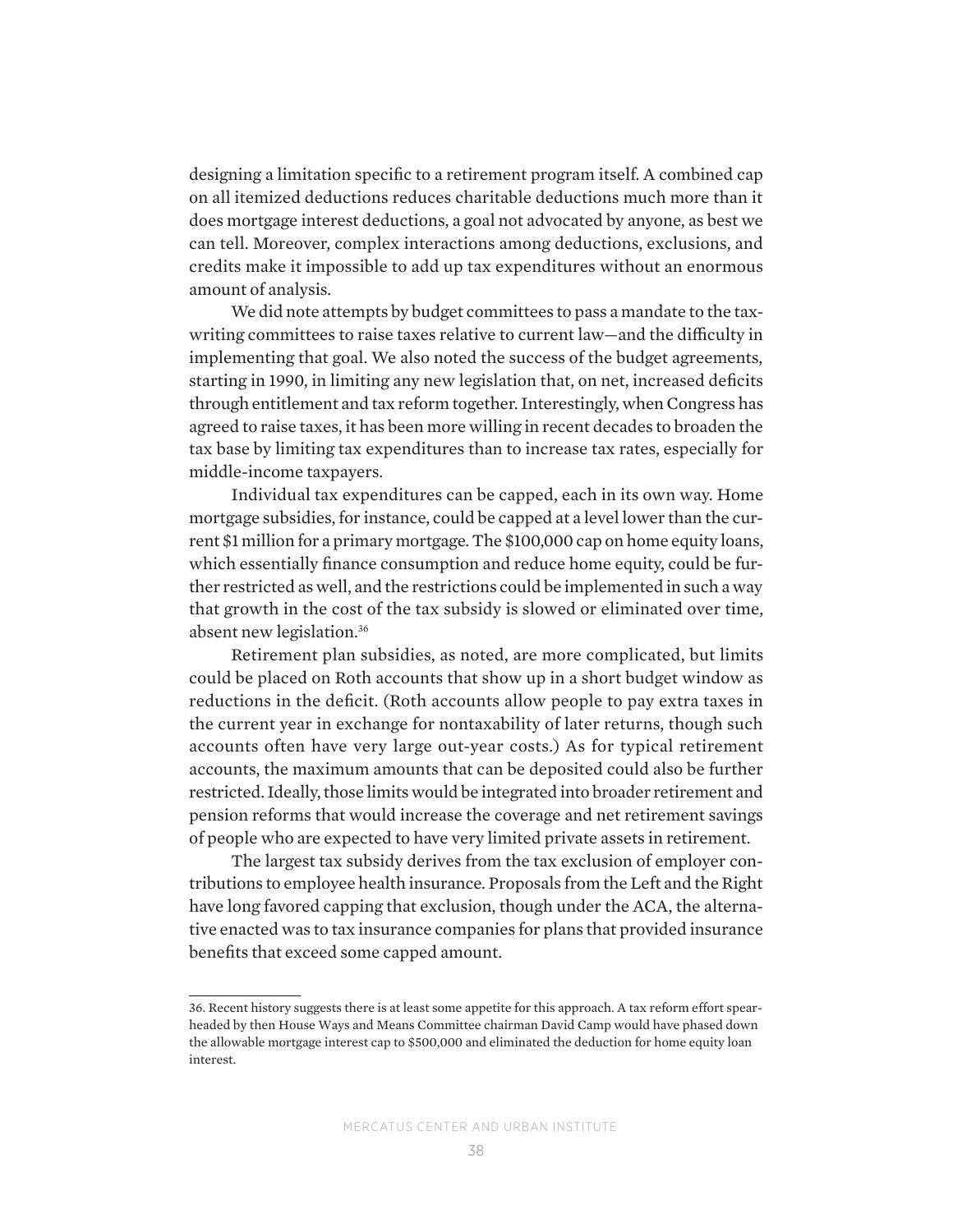Many other tax expenditures can be limited in similar ways. Caps and other restrictions, wherever applied, can be made subject to triggers, as when debt levels are above some amount relative to GDP. As with spending programs, the purpose of such restrictions is not to bias the budget against expanding these programs but to subject them to a regular review process in which they compete with other tax and spending programs on a more level playing field and, within the tax system, with the lower rates that could be financed with a broader tax base.

## SUMMARY OF RECOMMENDATIONS

The recommendations listed here all represent changes in the budget process that we believe would help slow the growth of rapidly growing programs and more generally would improve the rationality of budget decision-making. We do not claim to have designed a comprehensive approach to long-run budgeting, much less to have addressed all the reforms needed in thousands of government programs and tax subsidies. We only hope to ameliorate the current tilt in the budget playing field that so favors entitlements and tax expenditures.

The process and procedural changes we recommend would even out the playing field and make it less biased. These approaches would help restore the federal budget to a more discretionary basis so that lawmakers from the past no longer preordain so much of future policy. Nonetheless, the best approach to most budget issues is to reform spending and tax policies directly, while putting fiscal policy on a sustainable path, and then to back up those direct reforms with process reforms that fail-safe those efforts. At the same time, we recognize that in the absence of major reform, some process reforms and triggers might still be applied, even though they are imperfect, with particular application to the major sources of automatic growth. As a highly imperfect substitute for more considered actions, we hope they would further galvanize direct reform and in some ways make reform easier.

"These approaches would help restore the federal budget to a more discretionary basis so that lawmakers from the past no longer preordain so much of future policy."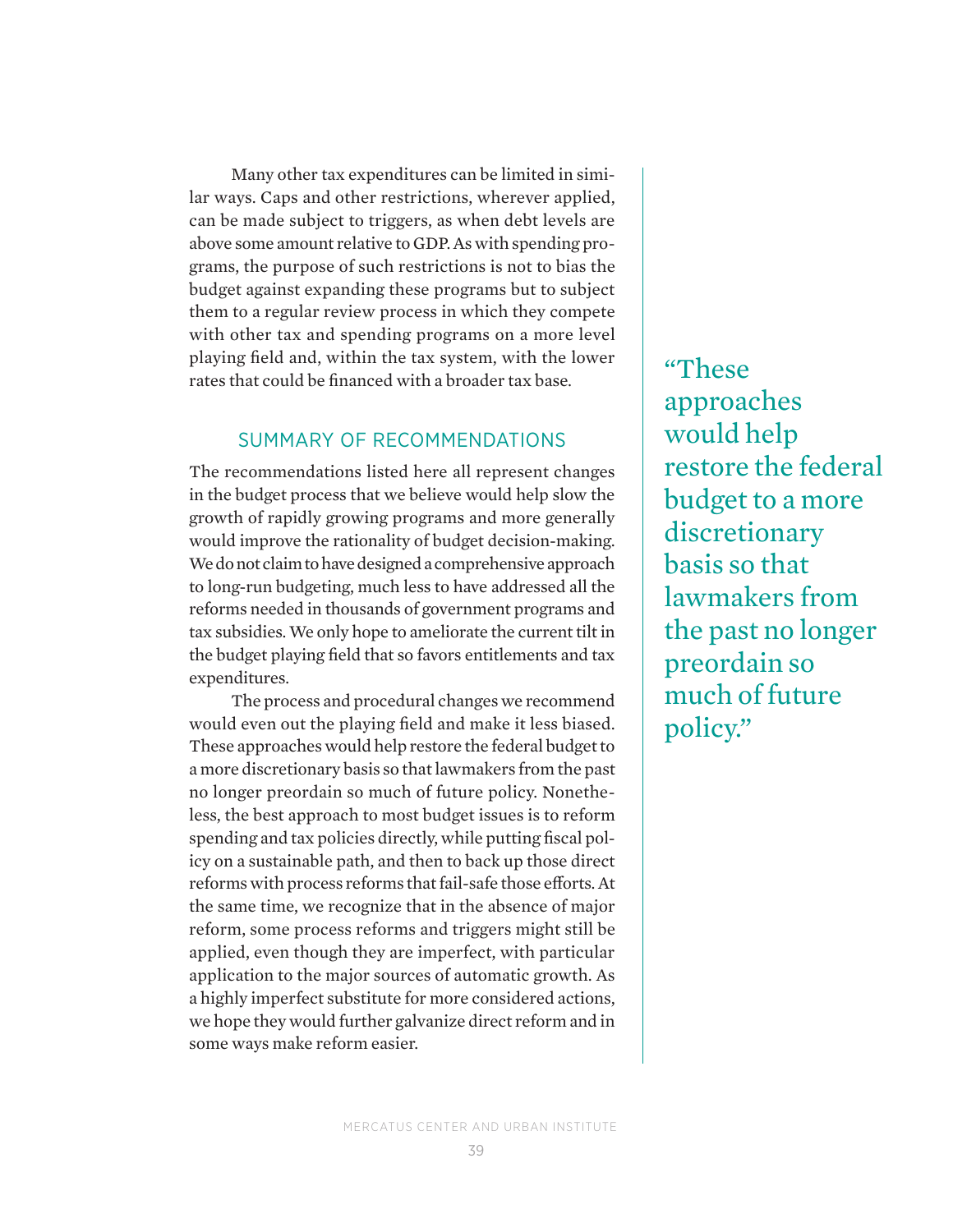No matter how budget reform is begun, attention must be paid to design and to attending to goals other than costs, whether protecting and improving the lives of those most disadvantaged or promoting innovation. In many ways, policy and process can never be fully separated.

Our recommendations for reform are as follows:

- 1. *Use carefully designed triggers to slow the growth of rapidly growing entitlements and tax expenditures.* The examples we describe in this paper go hand in hand with program reforms and serve as automatic mechanisms for preventing programs from steering the federal budget into long-term imbalance. Triggers should not be indexed to an indicator that is too volatile, triggers should avoid imposing changes so severe that Congress will likely override them, and triggers should be highly publicized so that policymakers are held accountable to the public.
- 2. *Remove rules that prevent reconciliation procedures from being used for Social Security reform and do not allow reconciliation procedures to be used for policy changes that increase deficits.* Although any rule that Congress passes can always be changed, our recommendation would make it somewhat more difficult to pass deficit-increasing tax cuts in the absence of a sustainable budget. Allowing Social Security to be subject to reconciliation measures could limit the priority its permanent growth path currently receives over other uses of resources.
- 3. *Subject more government programs to periodic review and reauthorization.*  Programs, including tax expenditures, should be regularly reviewed against the evidence to see if they are working, and Congress should be forced to take explicit votes on whether the government should continue to devote resources to them. True, Congress may choose to rubber stamp many programs, but building concrete decision points into the process increases the chances that ineffective policies could be subject to reform. Also, we suggest that reauthorization could be designed particularly to apply to various growth features of programs while sustaining some levels of real spending, such as benefits promised to those retired or disabled. As for scheduling reviews, the former quadrennial Social Security councils provide a good example.
- 4. *Lengthen the federal budget window from 10 years to between 20 and 30 years.* Doing so would produce a clearer view of the long-run budget problem. It would also better illustrate the long-run benefits derived from reforms that restrain the growth of rapidly growing entitlements and tax expenditures.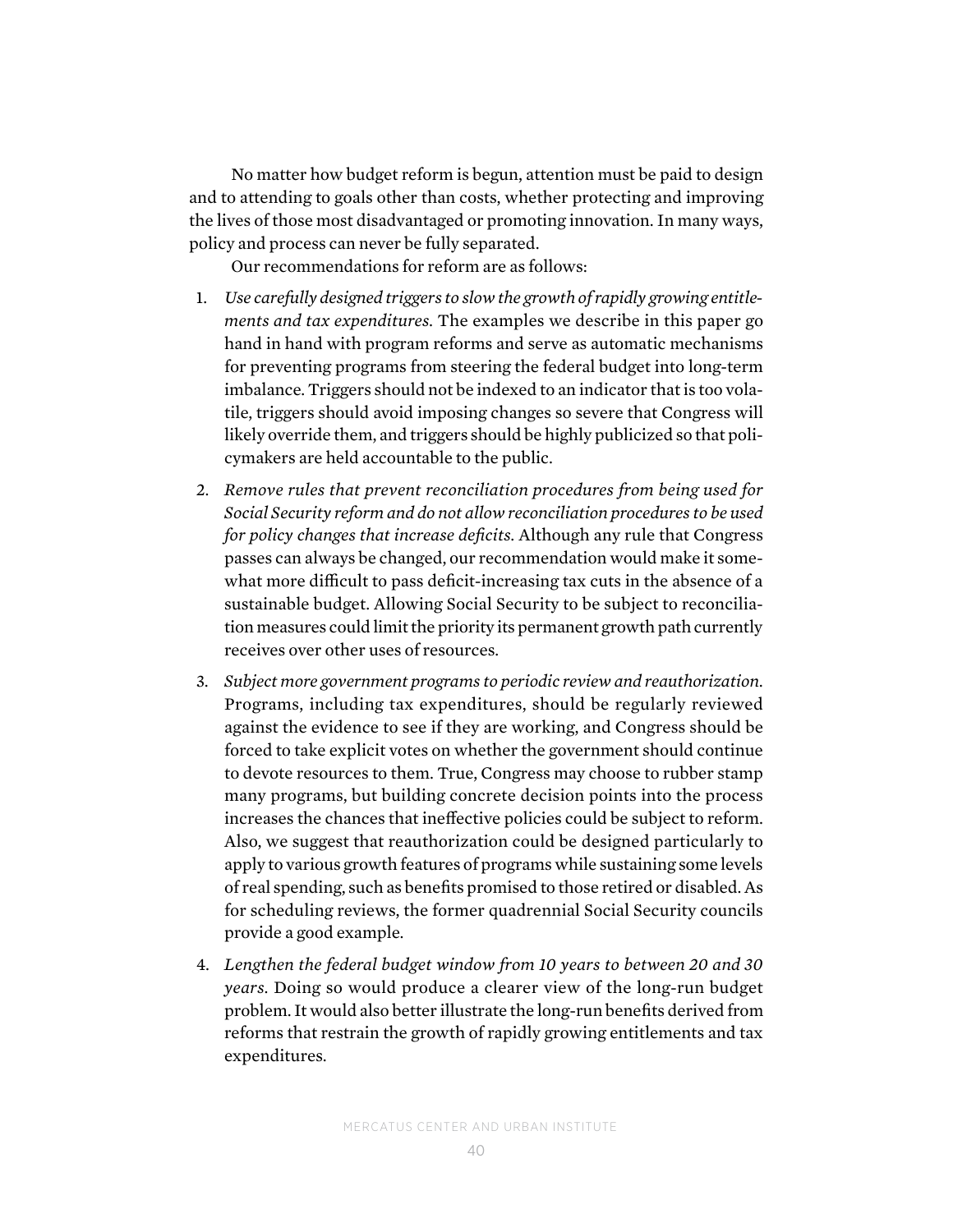- 5. *Adopt more informative up-front displays of real future changes in revenues and spending, whether implied by current law or policy changes.* In particular, provide up front in various federal budget presentations, including CBO's analysis of the president's annual budget, a table that lists sources and uses of changes in budgetary resources and that shows how the real increase, or decrease, in budget resources, flowing from changes in revenues and deficits, will be allocated to changes in real spending in different program areas. Doing so will provide a clearer view of the national priorities implied by the combination of changes deriving both from new legislation and changes already built into current law. It would also make Congress and the president more accountable for changes, not just those that exceed some budget baseline whose definition few in the public understand. This is especially relevant now that Social Security and health care are scheduled to absorb more than all the additional revenues expected from economic growth and, when combined with interest payments, to absorb almost all spending growth financed by both taxes and larger deficits. As one consequence, other programs decline dramatically as a share of the GDP and the budget.
- 6. *Require the president to present an annual Financial State of the Union report.* The report would indicate whether the long-run budget problem is getting more or less serious and would describe recommended reforms.
- 7. *Specify long-run goals for spending on entitlements and the size of tax expenditures, with most attention paid to the entitlements and tax expenditures that are growing faster than the economy.* If it looks like the goals will be exceeded, reconciliation, triggers, or both could be used to enforce the goals. A much weaker version of this recommendation would not enforce the goals but would require the administration to report reasons that the goals might not be achieved. This would presumably draw more attention to the nature of our country's long-run budget problem.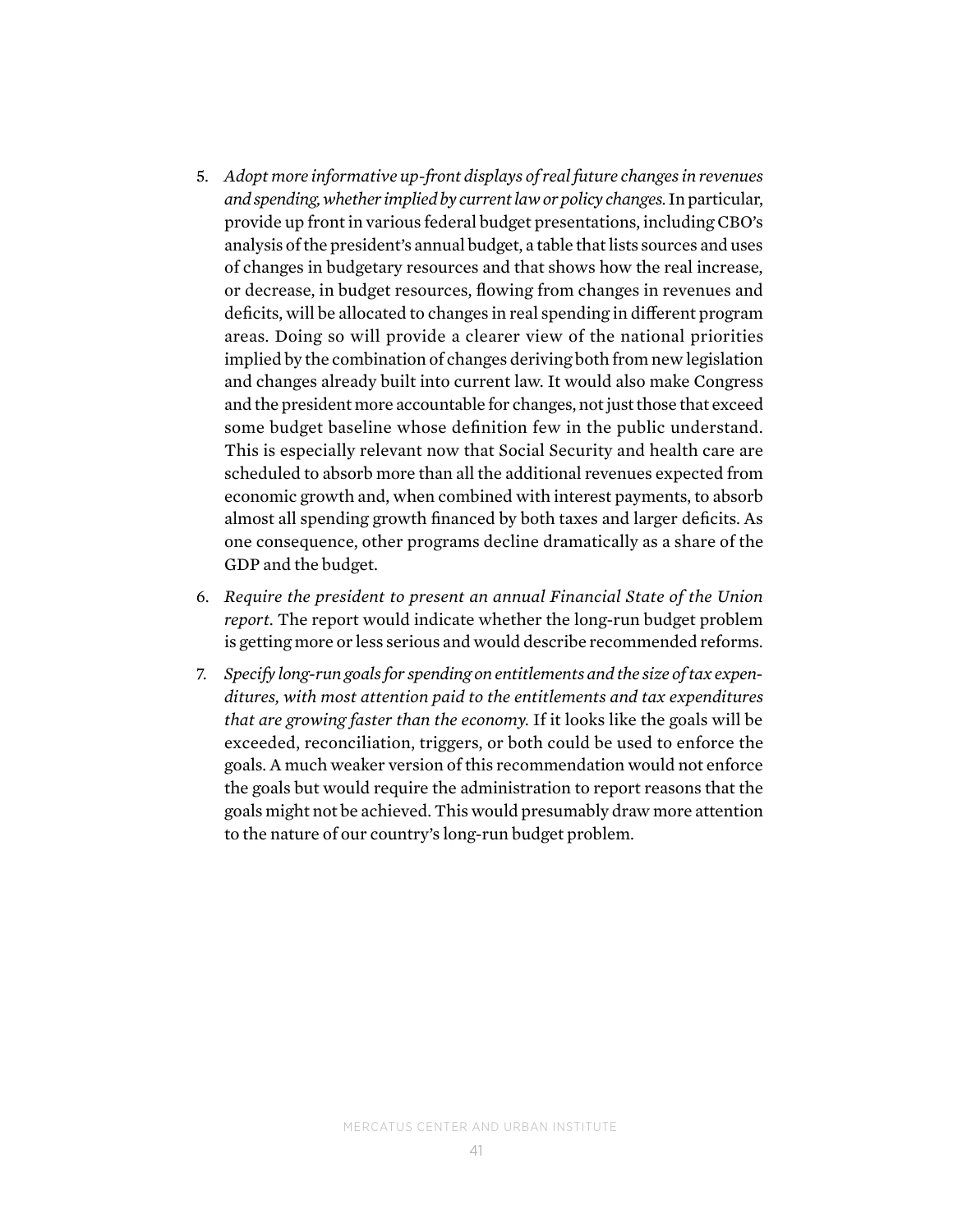#### ABOUT THE AUTHORS

Rudolph G. Penner is an Institute fellow at the Urban Institute. Before joining Urban, he was a managing director of the Barents Group, a KPMG company. Penner directed the Congressional Budget Office from 1983 to 1987 and was a resident scholar at the American Enterprise Institute from 1977 to 1983. His previous posts in government include assistant director for economic policy at the Office of Management and Budget, deputy assistant secretary for economic affairs at the US Department of Housing and Urban Development, and senior staff economist at the White House Council of Economic Advisers. He is on the boards of MDRC, the Committee for a Responsible Federal Budget, and Fix the Debt. He is also on the advisory committee for the Committee for Economic Development and for the American Council for Capital Formation.

C. Eugene Steuerle is an Institute fellow and the Richard B. Fisher Chair at the Urban Institute. Among past positions, he served as deputy assistant secretary of the US Department of the Treasury for Tax Analysis (1987–1989), president of the National Tax Association (2001–2002), chair of the 1999 Technical Panel advising Social Security on its methods and assumptions, and chair of a recent National Academy of Sciences committee on the use of economic evidence to inform investments in children, youth, and families. He is also a founder or cofounder of ACT for Alexandria (a community foundation), the Urban Institute and Brookings Institution's Tax Policy Center, and the Urban Institute's Center on Nonprofits and Philanthropy. Between 1984 and 1986 he served as economic coordinator and original organizer of the Treasury's tax reform effort, which Treasury and White House officials acknowledged would not have moved forward without his leadership. Steuerle is the author, coauthor, or coeditor of 18 books and numerous publications and congressional testimonies, including *Dead Men Ruling: How to Restore Fiscal Freedom and Rescue Our Future*, *Contemporary U.S. Tax Policy* (2nd edition), *Nonprofits and Government* (3rd edition, forthcoming), and *Retooling Social Security for the 21st Century: Right and Wrong Approaches to Reform*.